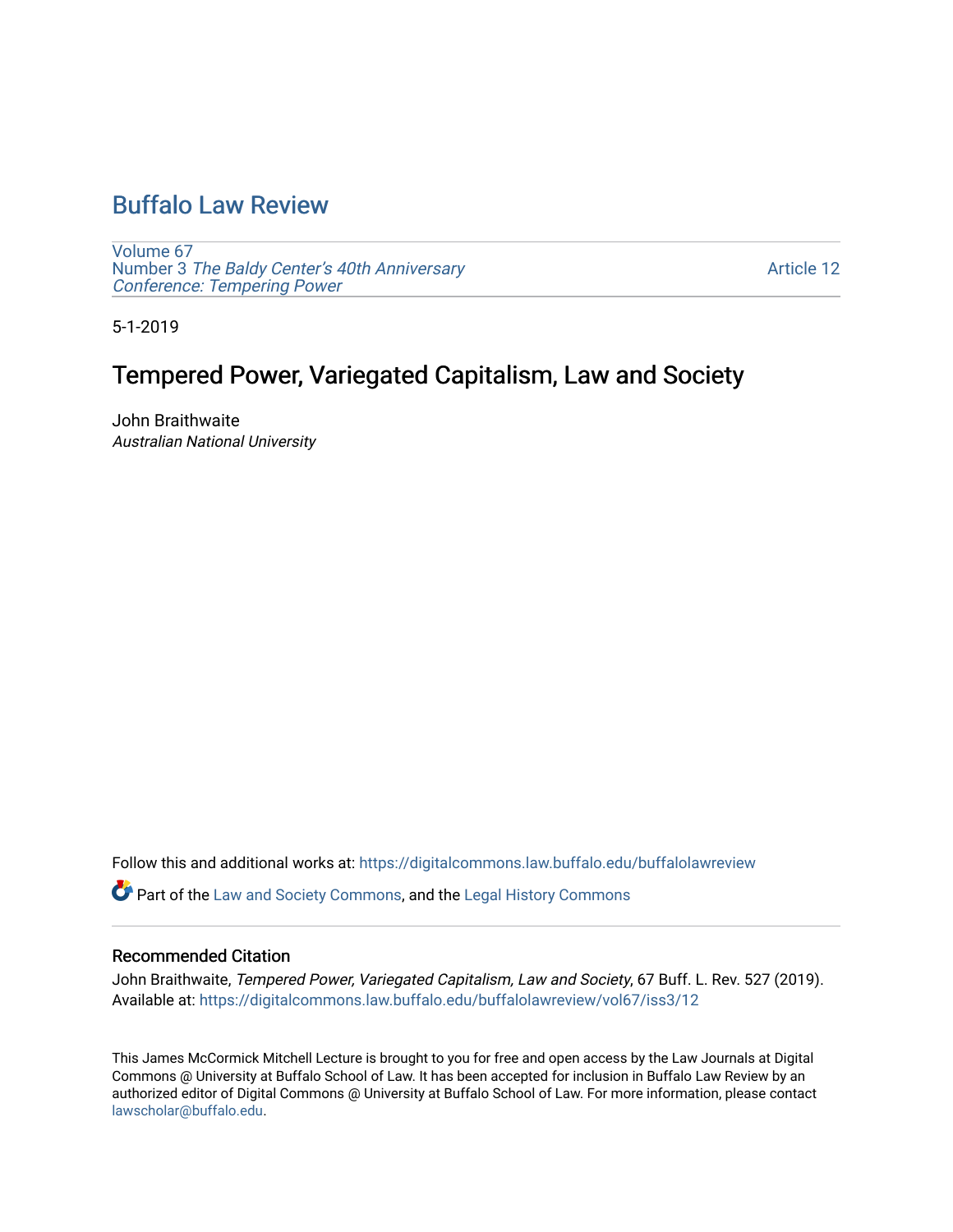# Buffalo Law Review

VOLUME 67 MAY 2019 NUMBER 3

# **Tempered Power, Variegated Capitalism, Law and Society**

#### JOHN BRAITHWAITE†

# I. TEMPERING POWER AT BALDY

The Baldy Center for Law and Social Policy has a richly variegated intellectual history to celebrate for its fortieth anniversary. Indeed, the law school that houses Baldy was a mother-ship of the law and society movement. In his history of the Baldy Center, Luke Hammill notes that Lynn Mather, soon to be a Baldy Director, spoke of the germinal 1975 Law and Society Association conference in the following terms:

According to that conference program, there were exactly 100 participants. . . . There were also well-known names such as Lon Fuller, E. Adamson Hoebel and Alan Dershowitz. The group was small enough that Red Schwartz, then dean of the law school, was able to invite them all to his Buffalo home for the concluding reception.<sup>1</sup>

This Article focuses more specifically on the Baldy role, from its inception, as a founder of the socio-legal tradition of regulatory studies; that is, the study of steering concentrations of power. The diversity of Baldy

<sup>†</sup> Australian National University. My thanks to Philip Pettit for comments on aspects of the paper and to the participants at Buffalo and to Jacinta Mulders for research assistance.

<sup>1.</sup> LUKE HAMMILL, 40 YEARS AT THE BALDY CENTER: A LAW AND SOCIETY HUB IN BUFFALO 5 (2018).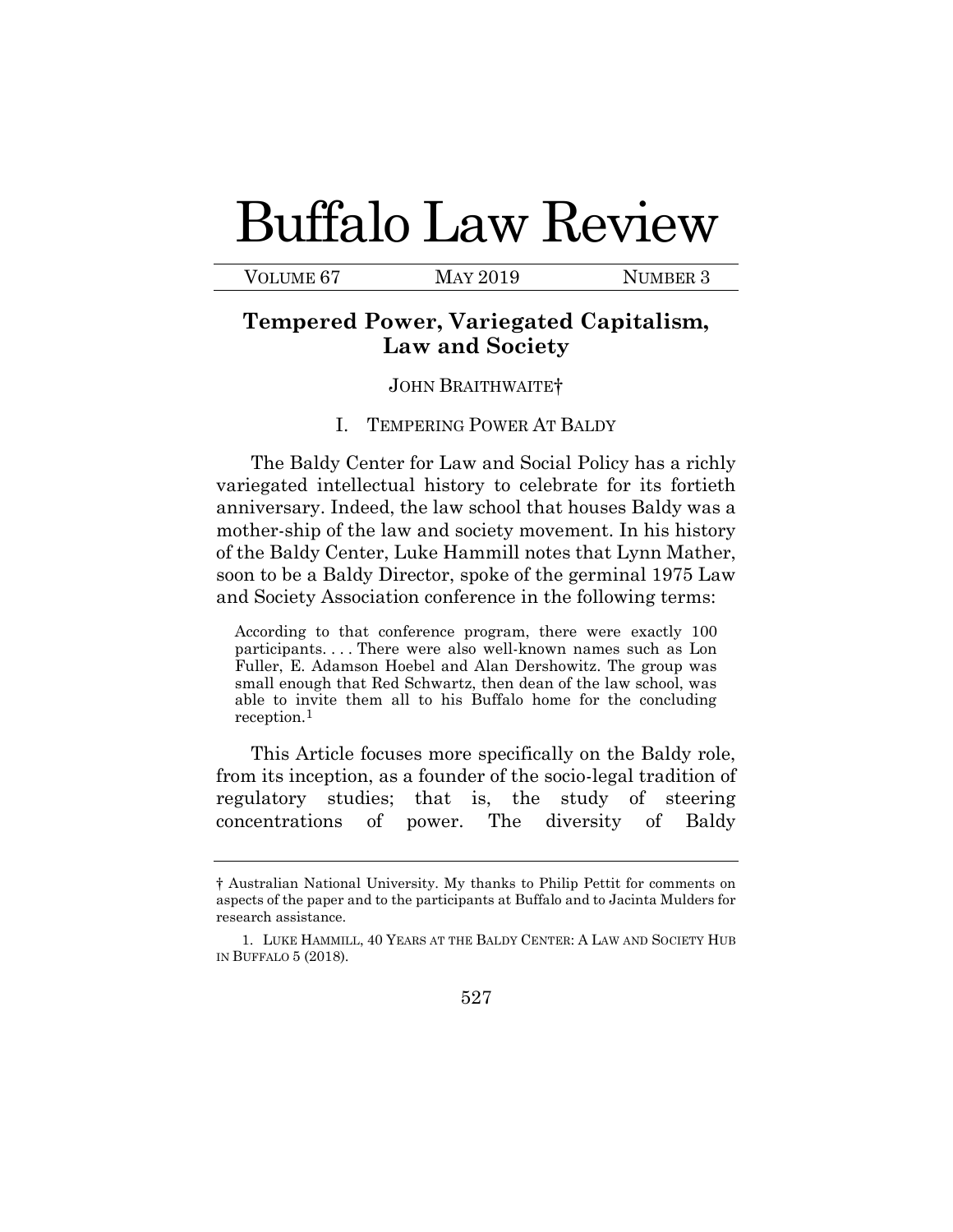interdisciplinary scholarship offers a galaxy of gems of variegated insight for my project as set out here. This includes knowledge from critical legal studies, private enforcement of environmental laws, relational rights enforcement, Buddhist law and compassion, and on regulatory communities and regulatory cultures. Then there is the more encompassing Baldy contribution of strengthening our capacity to focus both the "regulatory lens" and the "law and society lens." Valuable lenses they have proved to be in the hands of so many Baldy scholars across these past forty years.

In this Article, I use the insights from the fields of knowledge collected at Baldy to consider how to temper power, and how to transform bad power in a society through good power. This is a non-linear art, which is partly a sort of ju-jitsu of using power against itself. In contemporary conditions, where power has shifted so greatly from states to capital, it is necessarily an art of responsiveness to variegations of capitalism, and major societal crises can be transformational tipping points. I will illustrate these ideas through the specific challenges of tempering the power of finance and accomplishing conditions of fair work. It is argued that unless these challenges of tempering power are met, globally liberal capitalism will continue to lose influence not to the communism it long feared, but to authoritarian capitalism engendered by a tempering of communism with capitalism. This Article argues that inadequate regulation of finance, unfair labor practices, and crumbling environmental governance pose existential threats to liberal capitalism.

# A. *Baldy Insights*

As a starting point, Baldy's work on *Law, Buddhism, and Social Change* led by former Director Rebecca French may seem esoteric, though not for those who hail from Buddhist societies, and not for the subject of this essay.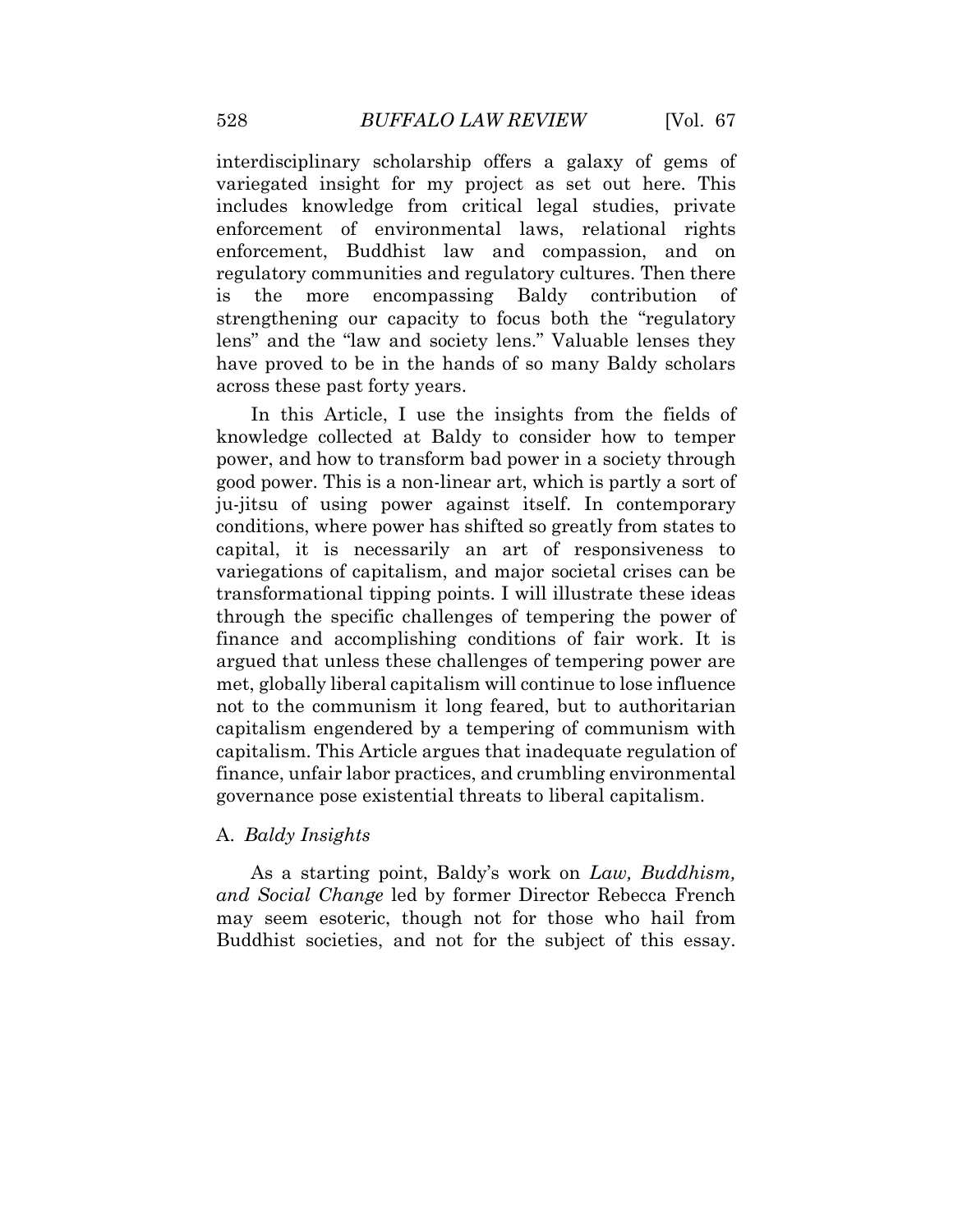When the Dalai Lama spoke at Baldy in 2006,<sup>2</sup> his theme was compassion in the implementation of law, and responsive attention to context in law's implementation. I read that contribution as one about compassion and context in the tempering of power, a craft the Dalai Lama lovingly masters. The Dalai Lama pursues relational justice and relational social justice in his advocacy of nonviolent resistance to tyranny. He lives this as he works for freedom for his beloved Tibet. His insights have applications beyond the field of his immediate influence, and will be used later in this essay to show how relational justice and compassionate tempering of power can be used in struggles to regulate variegated capitalism.

From the work of the Baldy Center we also learn that while commerce and law are often brutal, law can be compassionate when it embraces gifts of compassion through pro bono values.<sup>3</sup> American divorce law evinces both vicious excess as well as the compassion, beauty, and relational justice of the collaborative family law movement—so admired and indeed emulated by two law firms in my little Australian city.<sup>4</sup> In Australia, we are grateful for the collaborative quality of the socio-legal research community on divorce that has enjoyed so much fellowship and leadership from Buffalo. My personal favorite from Baldy on how relational law can temper power is David Engel and Frank Munger on disability rights,<sup>5</sup> showing that in America, reputationally the homeland of adversarial legal

<sup>2</sup>*. See generally* Rebecca R. French, *Law, Buddhism, and Social Change: A Conversation with the 14th Dalai Lama*, 55 BUFF. L. REV. 635 (2007).

<sup>3</sup>*. See* PRIVATE LAWYERS AND THE PUBLIC INTEREST: THE EVOLVING ROLE OF PRO BONO IN THE LEGAL PROFESSION (Robert Granfield & Lynn Mather eds., 2009).

<sup>4</sup>*. See* LYNN MATHER ET AL., DIVORCE LAWYERS AT WORK: VARIETIES OF PROFESSIONALISM IN PRACTICE (2001); JULIE TAYLOR & JUNE THOBURN, COLLABORATIVE PRACTICE WITH VULNERABLE CHILDREN AND THEIR FAMILIES (2017).

<sup>5.</sup> DAVID M. ENGEL & FRANK W. MUNGER, RIGHTS OF INCLUSION: LAW AND IDENTITY IN THE LIFE STORIES OF AMERICANS WITH DISABILITIES (2003).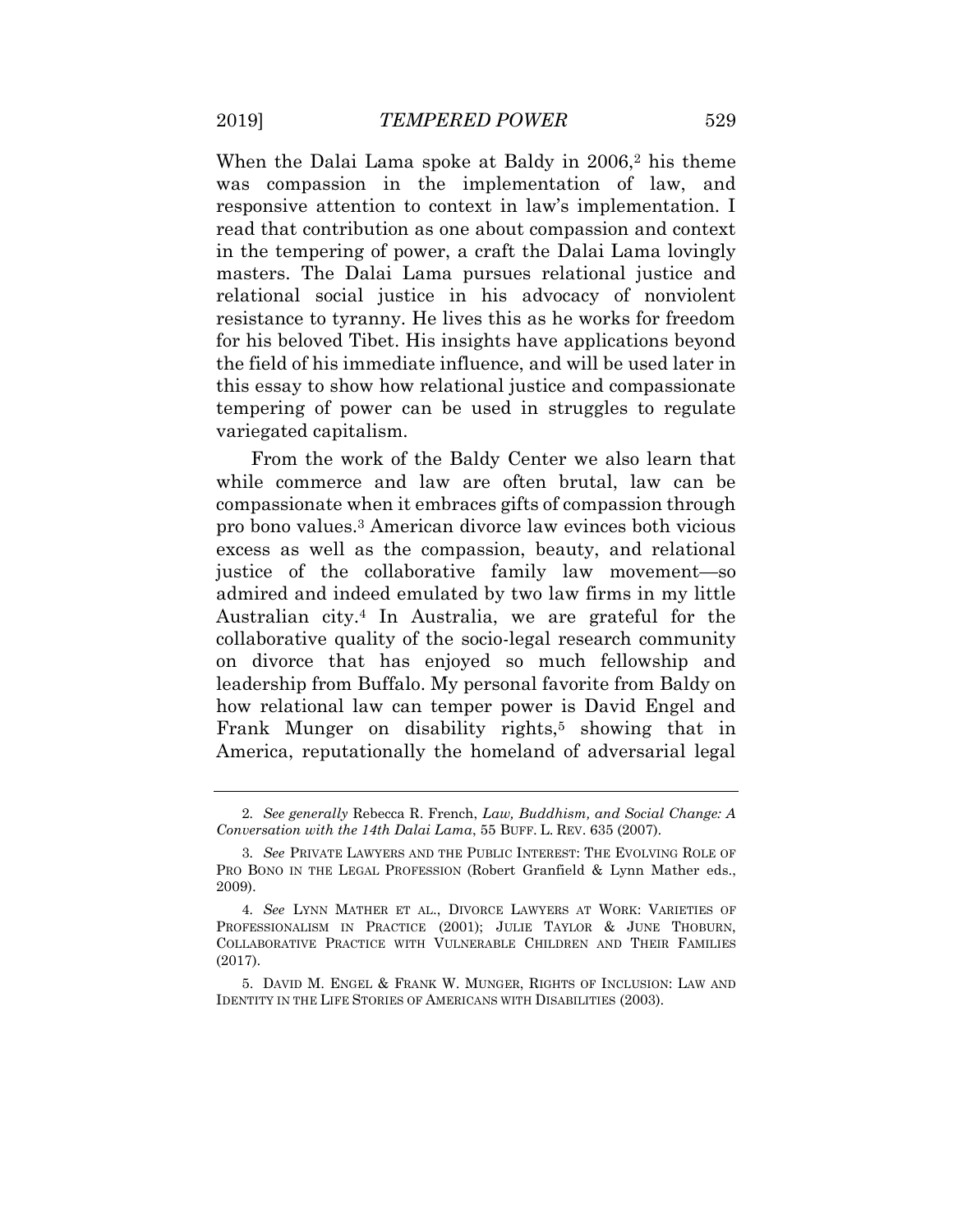formalism, disability rights law has transformed the lives of disabled people for the better. Yet in Engel and Munger's empirical sample, no disabled person ever resorted to litigation to enforce their new rights. Rather, what happened was that the college student in a wheelchair would pitch an appeal for relational justice to her Dean. She would appeal to the Dean's compassion as she invoked informally her new legal right to a ramp to access a building. America's ramp arrived; new rights were vindicated across your country through relational power and compassionate strength. Social justice was transformed through many such decisive moments of assertion.

This Article argues a counterintuitive case for compassionate and relational justice in regulating the excesses of Wall Street. Yet my argument is premised on the belief that this can only succeed if two conditions are met: first, if such justice is responsive to new variegations of capitalism; and second, if a "Sword of Damocles" stands behind relational and compassionate justice to take decisive action in the courts at the moment of exception.<sup>6</sup> In this context, the state of exception stands in exactly the opposite place to where it is put by Carl Schmitt<sup>7</sup> and Giorgio Agamben:<sup>8</sup> for them, the state of exception is where tyranny takes over from rule of law. The Dalai Lama's state of exception arises instead where pursuit of compassionate justice is overtaken by formal law enforcement (for example, in the case of responsibility to protect being activated in international law when compassionate appeals are bludgeoned by untempered power). In a similar way,

<sup>6.</sup> This Sword of Damocles part of the argument is thinly theorized in this Article. I acknowledge the influence of the work of Lawrence Sherman and many others in another essay on when and how relational justice should be supplanted by deterrent or incapacitative justice as a last resort in John Braithwaite, *Minimally Sufficient Deterrence*, 47 CRIME & JUST.: REV. RES. 69 (2018).

<sup>7.</sup> CARL SCHMITT, POLITICAL THEOLOGY: FOUR CHAPTERS ON THE CONCEPT OF SOVEREIGNTY (George Schwab trans., Univ. of Chi. Press ed. 2005) (1922).

<sup>8.</sup> GIORGIO AGAMBEN, THE STATE OF EXCEPTION (Kevin Attell trans., Univ. of Chi. Press ed. 2005).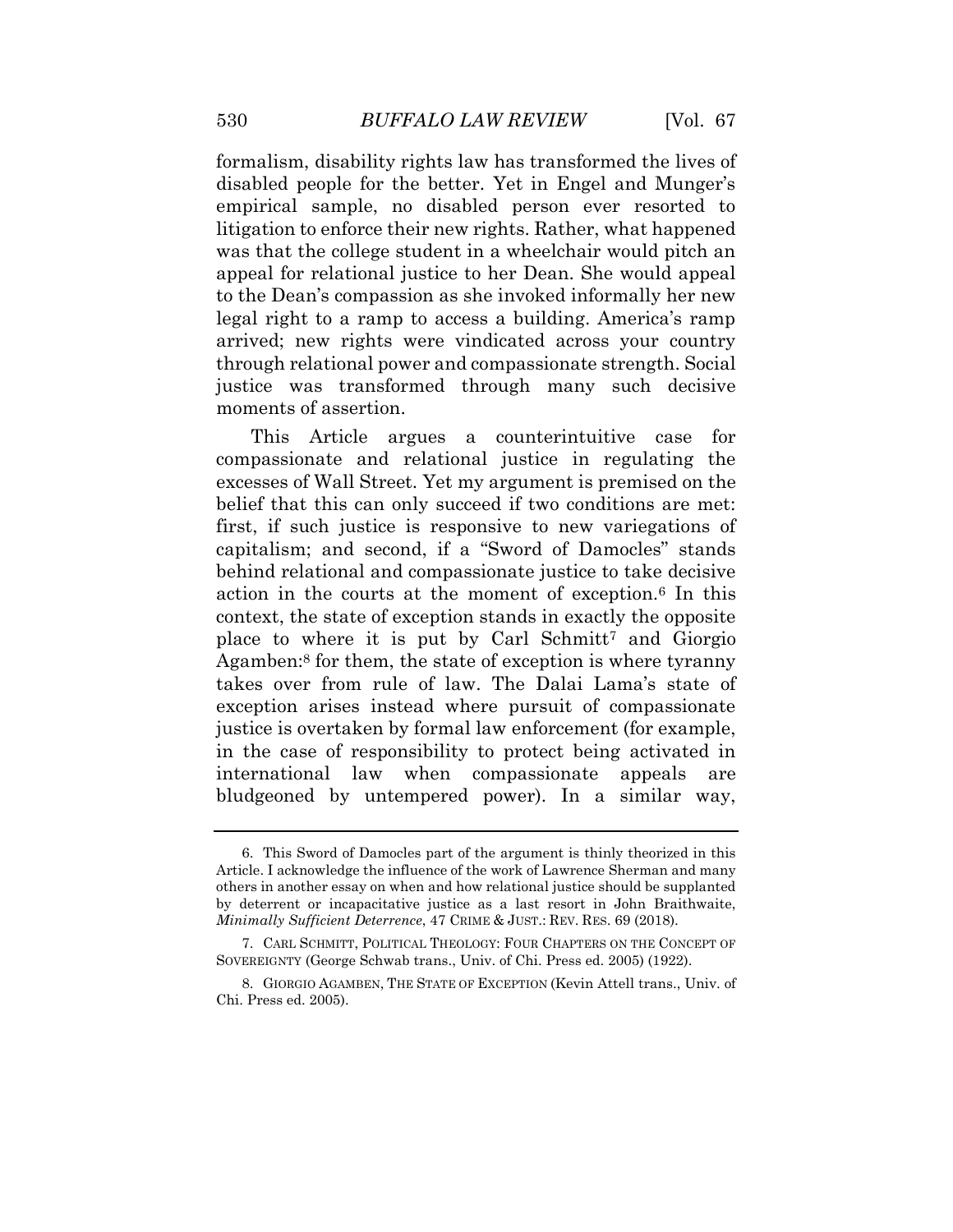unbridled corporate power can be bound through a relational justice of internationally networked justice, and without bringing in the troops. By putting Wall Street in harness with the "99 percent," by binding business back together with the people through justice, capitalism can be more sustainable and make more money more sustainably in the long run. We can appeal to Wall Street in strategic regulatory conversations<sup>9</sup> by appealing to their compassionate interest in leaving the society better for their grandchildren.<sup>10</sup> The alternative we can put to them is that more, or even worse events than those that occurred in 2008, will one day leave their society and their banks in ruins.

#### II. TEMPERED POWER<sup>11</sup>

Martin Krygier has elaborated some persuasive arguments about abuse of power that render ideals such as limiting, curbing, or controlling power less appealing than "tempering" power.<sup>12</sup> Power is a good thing; it is needed to enforce legal judgements, to keep the peace, to raise funds to build schools and hospitals. It is untempered power that is bad because it is arbitrary power. Arbitrary power in turn is conceived as unchecked power. Power can be checked in many ways—by balances of power, such as two houses in a legislature, or federalism—but accountability is the most

11. In this analysis I not only draw heavily on Martin Krygier and Baldy Center thinking. I have also drawn on previous publications, particularly some I have co-authored with Hilary Charlesworth, Adérito Soares, and Philip Pettit. These previous works are cited in the sections of text where they are discussed.

12. Martin Krygier, *Tempering Power*, *in* CONSTITUTIONALISM AND THE RULE OF LAW 34, 35 (Maurice Adams et al. eds., 2017).

<sup>9</sup>*. See* Julia Black, *Regulatory Conversations*, 29 J.L. & SOC'Y 163 (2002).

<sup>10.</sup> Braithwaite and Drahos have argued that webs of dialogue can do most of the work of global business regulation, but that webs of controls that include formal enforcement of state and international law are also important at many moments of exception at the peaks of private, public, and civil society enforcement pyramids. *See* JOHN BRAITHWAITE & PETER DRAHOS, GLOBAL BUSINESS REGULATION (2000); *see also* JOHN BRAITHWAITE, REGULATORY CAPITALISM: HOW IT WORKS, IDEAS FOR MAKING IT WORK BETTER (2008).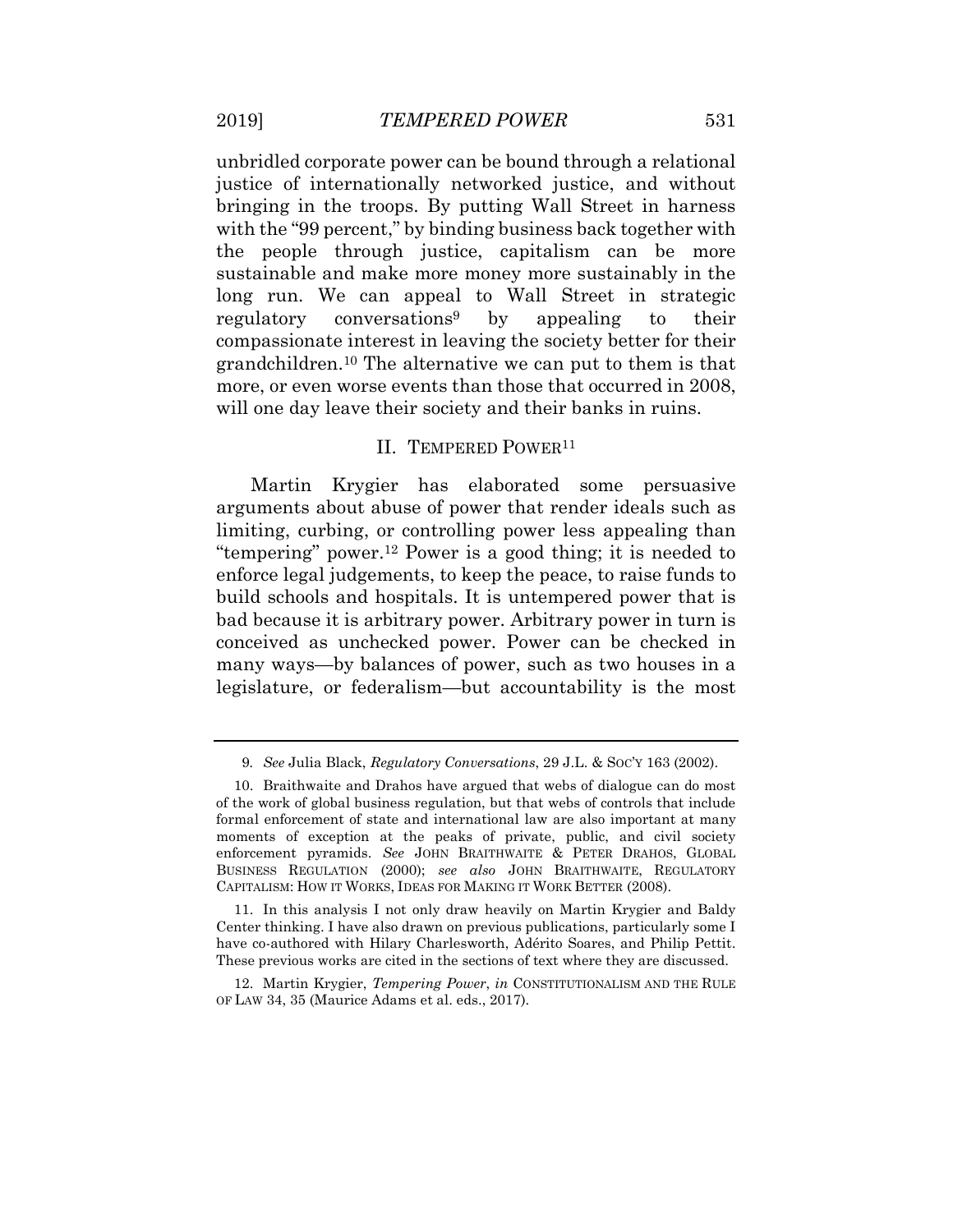important way of checking power. Accountability to the rule of law is the most important form of accountability. But there are many other forms of accountability beyond the rule of law.<sup>13</sup> The classic conception of accountability involves being required to give an account to which people can listen and respond, as in producing minutes of a meeting after all opinions are heard at the meeting, financial "accounts" are tabled, and hard questions are asked of officeholders.<sup>14</sup> Accountability in family life for children who hit their siblings involves requiring them to reflect on how their sibling would have felt, on whether what they did was right, and some kind of rectification such as an apology.

Power that is tempered by the rule of law's discipline is more resilient in important ways. It grows authority in the art of regulation and governance; authority can be distinguished from domination (which is untempered, arbitrary power). Freedom as non-domination is the conception of freedom valorized in Philip Pettit's republican theory of freedom, which will be discussed further in the next section.<sup>15</sup> The republican regulatory theory interpretation of the tempering of power is that power should be regulated to maximize freedom. The essence of being unfree according to this republican conception is the condition of being a slave. To be a slave is to be subject to the arbitrary power of another. The slave-owner is not required to listen to the slave nor to give any account to the slave, or anyone much else. The slave is the property of a slave-owner, who can do whatever he wishes with his private property without being constrained by laws that apply to persons. The capricious

<sup>13.</sup> I am grateful to the conversation at the 2018 "Tempering Power" symposium and for discussions afterwards with Martin Krygier and Philip Pettit, which went to the rejection of lists of attributes for what is involved in tempering power in favor of an accountability emphasis combined with recognition that accountability takes many forms beyond classic lists of rule of law virtues.

<sup>14</sup>*. See* RICHARD MULGAN, HOLDING POWER TO ACCOUNT: ACCOUNTABILITIES IN MODERN DEMOCRACIES (2003).

<sup>15.</sup> See Philip Pettit on freedom as non-domination as a republican virtue. PHILIP PETTIT, REPUBLICANISM (1997).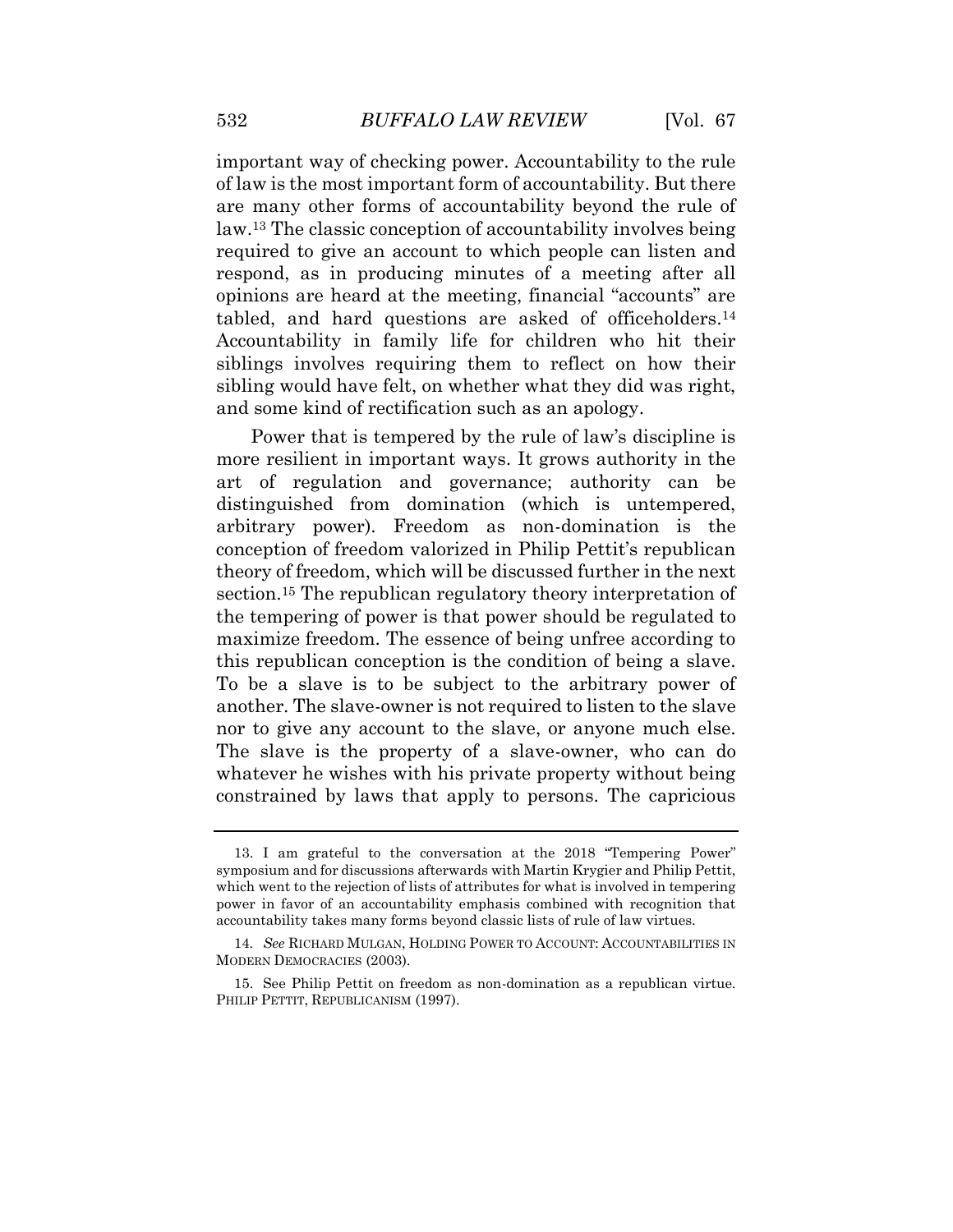power of domination struggles to build long-run legitimacy and the trust so vital to contemporary economies, which cannot flourish as slave societies. What worked well enough for the economics of machine bureaucracies that built pyramids or operated plantations cannot work for an innovative information economy.

For Krygier, and for ancient Greek philosophers who advanced temperance as a virtue, temperance means a "moderating balance of elements" (for example, justice balanced with compassion).<sup>16</sup> Tempered steel is made tougher, less hard, and less brittle as an alloy (a balance of more resilient metals) in a test of extreme heat. For Krygier, this tempering metaphor in governance means tempered power is less brutal and less brittle, and "infrastructural" rather than "despotic,"<sup>17</sup> because arbitrary power in pursuit of its whims is constrained by rule of law and other accountability institutions in a way that untempered power is not, and so power is less available for the arbitrary pursuit of power-holders' whims. Accountability institutions that temper power grow deeper roots of authority for the enactment of power. This is what enables power to become more infrastructural in a way that penetrates a society. The institutional infrastructure of tempered power makes it more enduring as a rule of law virtue compared to an arbitrary "rule of men."<sup>18</sup> In his essay in this volume, Krygier asks why

<sup>16.</sup> Krygier, *supra* note 12, at 47.

<sup>17.</sup> Michael Mann, *Infrastuctural Power Revisited*, 43 STUD. INT'L COMP. DEV. 355, 355 (2008).

<sup>18.</sup> Likewise, when in common usage we temper justice with mercy, we strengthen justice. Soldiers that are tempered by combat are hardened, but also moderated through the wisdom and prudence of experience. When music is tempered it becomes more powerful in the sense of more beautiful because it can be modulated into other keys. Tempering a sauce in cooking means gently heating egg yolk or a dairy ingredient before adding it to improve a hot sauce while avoiding curdling. Linda Larsen, *Temper in Baking and Cooking*, SPRUCE EATS (Oct. 31, 2018), https://www.thespruceeats.com/learn-the-definition-oftemper-4050806. Usage of the concept of tempering has been in continuous decline since the late 1700s, *Definition of 'Temper'*, COLLINS ENG. DICTIONARY, https://www.collinsdictionary.com/dictionary/english/temper (last visited May 8,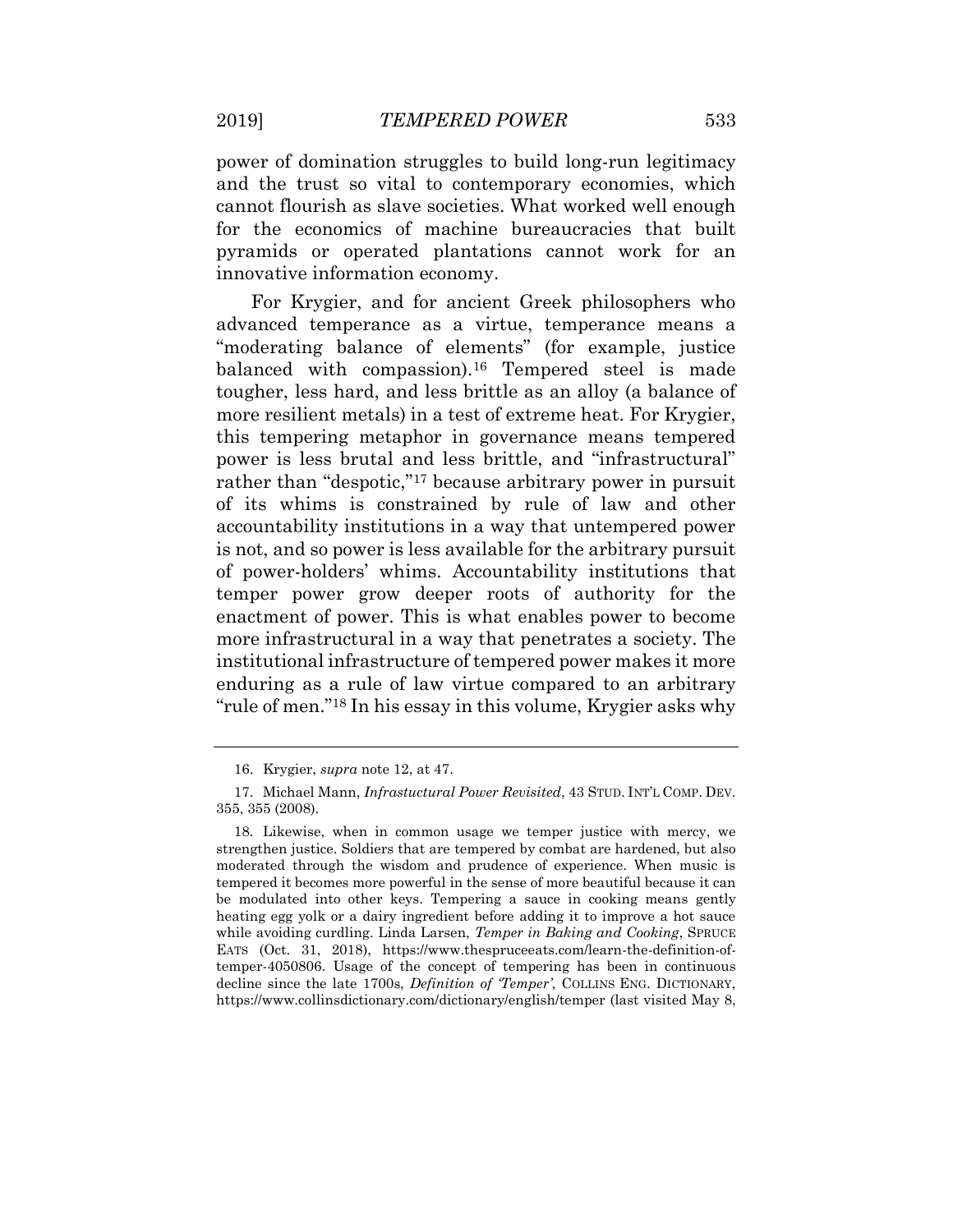we should want law to rule; for what purpose is rule of law a good thing? The answer he elaborates in a more developed way than in my essay is tempering power so that arbitrary abuse of power is checked.<sup>19</sup>

Using the example of constitutions, Krygier quotes Stephen Holmes on the error of seeing constitutions only as a restraint on power. Constitutions are also empowering in that they enable infrastructural concentration of power for good purposes:

Limited government is, or can be, more powerful than unlimited government. . . . [T]hat constraints can be enabling, which is far from being a contradiction, lies at the heart of liberal constitutionalism . . . By restricting the arbitrary powers of government officials, a liberal constitution can, under the right conditions, *increase* the state's capacity to focus on specific problems and mobilize collective resources for common purposes.<sup>20</sup>

Transformative Constitutionalism (in South Africa)<sup>21</sup> is just one example of the rich variety of tempering traversed in this issue. It ranges from immigration activism tempering arbitrary power over border crossings, $22$  to challengers to physician domination in health care,<sup>23</sup> to state domination in China.<sup>24</sup> These are just selective examples of the diversity of

21. Heinz Klug, *Transformative Constitutions and the Role of Integrity Institutions in Tempering Power: The Case of Resistance to State Capture in Post-Apartheid South Africa*, 67 BUFF. L. REV. [page #] (2019).

22. Susan Bibler Coutin, *"Otro Mundo Es Posible": Tempering the Power of Immigration Law Through Activism, Advocacy, and Action*, 67 BUFF. L. REV. [page #] (2019).

23. Mary Anne Bobinski, *Law and Power in Health Care: Challenges to Physician Control*, 67 BUFF. L. REV. [page #] (2019).

24. Kwai Hang Ng, *Is China a "Rule-by-Law" Regime?*, 67 BUFF. L. REV. [page  $#$  (2019).

<sup>2019),</sup> though it experienced renewal at the hands of massive NGOs like the Women's Christian Temperance Union in the late nineteenth century. Krygier and I have always been yesterday's men.

<sup>19.</sup> Martin Krygier, *What's the Point of the Rule of Law?*, 67 BUFF. L. REV. [page #] (2019).

<sup>20.</sup> STEPHEN HOLMES, PASSIONS AND CONSTRAINT: ON THE THEORY OF LIBERAL DEMOCRACY, at xi (1995).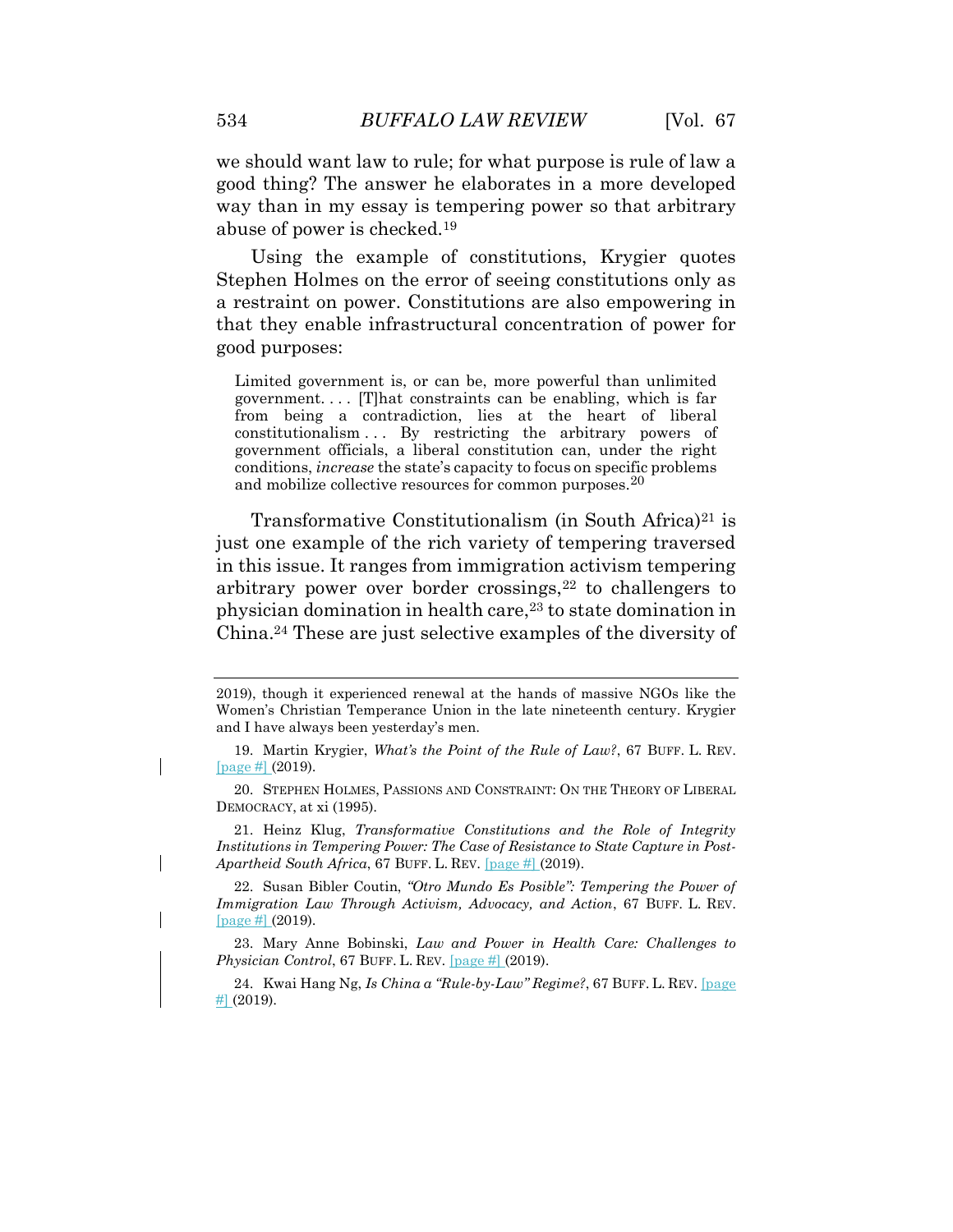checks on arbitrary power diagnosed across the contributions to this volume. Part of the ambition arising from the scattered themes of my contribution is the conclusion that diverse, plural checks are the heartland of meaningfully tempered power. One reason advanced for this is that concentrations of power are so variegated in the conditions of contemporary capitalism.

## III. MAKING THE THEORY PRACTICAL: TEMPERING TYRANNY IN TIMOR

#### A. *Tempered Power in Timor-Leste*

First, I illustrate what it means to temper power through my Timor-Leste work with Hilary Charlesworth and Adérito Soares in the book *Networked Governance of Freedom and Tyranny*. <sup>25</sup> This research is also used to introduce the arguments about tempering financial power later in this Article.

In Indonesia, East Timorese student leadership was critical to the people power movement on the streets of Jakarta that helped democratize the country and overthrow the crony capitalist regime of President Suharto in 1998. In the process, East Timorese people power won democracy for an independent Timor-Leste. Our book is about how that was accomplished by networked governance, after the fulcrum of struggle shifted from armed struggle (rather as in South Africa's transition from Apartheid). In Baldy Center terms, this was a regulatory community<sup>26</sup> led from civil society that regulated regime change at the commanding heights of the state. But the transition was rocky, punctuated by moments of extreme authoritarianism and violence, especially in 2006 when a UN peacekeeping mission had to return to Timor.

<sup>25.</sup> JOHN BRAITHWAITE, HILARY CHARLESWORTH & ADÉRITO SOARES, NETWORKED GOVERNANCE OF FREEDOM AND TYRANNY: PEACE IN TIMOR-LESTE (2012).

<sup>26</sup>*. See* Errol Meidinger, *Regulatory Culture: A Theoretical Outline*, 9 L. & POL'Y 355 (1987).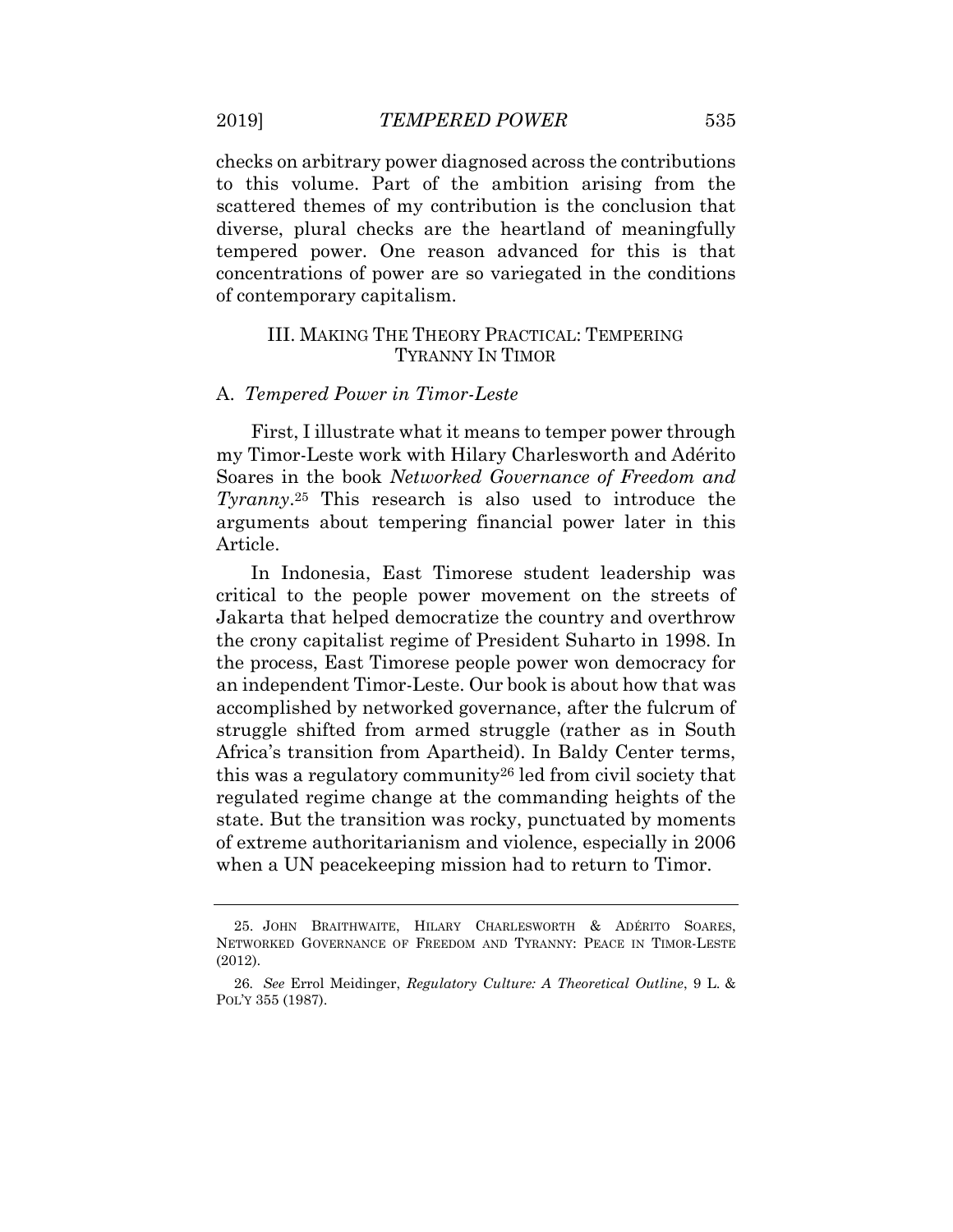The problem was that once the new leadership group consolidated sovereignty over independent Timor-Leste after the 1999 UN referendum, leaders willfully cut themselves off from the networks of marginalized people in civil society that had helped them humble power in Jakarta in the first place. This was rather like what happened with the consolidation of sovereignty into the hands of post-Mandela African National Congress leaders. Our book displays how weapons of the weak in civil society were mobilized a second time to temper the power of their President and Prime Minister and rebuild a very distinctive and variegated hybrid of separated powers in a genuinely democratic Timor-Leste today. The mechanisms whereby networked governance by the weak can overwhelm great powers, rendering realist international relations theory predictively false, has long been a focus of Martin Krygier, our research group at the Australian National University,<sup>27</sup> and yours at the Baldy Center.<sup>28</sup> Like Krygier in his work on contemporary Eastern Europe,<sup>29</sup> we focus on the concern that the forces organized against domination become sources of domination from the moment they assume sovereignty over a state.

We interpreted the problem with the Timor transition as being that it was not republican enough in terms of Philip Pettit's republican political theory.<sup>30</sup> Up until 2006, transitional governance failed to keep working at

30*. See* PETTIT, *supra* note 15.

<sup>27.</sup> BRAITHWAITE & DRAHOS, *supra* note 10, at 3.

<sup>28.</sup> I interpret Errol Meidinger's work on the networked power of regulatory communities and regulatory cultures in these terms here, and likewise his work on civil society environmental institutions like the Forest Stewardship Council. *See* Meidinger, *supra* note 26; Errol Meidinger, *The Administrative Law of Global Private-Public Regulation: The Case of Forestry*, 17 EUR. J. INT'L L. 47 (2006).

<sup>29</sup>*. See* Martin Krygier & Adam Czarnota, *After Postcommunism: The Next Phase*, 2 ANN. REV. L. & SOC. SCI. 299 (2006); Martin Krygier, *Virtuous Circles: Antipodean Reflections on Power, Institutions, and Civil Society*, 11 E. EUR. POL. & SOCIETIES 36 (1996); Martin Krygier, *Is there Constitutionalism after Communism? Institutional Optimism, Cultural Pessimism, and the Rule of Law*, *in* THE RULE OF LAW AFTER COMMUNISM 77 (Martin Krygier & Adam Czarnota eds., 2016).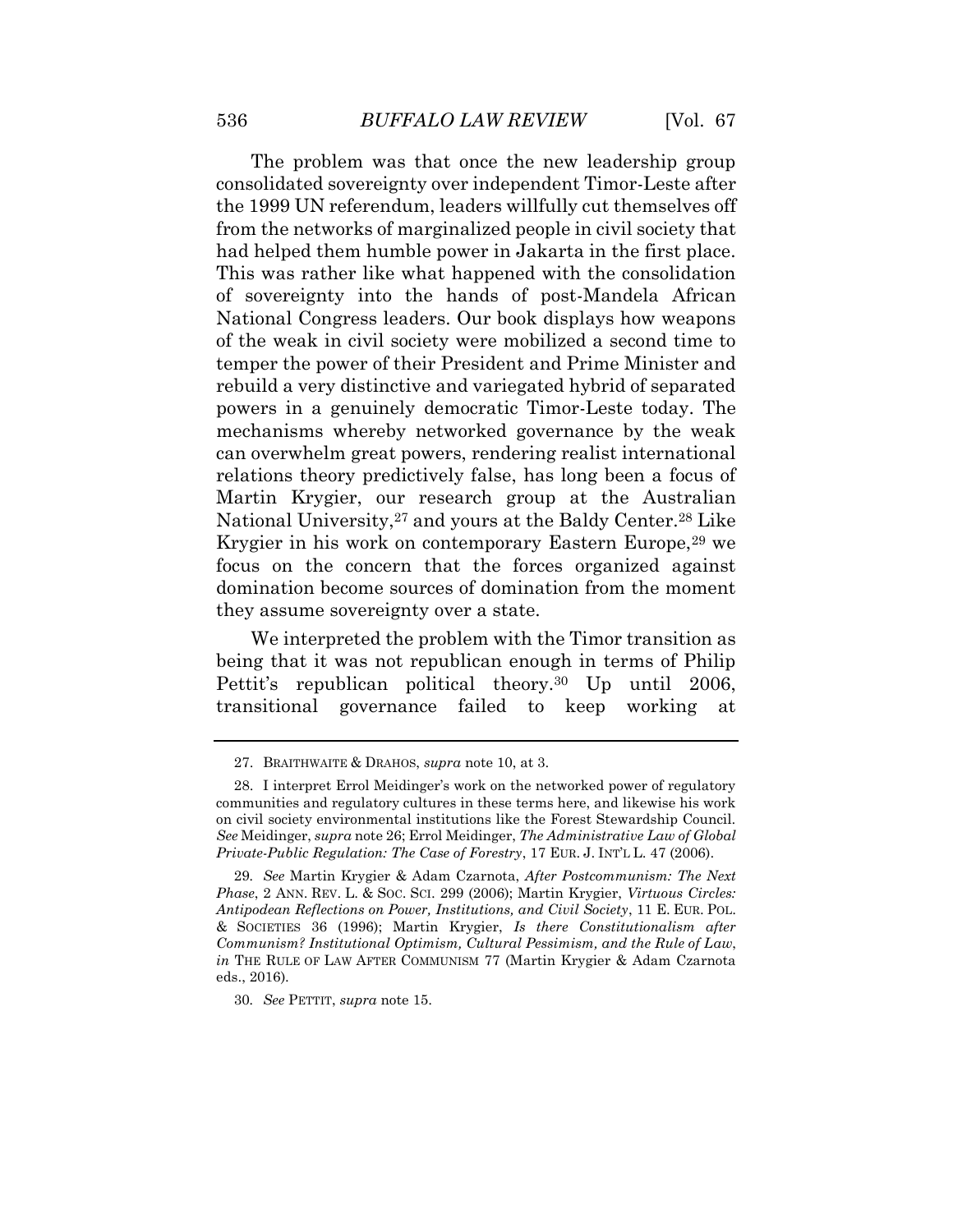institutionalizing tempered power. Yet when their leaders directed arbitrary power back at civil society, especially at the Catholic Church, civil society re-mobilized and reestablished a richer democracy with tempered power after 2006. The book's title, *Networked Governance of Freedom and Tyranny*, signifies networks restraining excesses of realist international diplomacy and checking excesses of executive domination within a state to deliver republican freedom. We define networked governance as the action of plural actors linked by coordinating dialogue. Relational dialogue encompasses both interdependence and sufficient autonomy for different nodes of the network to check and balance other nodes of (tempered) power. Networks can only govern themselves nodally.<sup>31</sup> Inherent in that proposition is the fact that even sincere democrats who seize nodal control are at risk of corrupting the separation of powers to preserve their hard-won power. While networked governance has a more variegated horizontal architecture than state governance,<sup>32</sup> networks of capacity and accountability can be linked to every level of multi-level governance. This includes every layer of sub-national, national, and international hierarchies. Sometimes they are coordinated by state regulation, sometimes not.

We distinguish republican freedom from other conceptions by characterizing it as freedom as nondomination.<sup>33</sup> This is the type of freedom delivered by

<sup>31</sup>*. See* Scott Burris et al., *Nodal Governance*, 30 AUSTL. J. LEGAL PHIL. 30 (2005); Peter Drahos, *Intellectual Property and Pharmaceutical Markets: A Nodal Governance Approach*, 77 TEMP. L. REV. 401 (2004); Clifford Shearing & Jennifer Wood, *Nodal Governance, Democracy, and the New "Denizens"*, 30 J.L. & SOC'Y 400 (2003).

<sup>32</sup>*. See* 1 MANUEL CASTELLS, THE RISE OF THE NETWORK SOCIETY, *in* THE INFORMATION AGE: ECONOMY, SOCIETY AND CULTURE (1996); THEORIES OF DEMOCRATIC NETWORK GOVERNANCE (Eva Sørensen & Jacob Torfing eds., 2008); Eva Sørensen & Jacob Torfing, *Making Governance Networks Effective and Democratic Through Metagovernance*, 87 PUB. ADMIN. 234 (2009).

<sup>33</sup>*. See* JOHN BRAITHWAITE & PHILIP PETTIT, NOT JUST DESERTS: A REPUBLICAN THEORY OF CRIMINAL JUSTICE 9 (1990); BRAITHWAITE, CHARLESWORTH & SOARES, *supra* note 25, at 7*;* PETTIT, *supra* note 15.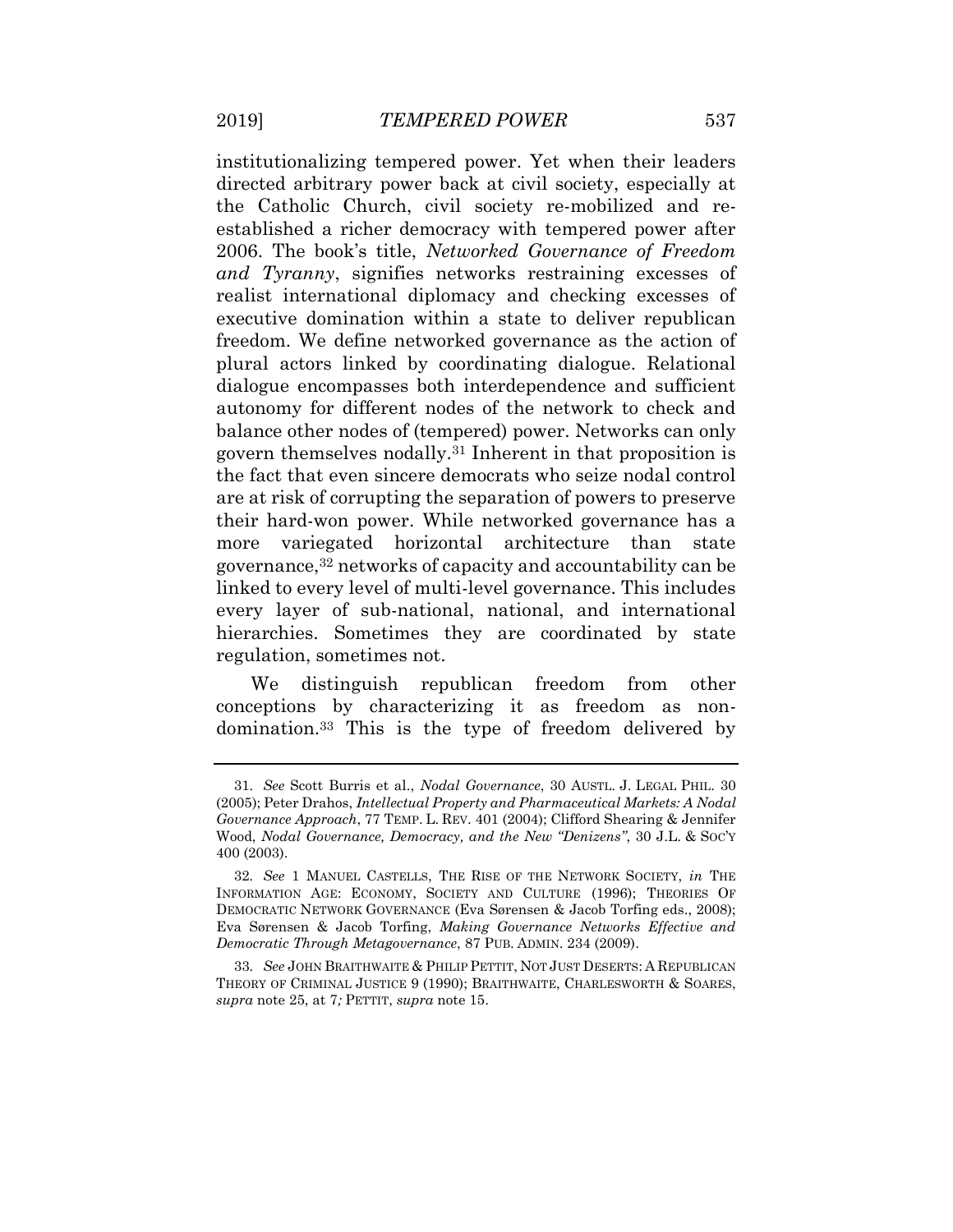tempered power. Networked accountabilities that temper power enable regimes to change in ways that prevent one form of enslavement from replacing another. Domination can be continuously challenged by networks that renew themselves with novel ways of checking power that are not confined to enduring constitutional balances. Variegation in checks and balances is our theme here.<sup>34</sup> I join others like Jamie Peck<sup>35</sup> in this focus on understanding variegated capitalism.

<sup>34.</sup> With finance, critiques that rely on the neoliberalism trope are rarely specific enough to describe what is happening in contemporary capitalism. *See*  Andrew Kipnis, *Neoliberalism Reified: Suzhi Discourse and Tropes of Neoliberalism in the People's Republic of China*, 13 J. ROYAL ANTHROPOLOGICAL INST. 383 (2007).

<sup>35</sup>*. See* Jamie Peck & Nik Theodore, *Variegated Capitalism*, 31 PROGRESS HUM. GEOGRAPHY 731 (2007); Jamie Peck, *Disembedding Polanyi: Exploring Polanyian Economic Geographies*, 45 ENV'T & PLAN. A: ECON. & SPACE 1536 (2013); Neil Brenner, Jamie Peck & Nik Theodore, *Variegated Neoliberalization: Geographies, Modalities, Pathways*, 10 GLOBAL NETWORKS 182 (2010); Jamie Peck & Jun Zhang*, A Variety of Capitalism . . . with Chinese Characteristics?*, 13 J. ECON. GEOGRAPHY 357 (2013); Jun Zhang & Jamie Peck, *Variegated Capitalism, Chinese Style: Regional Models, Multi-Scalar Constructions*, 50 REGIONAL STUD. 52 (2016); *see also* MARTIN HESS, GLOBAL PRODUCTION NETWORKS AND VARIEGATED CAPITALISM: (SELF-)REGULATING LABOUR IN CAMBODIAN GARMENT FACTORIES (2013); Adam D. Dixon, *Variegated Capitalism and the Geography of Finance: Towards a Common Agenda*, 35 PROGRESS HUM. GEOGRAPHY 193 (2011); Bob Jessop, *Capitalist Diversity and Variety: Variegation, the World Market, Compossibility and Ecological Dominance*, 38 CAPITAL & CLASS 45 (2014) [hereinafter Jessop, *Capitalist Diversity and Variety*]; Bob Jessop, *Comparative Capitalisms and/or Variegated Capitalism*, *in* NEW DIRECTIONS IN COMPARATIVE CAPITALISMS RESEARCH 65 (Matthias Ebenau et al., eds., 2015); Kean Fan Lim, *On China's Growing Geo-Economic Influence and the Evolution of Variegated Capitalism*, 41 GEOFORUM 677 (2010) [hereinafter Lim, *On China's Growing Geo-Economic Influence*]; Kean Fan Lim, *'Socialism with Chinese Characteristics': Uneven Development, Variegated Neoliberalization and the Dialectical Differentiation of State Spatiality*, 38 PROGRESS HUM. GEOGRAPHY 221 (2014) [hereinafter Lim, *Socialism with Chinese Characteristics*]; Andreas Mulvad, *Competing Hegemonic Projects within China's Variegated Capitalism: 'Liberal' Guangdong vs. 'Statist' Chongqing*, 20 NEW POL. ECON. 199 (2015); I-Chun Catherine Chang & Eric Sheppard, *China's Eco-Cities as Variegated Urban Sustainability: Dongtan Eco-City and Chongming Eco-Island*, 20 J. URB. TECH. 57 (2013); Ugo Rossi, *The Variegated Economics and the Potential Politics of the Smart City*, 4 TERRITORY POL. GOVERNANCE 337 (2016); Luis Felipe Alvarez León, *The Digital Economy and Variegated Capitalism*, 40 CAN. J. COMM. 637 (2015).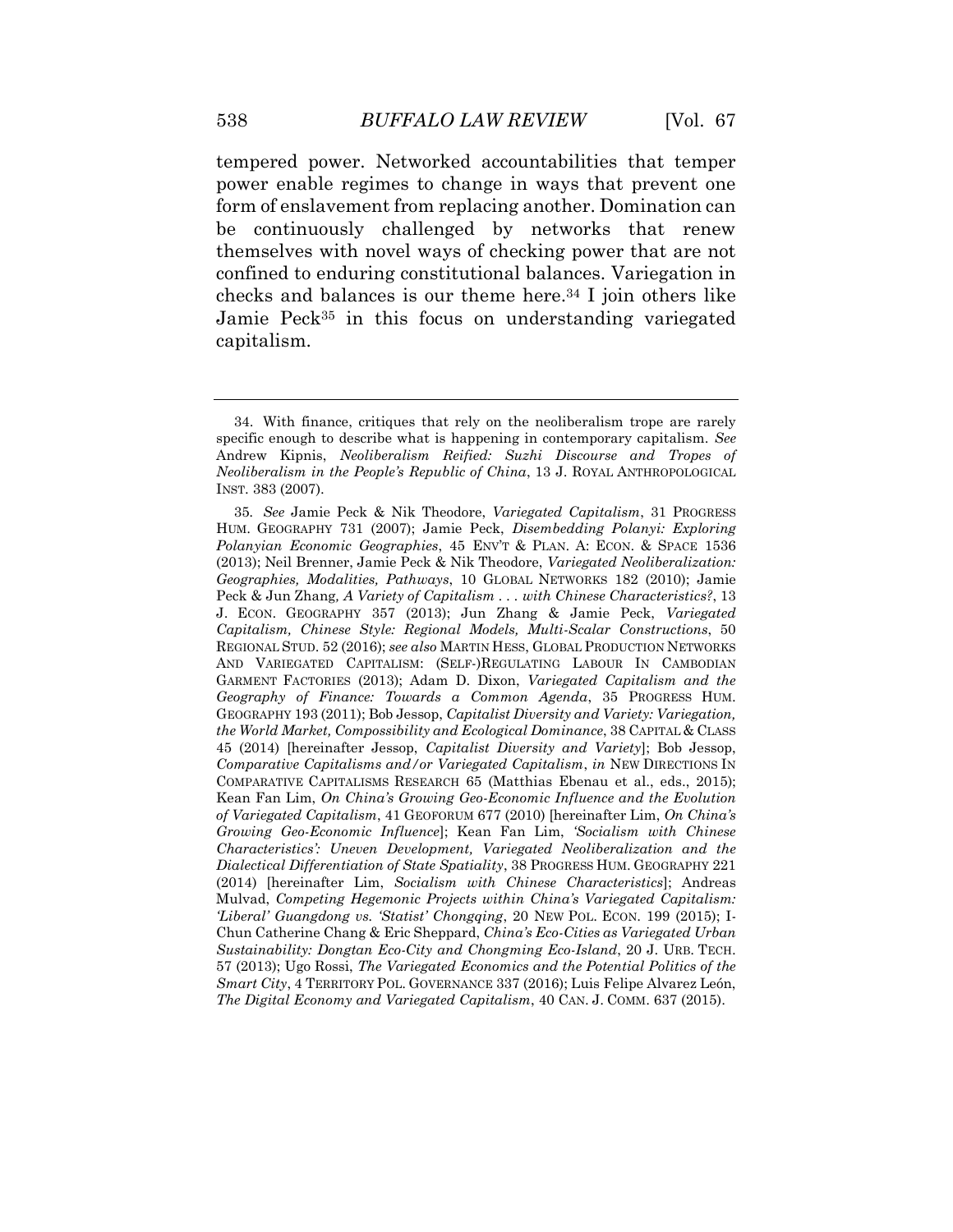The politics of how to temper power in such a world must involve variegated separations of powers. One of the more exotic variegations we directly witnessed in the traditionalist, predominantly rural village society of Timor-Leste in 2006 was the ritual ripping out of the heart of an unfortunate pig in the presence of dead ancestors angered by the capricious exercise of power by the country's cabal of leaders. I had a ring-side seat, unfortunately next to the pig. There were genuine tears from these party hard-men that their people had found it necessary to humble their power under the wiser eyes of the ancestors in this way. As a result, these leaders genuinely did re-empower the institutions of traditional civil society presided over by the ancestors, as well as the church, opposition political parties, and to some degree the courts and the Constitution after 2006. Somehow I fear that invocation of appalled ancestors might not work with Donald Trump's America. For variegation to work it must be responsively attuned to local meaning-making.

Here there is common ground with other theoretical traditions that have flourished at the Baldy Center, such as critical legal studies,  $36$  in particular the notion of "destabilization rights" that Roberto Unger<sup>37</sup> introduced. Charles Sabel and William Simon<sup>38</sup> further developed the concept of destabilization rights within the somewhat different American pragmatist tradition of "democratic experimentalism." These are rights to unsettle and open up state institutions that persistently fail to fulfil their functions. Destabilization rights are dynamic checks on failures of institutionalized accountabilities to do their job. For example, the right to private litigation can destabilize

<sup>36</sup>*. See generally* HAMMILL, *supra* note 1.

<sup>37</sup>*. See* ROBERTO MANGABEIRA UNGER, THE CRITICAL LEGAL STUDIES MOVEMENT (1986); ROBERTO MANGABEIRA UNGER, FALSE NECESSITY: ANTI-NECESSITARIAN SOCIAL THEORY IN THE SERVICE OF RADICAL DEMOCRACY (1987).

<sup>38</sup>*. See* Charles F. Sabel & William H. Simon, *Destabilization Rights: How Public Law Litigation Succeeds*, 117 HARV. L. REV. 1016, 1098–99 (2004).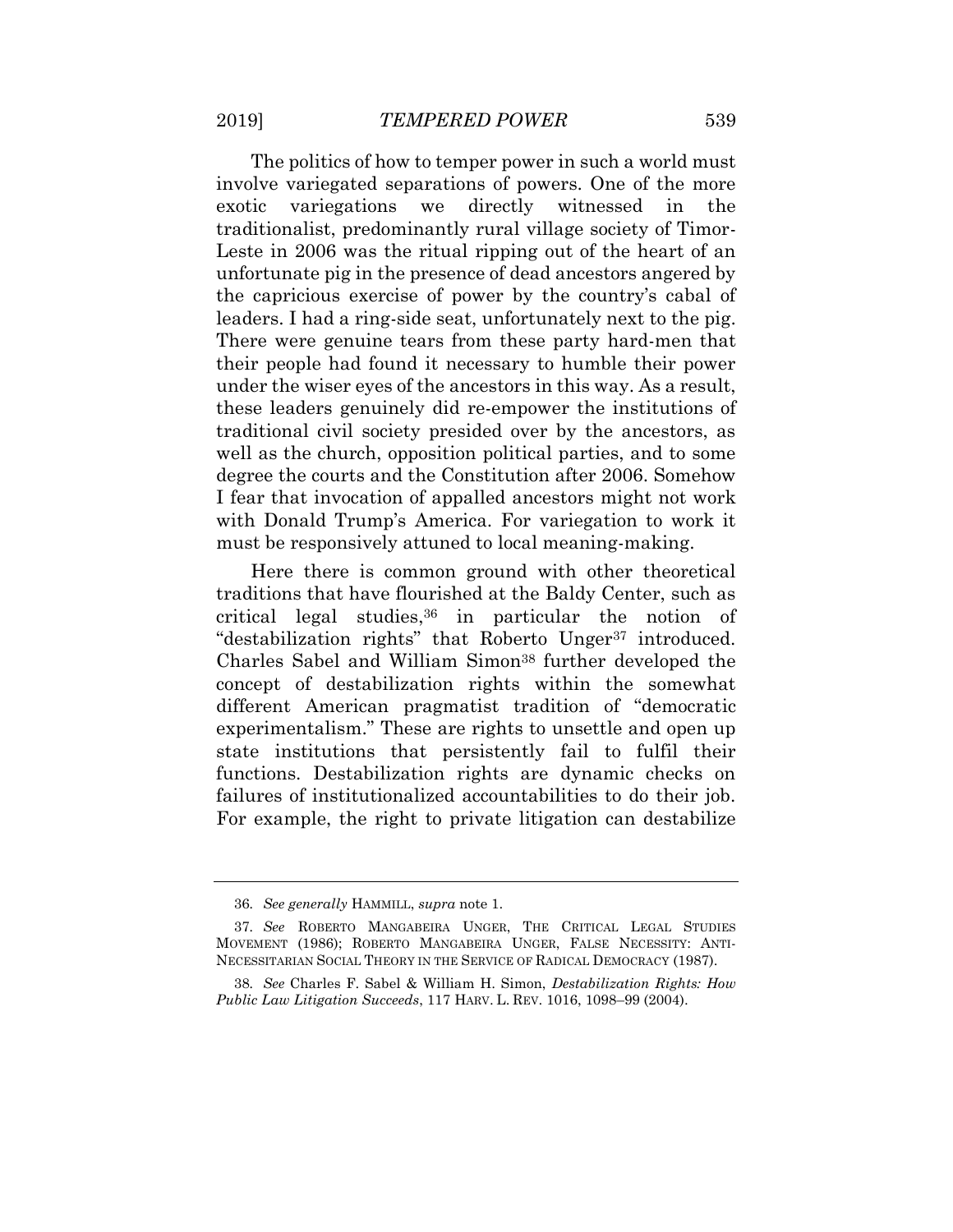defunct structures of environmental regulation.<sup>39</sup> Similarly, rights of oppressed minorities can appeal for redress to UN institutions. Destabilization rights enable a politics of disentrenchment. Networks can deliver experimental innovation by invigorating the separation of powers. The state is often too dug in to ancient entrenchments for innovation and democratic experimentalism. Western doctrine on the separation of powers has stultified because it has not been open to learning from the democratic experimentalism in civil separations of powers revealed in non-Western histories such as that of Timor-Leste, Thailand, and China.

Republics must radically pluralize their vision of how to separate and temper powers within the state so the state has many branches of separated powers rather than just the traditional three (legislature, judiciary, and executive). Can we enliven a political imperative for separations of powers that progressively become more separated? The history of Timor-Leste can be read as one of progressive struggle for continuous improvement in securing ever more separated powers: not just for Montesquieu's<sup>40</sup> tripartite separation of powers among an executive, legislature and judiciary, but for much more variegated and indigenously attuned separations of ever more powers; not just separations of government powers, but division of both private and public powers. We documented dozens of separated powers in response to Timor-Leste's post-conflict dominations. In a similar way, President Eisenhower's concept of breaking up the militaryindustrial complex in the United States captures this idea of a newly identified variegation of power that had to be tempered in the 1950s.<sup>41</sup> Capitalism is a continuous process

<sup>39</sup>*. See* Barry Boyer & Errol Meidinger, *Privatizing Regulatory Enforcement: A Preliminary Assessment of Citizen Suits Under Federal Environmental Laws*, 34 BUFF. L. REV. 833, 940 (1985).

<sup>40.</sup> MONTESQUIEU, THE SPIRIT OF LAWS (David Wallace Carrithers ed., Thomas Nugent trans., 1977) (1748).

<sup>41.</sup> Dwight D. Eisenhower, Farewell Address to the Nation (Jan. 17, 1961).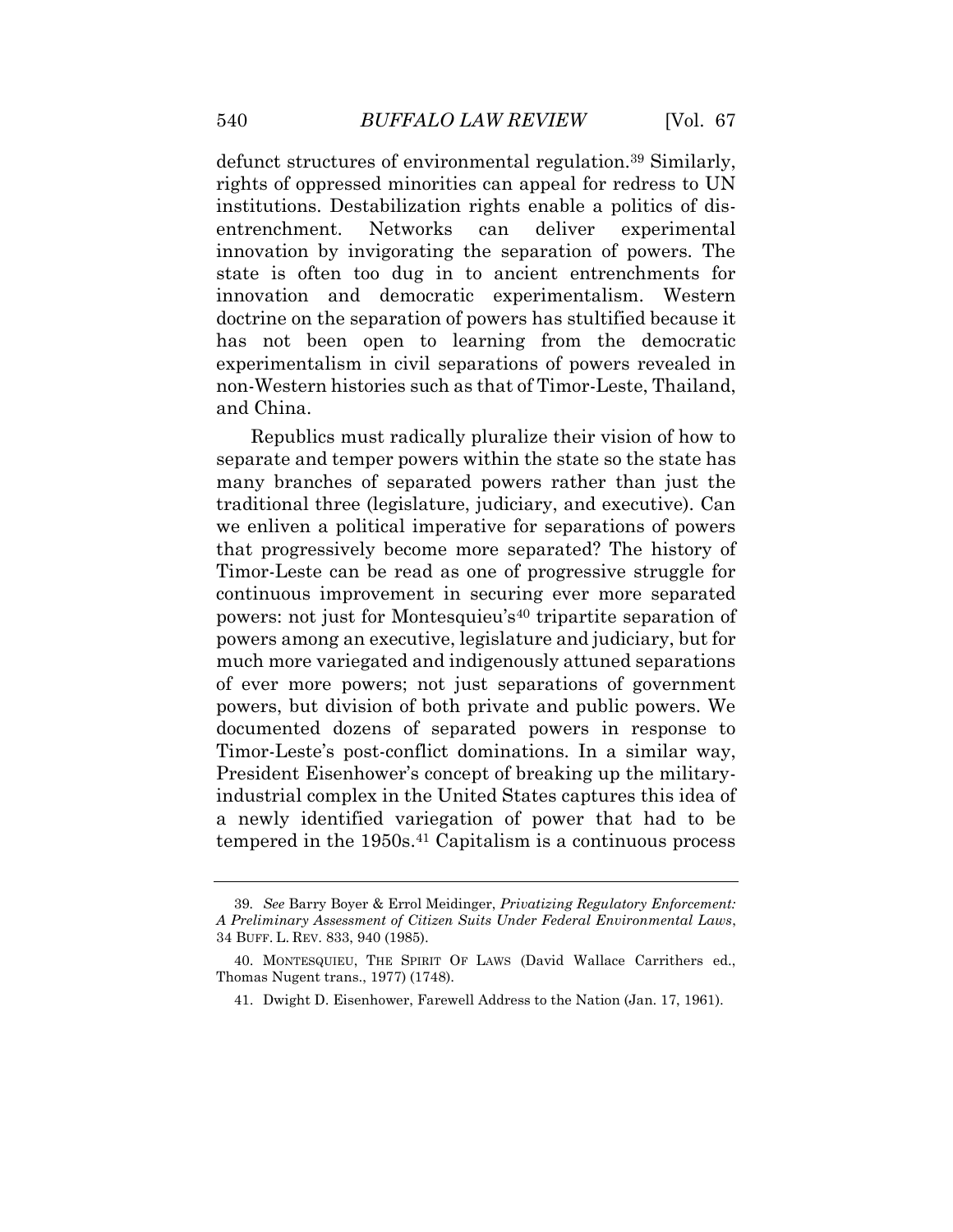of creatively destroying old concentrations of power and constituting even more worrying ones. Hence the struggle for freedom must be more than struggle for a new democratic constitution that guarantees a conclusive separation of powers. It must be contestation of an ever-evanescent constitutionalism that struggles to continuously deepen separations of powers at every stage of a nation's history.

#### B. *The Promise of Republicanism*

Republicanism is conceived as a political philosophy of continuous struggle for more effective complexes of separated powers.<sup>42</sup> A republic is an unfinished struggle towards a polity where each separated power has sufficient clout to exercise its own functions with support from other separated powers. This is not a new perspective. Hannah Arendt quoted Benjamin Rush who in 1787 complained of those who confuse the struggles of the "*American revolution* with those of the late *American war*. The American war is over: but this is far from being the case with the *American revolution*. On the contrary, nothing but the first act of the great drama is closed."<sup>43</sup>

A republic is a polity where no one center of power is so dominant that it can crush any other separated power without the other separated powers mobilizing to push back that domination. In our book on Timor-Leste, we are at one with Holmes and Krygier on the imperative to have a positively empowering vision of the constitution:

Republicanism does not require powers that are so diffused that separated powers cannot act decisively. The executive is empowered to declare war, the judge to declare guilt, the legislature to declare

<sup>42</sup>*. See* Michael Barnett, *Building a Republican Peace: Stabilizing States after War*, 30 INT'L SECURITY 87 (2006); Michael Barnett & Christoph Zürcher, *The Peacebuilder's Compact: How External Statebuilding Reinforces Weak Statehood*, *in* THE DILEMMAS OF STATEBUILDING: CONFRONTING THE CONTRADICTIONS OF POSTWAR PEACE OPERATIONS 23 (Roland Paris & Timothy D. Sisk eds., 2009).

<sup>43.</sup> HANNAH ARENDT, ON REVOLUTION 301 (Compass Books 1965).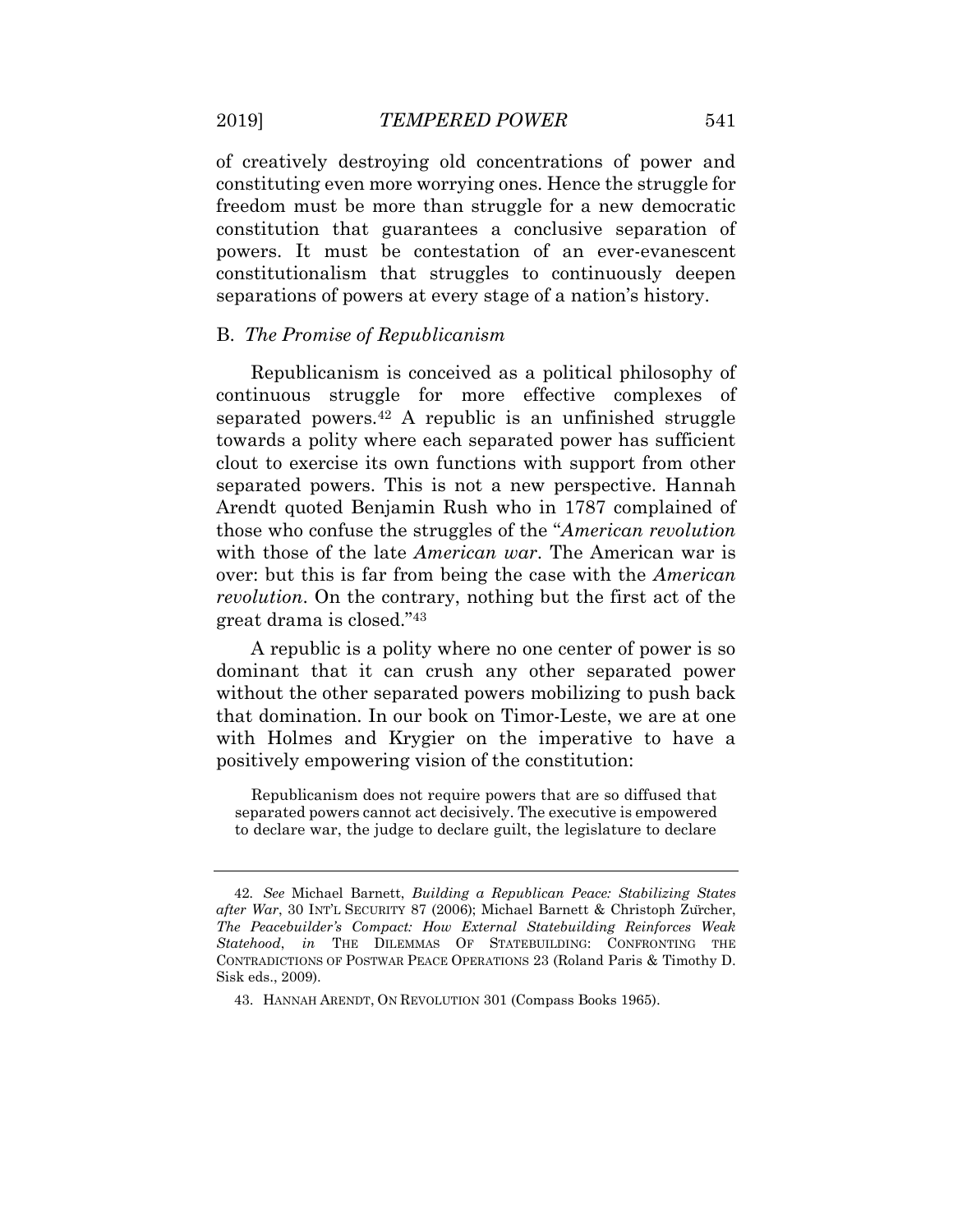laws. Decisiveness for the judge is actually enhanced by the knowledge that only an appellate court can overturn her decision on an error of law; she cannot be dominated by a prime minister who demands the acquittal of a political crony. Decisiveness for a constable on the street is knowing that she is the one with the power to decide whether to arrest a judge who appears to assault his wife; then it is no longer in her hands but in the hands of the separated powers of a prosecutor. Decisiveness for a general is knowing that once the executive declares war, she can conduct it in accordance with laws of war approved by the legislature, without interference from politicians who think of themselves as armchair generals.

Of course, a mature constitutional debate is needed to finetune separated powers to ensure that each can decisively perform its function without domination from any centralising power and without confusion as to who exercises each separated power, and under what norms. None of this is to deny that democracies must at times debate trade-offs between greater accountability and greater efficiency. Separated powers of civil society and the media to speak assertively during those constitutional debates are critical elements of separated powers that get the separation clear and effective.<sup>44</sup>

We argue that dynamism is a neglected topic in discussion of the separation of powers. One of the things republican revolutions have done throughout history is disentrench powers, such as the powers of kings and dictators. Destabilization rights and "democratic experimentalism,"<sup>45</sup> as mentioned above, unsettle and open up state institutions that persistently fail to fulfil their functions. Networks are needed to deliver experimental innovation in the invigoration of separations of powers because of state propensities to rigidify.

One risk of richly separated powers is that they will result in gridlock. We argue that networked separations of powers are themselves the best ways of tempering the inefficiency of gridlock:

Our argument has been that, for most tasks of modern governance, networks get things done better than hierarchies. Welldesigned networks of power are not only mutually checking upon bad uses of power; they are also mutually enabling of good capacities for power. Networks must be coordinated and

<sup>44.</sup> BRAITHWAITE, CHARLESWORTH & SOARES, *supra* note 25, at 128–29.

<sup>45</sup>*. See supra* sources cited in notes 37–38 and accompanying text.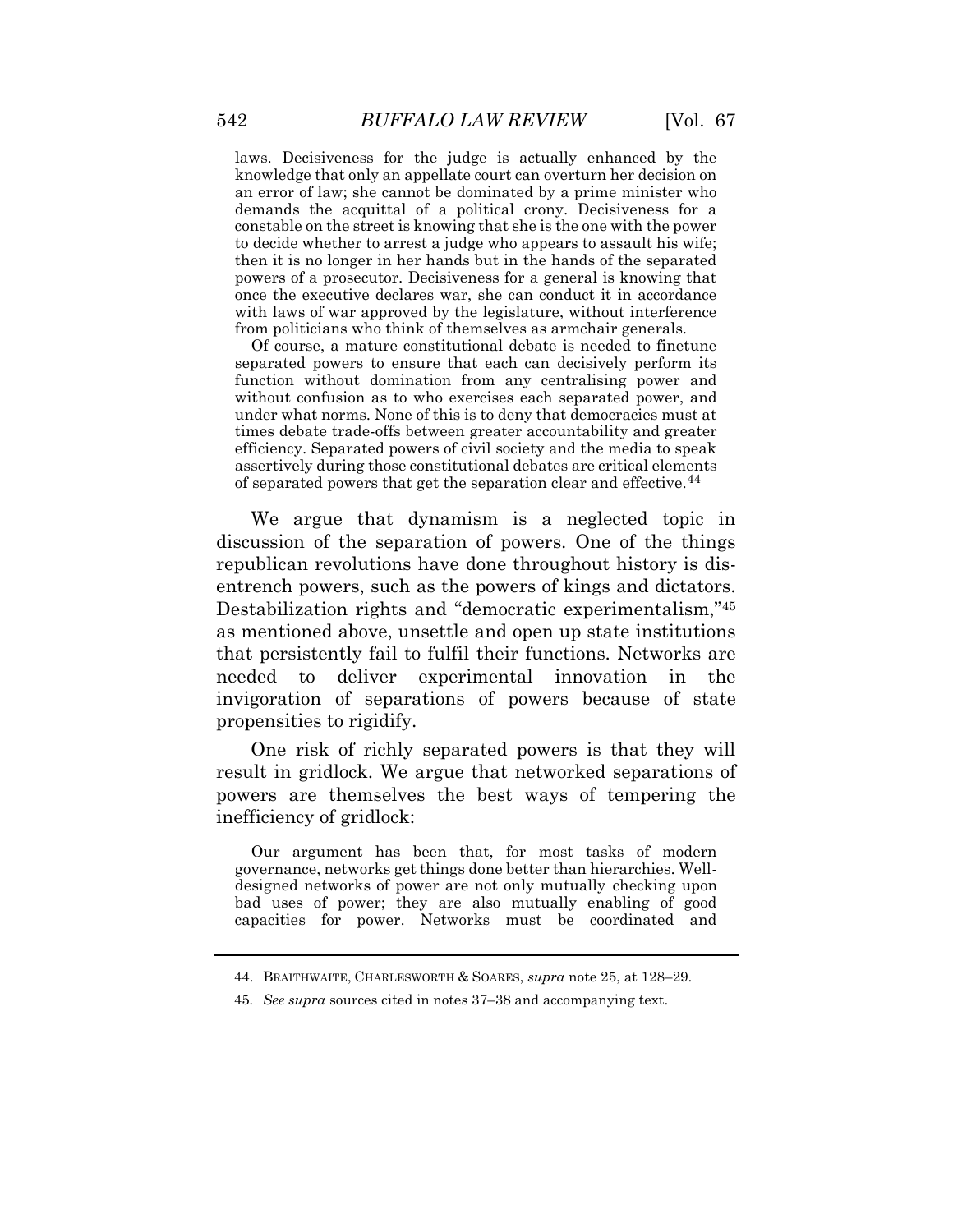sometimes—not always—the state is the best candidate to supply a key node of coordination. For most problems, strengthening state hierarchy to solve problems is not as effective as strengthening checks and balances on hierarchy as we also strengthen private– public partnerships, professions with technocratic expertise on that problem, civil society engagement and vigilance, and other networks of governance, while at the same time strengthening coordination of networked governance. The most effective governance is rarely centrally monopolised; it is usually messily attentive to multiple accountabilities.

This is not to deny that there must be agreement on who will make the final call on matters that have not reached resolution after deep contestation under a separation of powers. Elections are one such state institution with this usefully ultimate capacity to break a logjam (without violence). So are state courts. On legal matters, as valuable as it is to have a rich tapestry of legal pluralism where the national rugby judiciary regulates most violence on rugby fields, it is also valuable to have state appellate courts that have the legitimacy to make ultimate decisions on the basis of a synoptic view of all the adjudication that has occurred across that tapestry.

Gridlock is a risk of separated powers. Often it is more important that things are settled than settled right. Paralysis and disengagement in the face of great problems are profound risks, not only in times of war. Executive government has an oversight responsibility for ensuring that really big problems do not fall between the cracks. This is not the same as saying the government should fix them. It is to say that the state has a responsibility to take a synoptic view of a society, and to catalyse action when lesser actors are paralysed by the enormity of the challenge. We see this need most acutely at times of great natural disasters when so many leaders of civil society are busy bailing out their house or looking for lost families. One of the great examples of a chief executive with synoptic vision in the twentieth century was China's Deng Xiaoping when he saw in 1978 that the institutions of state production were bogged down. He opened up the Chinese economy to private institutions that broke through many of the production bottlenecks and bureaucratic gridlocks that were grinding the economy to a halt.

We might even say that the most important role of state political leaders is to be gridlock breakers: to get that budget through the legislative contestation process, to issue an ultimatum to an enemy state of a kind that has less meaning when only a general issues it. Yet the ultimate power to break gridlock resides with the people when they take to the streets in a revolutionary moment in which they persuade the media or the military to side with the revolution. Republicans hope these will be revolutionary moments that disentrench bad power and entrench new separations of powers that

**· · · ·**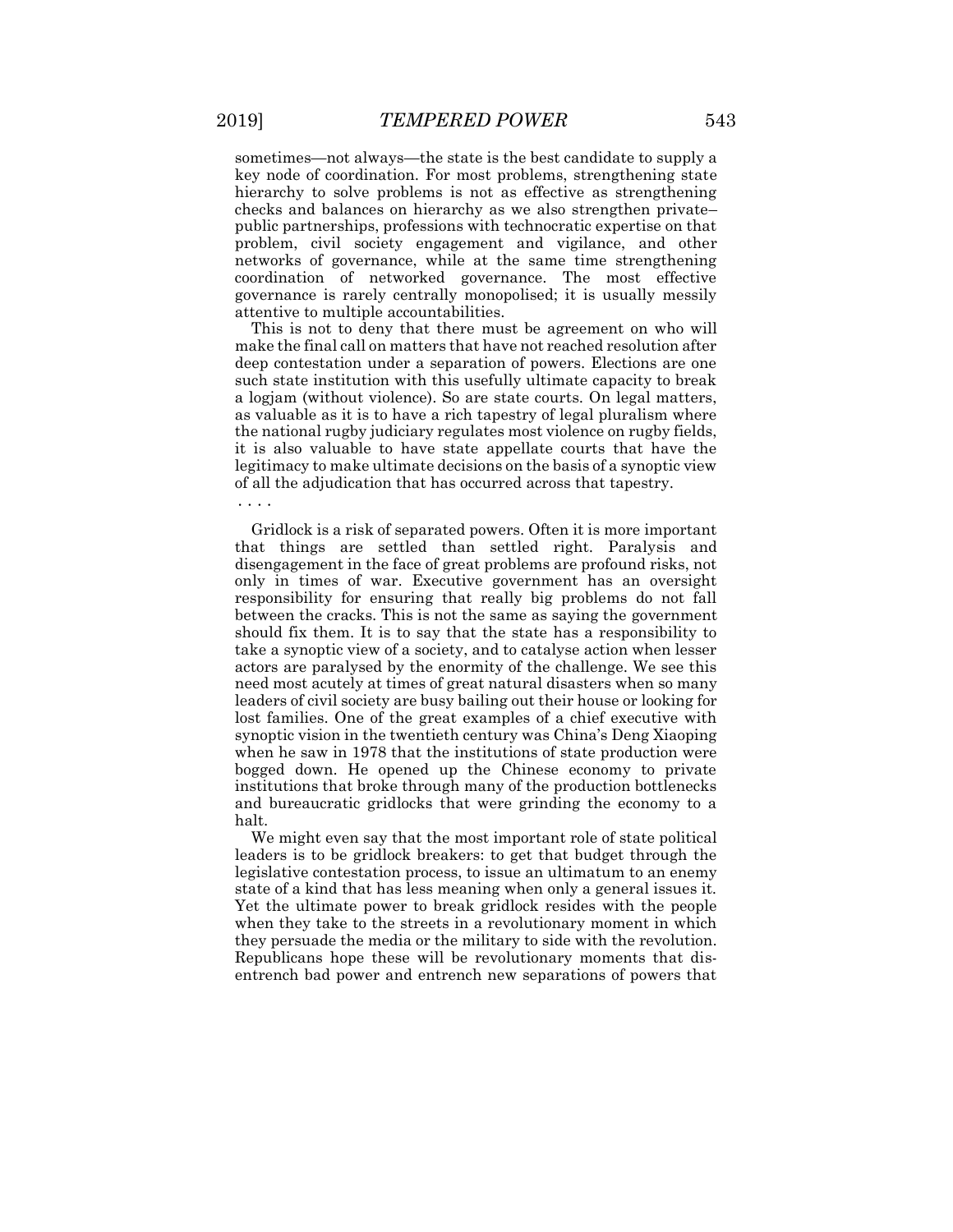secure freedom from domination.<sup>46</sup>

#### IV. TEMPERING WALL STREET

This theoretical architecture on networked regulation to temper power will now be applied to the regulation of the commanding heights of corporate power. It will then inform a more multi-level account of tempering contemporary capitalism.

The 2008 financial crisis in the United States did not occur because of a failure to temper power in any classic Montesquieu sense: <sup>47</sup> the U.S. executive government did not crush a legislature that was trying to implement the regulatory reforms needed to prevent the crisis. Likewise, the crash did not occur because the courts were insufficiently independent of the President and the legislature. One reason it did occur was that ratings agencies, which are paid to hold the solvency of banks and hedge funds to account, were insufficiently independent of the private interests they were rating. Boards of directors of great banks exercised insufficient independence of judgment over leveraging, over the hedge fund traders and the housing loan brokers who made them rich. Board audit committees failed. Major accounting firms failed to blow the whistle in countless cases—a lesson that should have been learned from the previous 2001 downturn when Arthur Andersen failed to do its job of auditing with independence Enron, WorldCom, and other companies that collapsed.<sup>48</sup>

The Global Financial Crisis was not caused by a failure of the tripartite separation of powers in the public sector, but by a failure of powers to be sufficiently separated within the private sector. More profoundly, there were failures of public branches of power to be sufficiently separated from Wall

<sup>46.</sup> BRAITHWAITE, CHARLESWORTH & SOARES, *supra* note 25, at 302–04

<sup>47</sup>*. See generally* MONTESQUIEU, *supra* note 40.

<sup>48</sup>*. See* John Braithwaite, *Flipping Markets to Virtue with Qui Tam and Restorative Justice*, 38 ACCT. ORG. & SOC'Y 458, 463 (2013).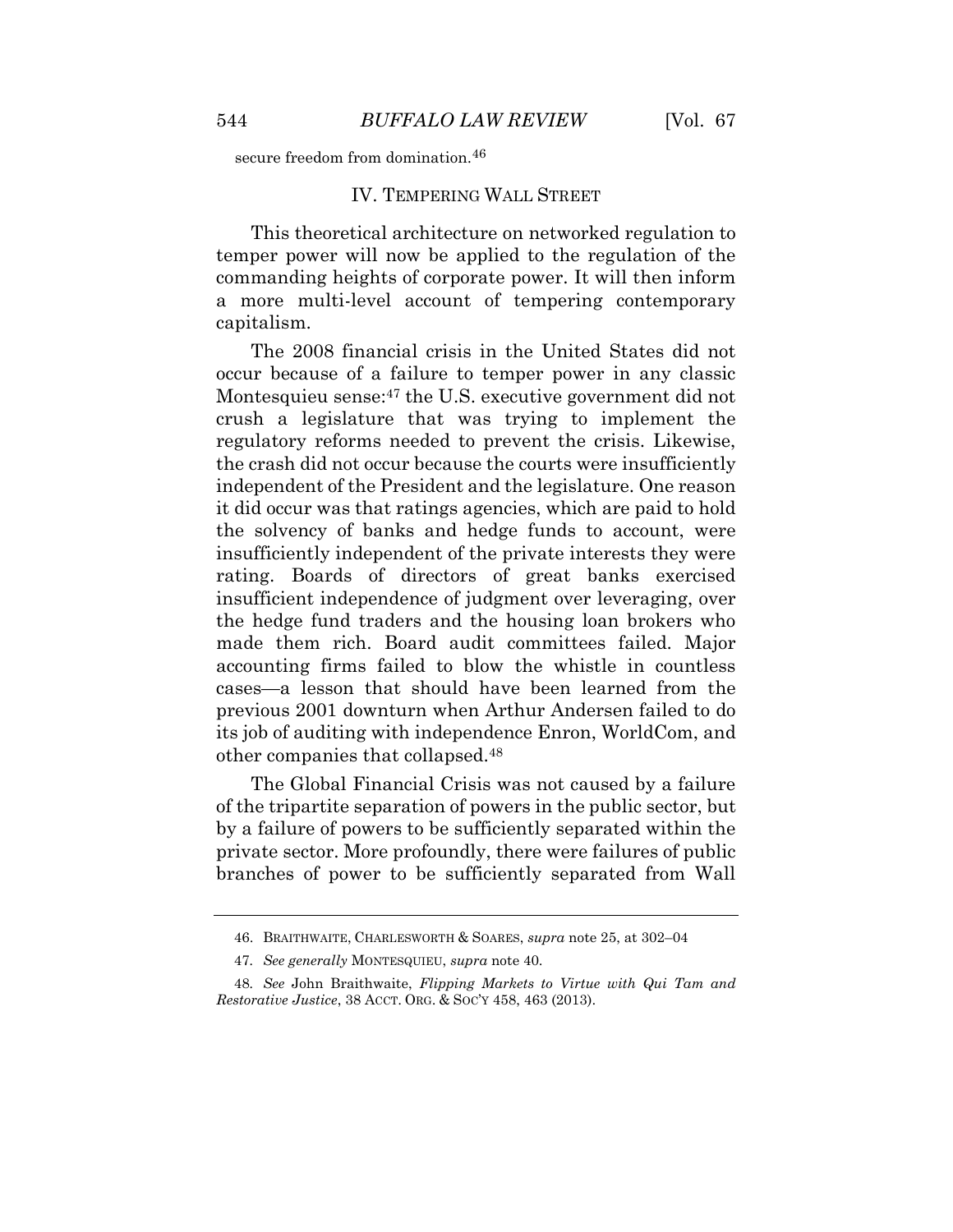Street power. The legislature and executive failed to enact and enforce regulations requiring these culpable private powers to be separated and tempered. Financial regulators were insufficiently independent of the president, and of a legislature captured by a Wall Street that had funded their election. And there was a failure of the IMF to call U.S. monetary imbalance to account in the way it is so willing to do with powerless states. It was a failure of the ratings agencies to call the big institutions of American capitalism to account in a way they might have had the culpable banks been banks in more marginal economies. What then followed was the failure of the New York Stock Exchange to deliver financial transparency, and failure of the global banking regulators at Basel to call U.S. bank regulators to account in a way they might have had the banking regulators and monetary institutions been in weaker states.

In the separation of economic powers in multi-level governance, as in the separation of state powers, it is important that an independent sphere of action for each power is guaranteed. Each separated power of business regulation must not be dominated by any one power calling the shots above all others. Of course, there may be situations where a dictator who calls the shots can increase economic efficiency by overruling a court or a regulator that is needlessly slowing investment that would benefit the people.

The experience of history, however, is that autocrats more often exercise their domination for corrupt and patrimonial purposes that reduce the efficiency of national resource allocation. So in the long run many separations of powers that seem inefficient to the politically naive are in practice economically efficient.

Part of the efficiency dividend from separations of powers that are attuned to local realities is from a more efficient division of labour. Because central bank board members focus their intelligence and training on the large and intricate challenge of securing monetary balance for an economy, they are likely to make better decisions of this specialist kind than are the generalist politicians of the cabinet. Because police training is in community policing that enrols the community to do most of the serious business of crime control, they become better at it than the military with their training and experience in the use of maximum force. Our Timor-Leste narrative has well illustrated the provocation and inefficiency that can arise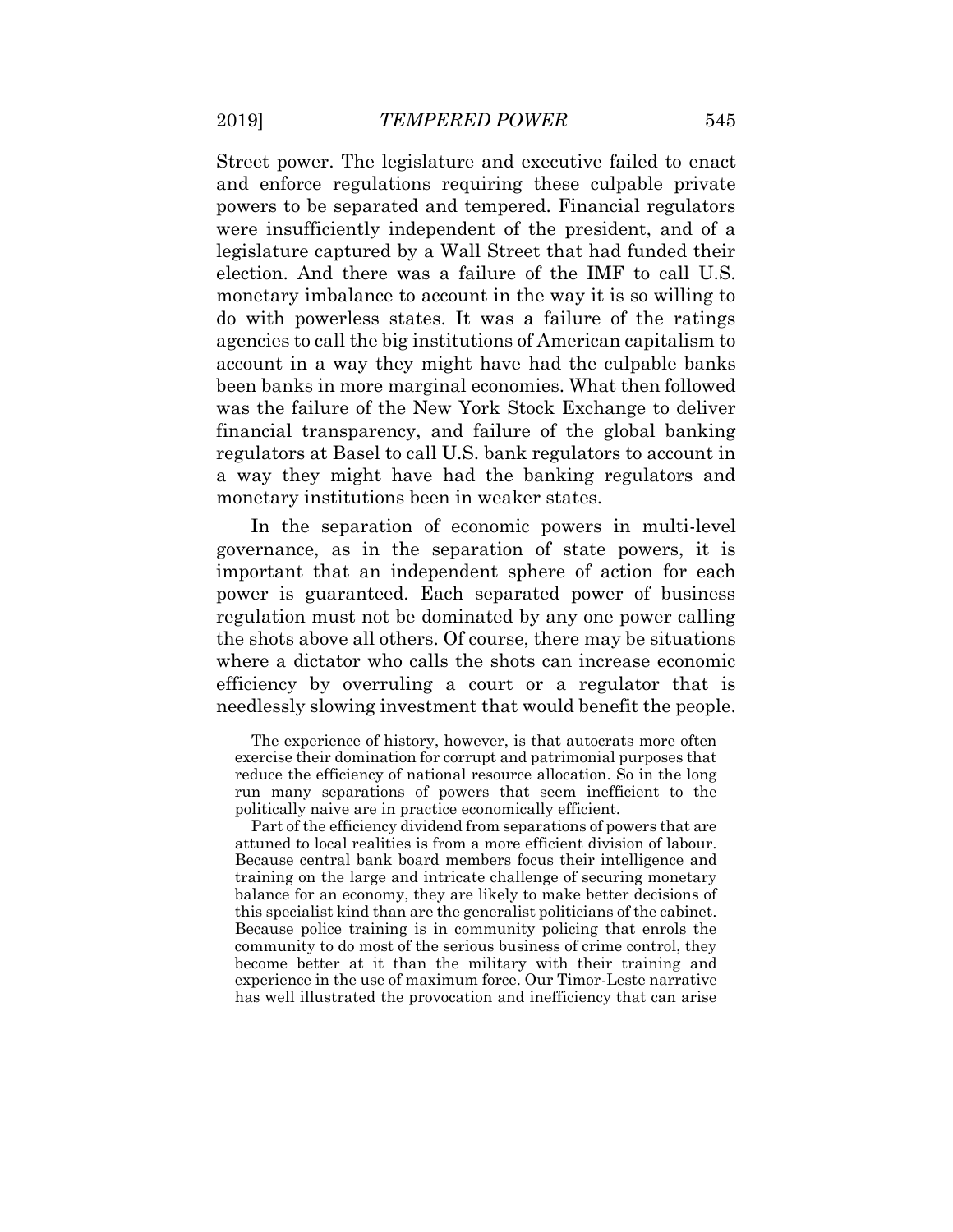when the military takes over public order policing.<sup>49</sup>

With these historical lessons in hand of hedged virtues of variegated separations that temper financial power, let us now consider more deeply the contemporary challenges of variegated capitalism to which separated powers must respond.

#### V. TEMPERING VARIEGATED CAPITALISM

#### A. *Variegating Capitalism to Architectural Regulation*

Clifford Shearing and Philip Stenning wrote in 2003 about how Disney World regulates its little customers to keep them safe.<sup>50</sup> Basically it channels them into queues of children tall enough for particular rides and into machines with an architecture of bars. It does not regulate them by punishing them for behaving in an unsafe or disorderly way. It makes it impossible for them to stand up dangerously or to wave. This is accomplished by bars that encase them. Their arms are prevented from being ripped off not by a normative order, not by a punitive order, but by architectural regulation.

At the time, this seemed a quaint, exotic work. But after the rise of Silicon Valley capitalism, what Lawrence Lessig called "architectural regulation" became quite dominant.<sup>51</sup> Microsoft, then Google and Facebook came to architecturally regulate us through the internet. They steer how events flow through our lives.<sup>52</sup> Tech giants steer us to their favored software products; they steer us to their customized news

<sup>49.</sup> BRAITHWAITE, CHARLESWORTH & SOARES, *supra* note 25, at 300.

<sup>50.</sup> Clifford D. Shearing & Philip C. Stenning, *From the Panopticon to Disney World: The Development of Discipline*, *in* CRIMINOLOGICAL PERSPECTIVES: ESSENTIAL READINGS 499 (Eugene McLaughlin & John Muncie eds., 3d ed. 2013).

<sup>51</sup>*. See* LAWRENCE LESSIG, CODE: AND OTHER LAWS OF CYBERSPACE (1999).

<sup>52.</sup> Parker and Braithwaite define regulation as action with the intent of steering the flow of events*. See* Christine Parker & John Braithwaite, *Regulation*, *in* THE OXFORD HANDBOOK OF LEGAL STUDIES 119 (Peter Cane & Mark Tushnet eds., 2003).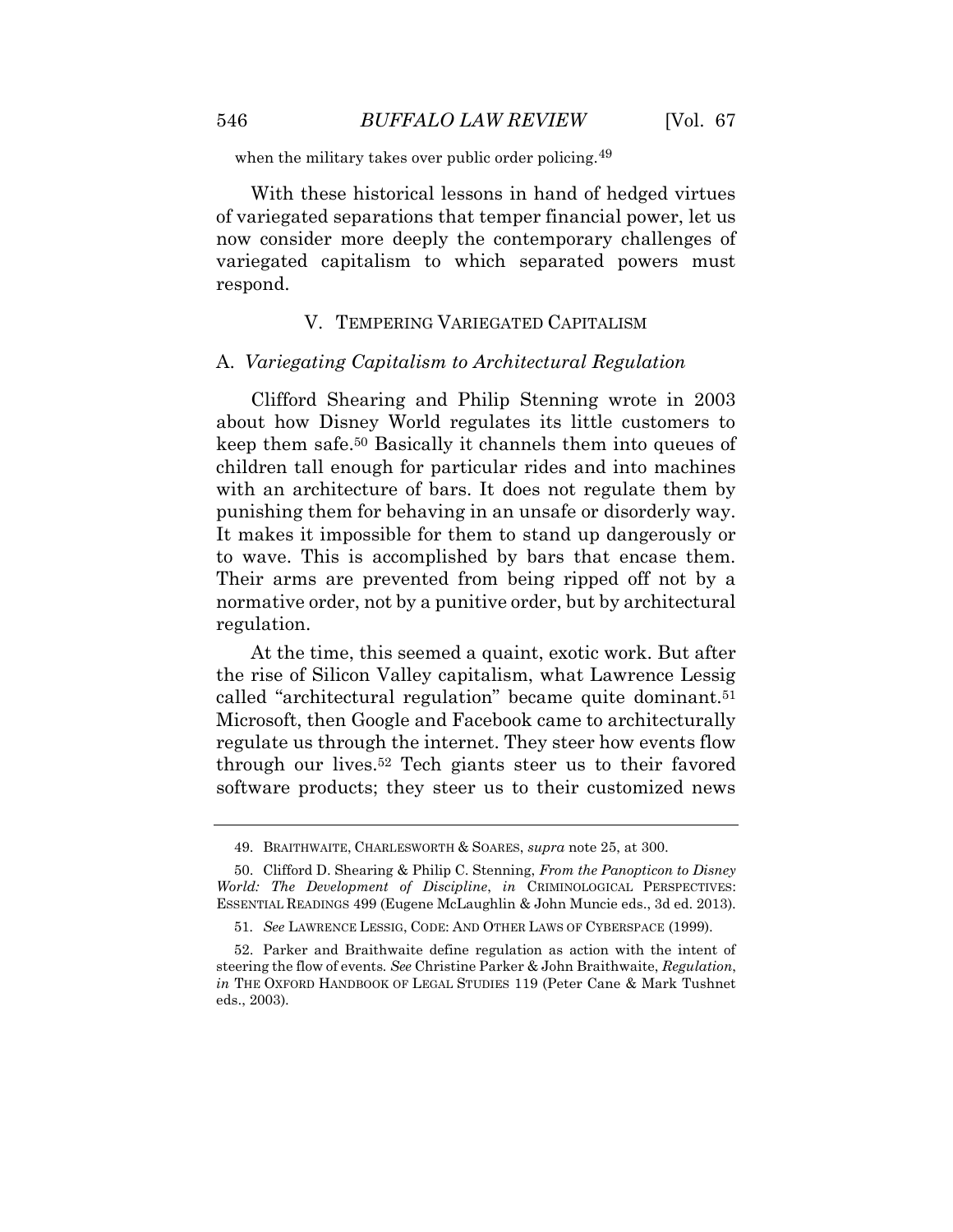services (now purged of fake news of course); to products that pay a premium to jump to the head of the queue in search engines; they are harnessed by clever Russian intelligence operatives to steer votes; harnessed by National Security Agency programs with vivid code names like Muscular and Prism that monitor our movements.<sup>53</sup> In free societies Facebook and Google allow us to see WikiLeaks revelations about how the national security state works. Authoritarian societies steer us away from seeing secrets of the deep state. If we live in Myanmar, the sixty Burmese language Facebook censors Mark Zuckerberg employed in June 2018 deploy the architectural regulation of cyberspace to interrupt genocidal hate speech for the cleansing of Rohingya.<sup>54</sup> Spookiness is the business model of this stalker economy in cyberspace. It is a variegation of capitalism that gives us a lot of free stuff if we agree to be tracked. When the product is free, people increasingly realize that they are the product. Twitter, LinkedIn, Snapchat, Facebook, and others commodify the very networking that we argued in the Timor case study to be citizens' crucial bulwark against tyranny.

Former Baldy Student Fellow, Natasha Tusikov, has brilliantly dissected this new regulatory challenge.<sup>55</sup> She shows how networking generates troves of data that can be exploited by advertisers, pornographers, and the deep state alike. The data comes from all the companies mentioned, as well as others like eBay, PayPal, and Yahoo. So enmeshed are the connections between the national security state and internet capital that Eisenhower's threat of the militaryindustrial complex is now surpassed by a deep-state-Silicon-

<sup>53.</sup> NATASHA TUSIKOV, CHOKEPOINTS: GLOBAL PRIVATE REGULATION ON THE INTERNET *passim* (2016).

<sup>54.</sup> Press Release, Facebook, Update on Myanmar (Aug. 15, 2018), https://newsroom.fb.com/news/2018/08/update-on-myanmar/.

<sup>55</sup>*. See* TUSIKOV, *supra* note 53. Tusikov now teaches at York University and acknowledges Baldy and its Director Errol Meidinger in the Acknowledgements to *Chokepoints*. *Id.* at xiv.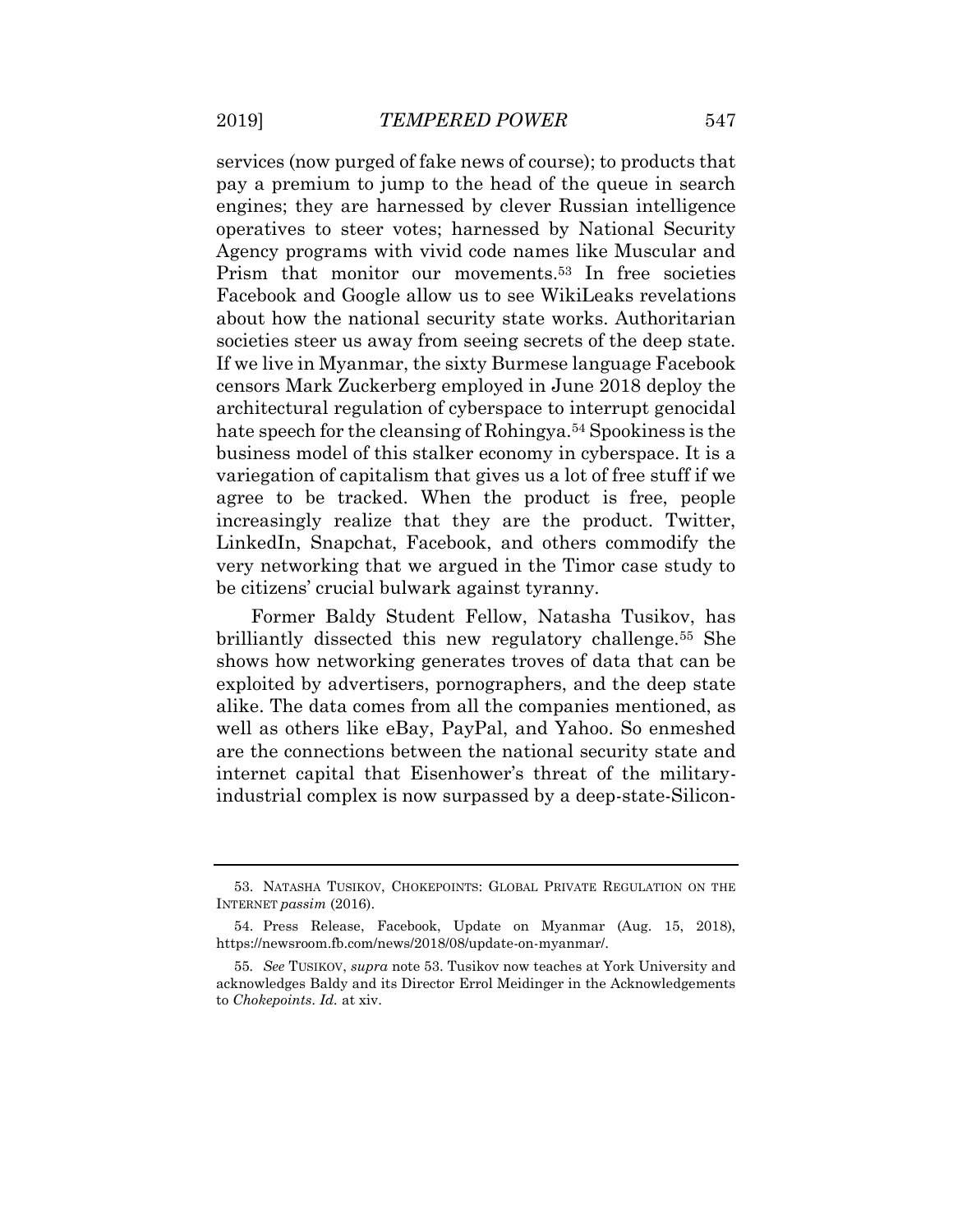Valley complex.<sup>56</sup> It is an information-syphoning intelligence complex. Tusikov illustrates the potential for architectural self-regulation of cyberspace at "chokepoints."<sup>57</sup> Global internet firms exert control at these chokepoints for the commercial purpose of catching people who purloin intellectual property. How does the largely U.S. and U.K. state regulation to accomplish this chokepoint selfregulation work? It is, Tusikov finds, mostly through conversation with the internet giants rather than punitive or litigious. It works by an architecture of the internet giants controlling flows of information at chokepoints, tracking down counterfeiters, blocking their access to vital commercial and technical services, and disabling websites used by counterfeiters.

Political leaders, captured by intellectual property interests and by the deep state, grant considerably untempered powers to these gatekeepers of cyberspace. Even when Facebook does good, it does bad because of the untempered quality of its hegemony. While it may be good that Facebook seeks to stop advocacy of Islamic terrorism on the internet, it threatens freedom when that script allows it to be co-opted by the government of India to crush free speech among Muslims in Kashmir protesting the very real tyranny and denial of human rights they suffer at the hands of a Hindu regime.<sup>58</sup> Who guards these guardians? Only invisible deep states. Do citizens have a say in gatekeeping decisions about what does and does not cross the line into child pornography, who is a terrorist and who is a freedom-fighter, what is obscenity and what is art, what is counterfeiting and what is life-saving production of legal generic drugs? No. Tusikov shows that chokepoint regulation is powerful

<sup>56</sup>*. See id. passim*.

<sup>57</sup>*. Id.* at 29–31.

<sup>58.</sup> Facebook issued a statement explaining its actions in these terms: "There is no place on Facebook for content that praises or supports terrorists, terrorist organisations or terrorism." Gowhar Geelani, *Facebook Under Fire over Kashmir Killings Gag*, DAWN (July 21, 2016), https://www.dawn.com/news/1272206/.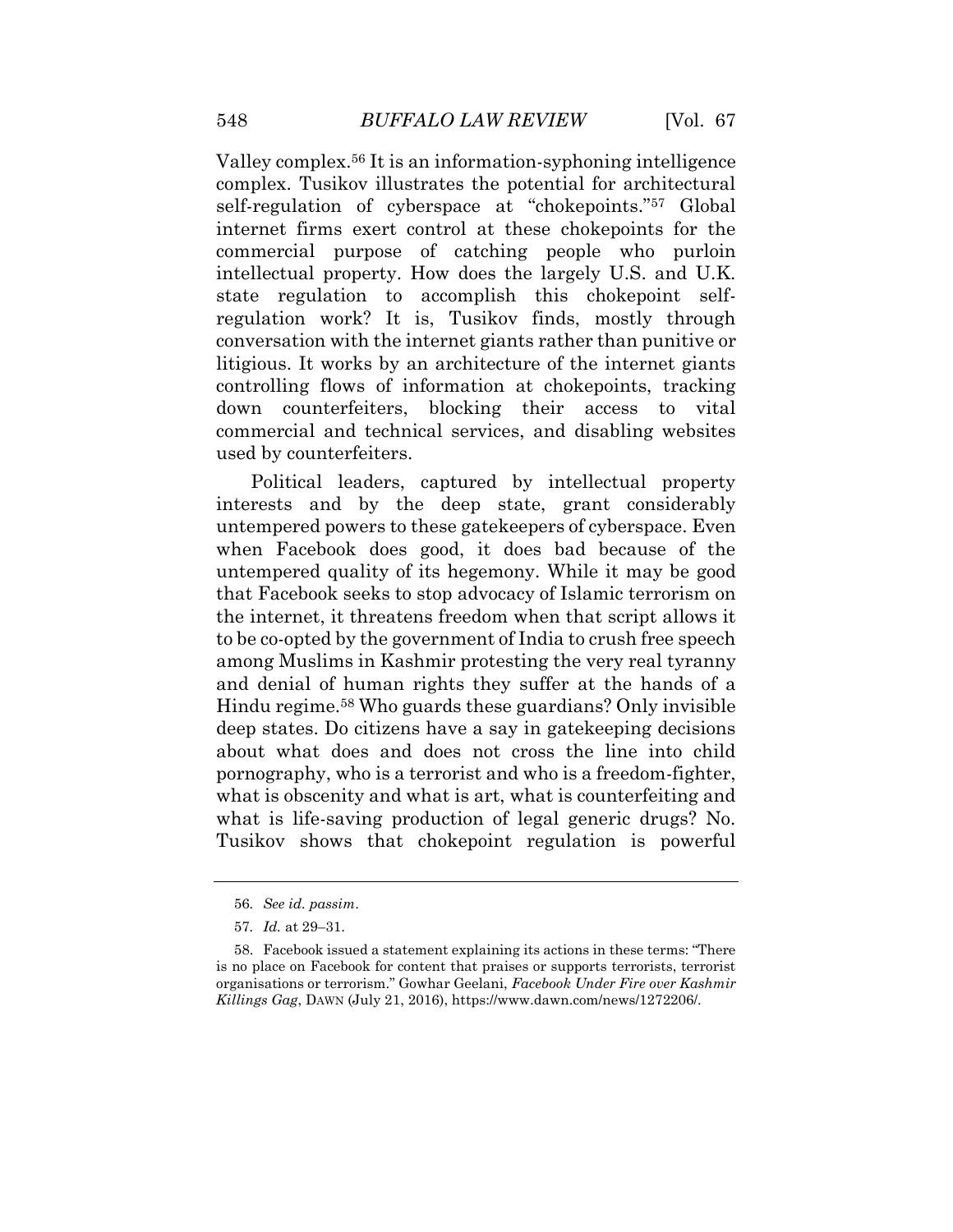architectural regulation without law and without democratic accountability of any meaningful kind. Not only that, the "rule of men" can mean men in trench coats from just two states, the United States and United Kingdom (which count among only a handful of net intellectual property-exporting states). They rule over the citizens of almost two hundred other states (which are net intellectual property importers), from Australia to Argentina to Africa. In other words, states that benefit from the highest levels of expansive intellectual property monopoly rights are the informal rulemakers; citizens of states with an interest in tempered monopoly are ruletakers. Rule by "secret handshake deals" between executives of the U.S. state and its internet giants happened precisely because laws in the Congress to achieve the same result ran up against massive citizen protests inside the United States, and globally. An "Internet Blackout" on January 18, 2012 was the most effective and widely democratic online protest the world had ever seen, shutting down many major websites, including Wikipedia and Google.<sup>59</sup>

What is mostly gagged in Tusikov's chokepoint regulation is access to income through cutting off payment services, access to advertising, search, marketplaces, and domain name services. Details of the regulatory technology are not important here, nor of how Tusikov accessed secret non-legal relational regulation by interrogating Edward Snowden's disclosures. What matters is Tusikov's insight that a major new variegation of capitalism can grow quickly to include the wealthiest corporations on the planet. Completely new modalities of regulation can spring up that have a certain effectiveness but that have no legal underpinning. These new forms of regulation work globally simply as relational regulation backed by coercive capabilities of the untempered "rule of men" from two commanding states. More fundamentally, Tusikov's work

<sup>59.</sup> TUSIKOV, *supra* note 53, at 1–2.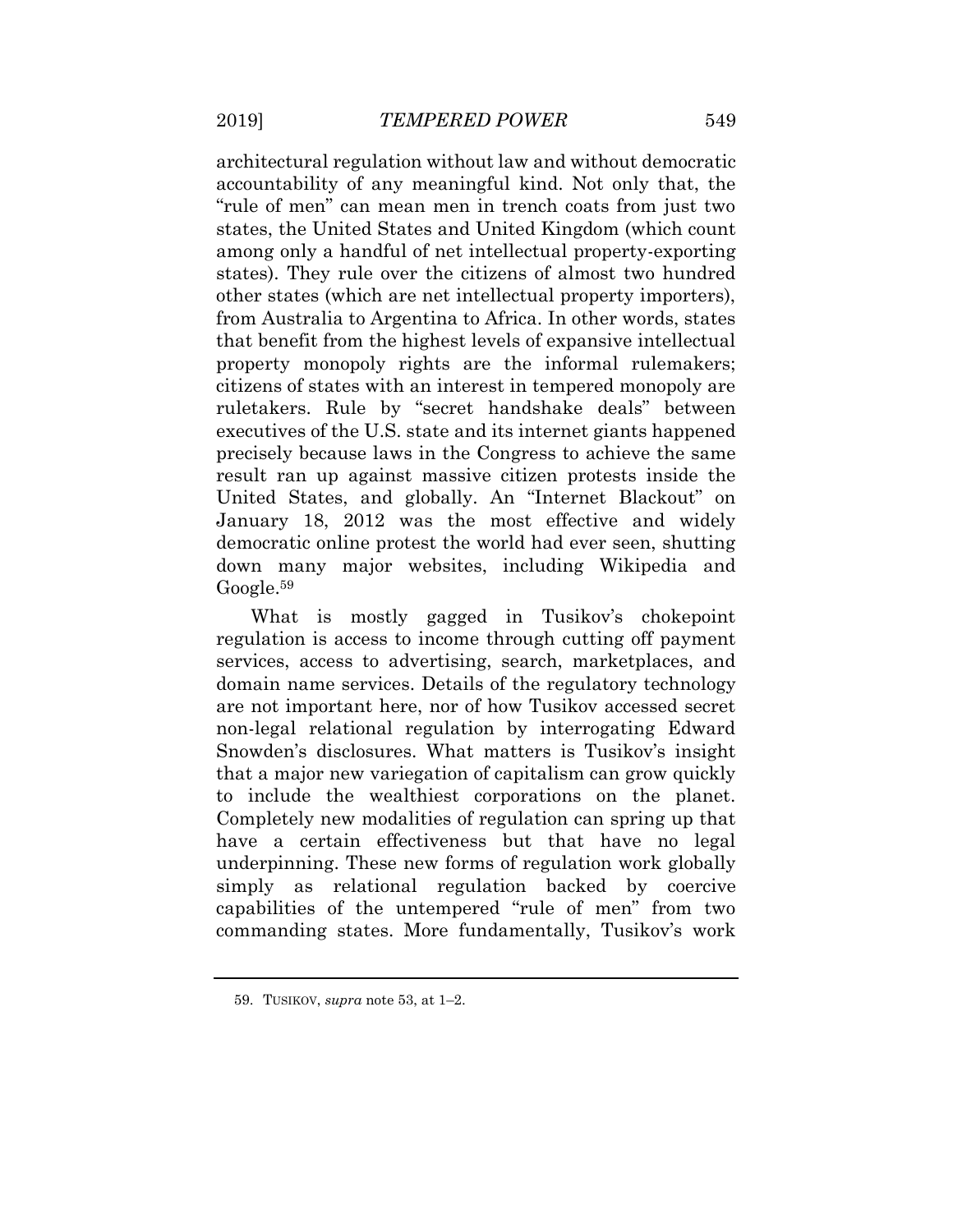shows how regulation cannot keep up with variegations of capitalism unless it is agile, innovative,  $60$  and relational.

# B. *Variegations of Capitalism*

Peter Hall and David Soskice's research defined two "Varieties of Capitalism," both based on assemblages of national policies, including regulatory ones.<sup>61</sup> Both varieties are successful capitalisms. One is the liberal market capitalism of which the United States and United Kingdom are lead examples; the second is the coordinated market capitalism of which Germany or Scandinavia are prominent examples. Coordinated market capitalism historically has stronger labor rights. These rights delivered lifetime employment and capacities of workplace democratic participation that produced committed employees, then vital to excellence in sophisticated engineering. An example of this is the production of better, safer cars in Germany and Sweden than in the United States or United Kingdom, by Mercedes Benz in Germany and Volvo in Sweden.<sup>62</sup> These countries also tended, according to Hall and Soskice, to have antitrust laws that were permissive to collaboration and technology sharing agreements between firms that supported sophisticated engineering excellence. Germany and Scandinavia have not been as successful as the United States or United Kingdom in investment banking, however.

<sup>60.</sup> Cristie Ford has produced the most important work on the growing imperative for regulation to be innovative, and how this can be done in the face of the dynamism of contemporary capitalism. *See* CRISTIE FORD, INNOVATION AND THE STATE: FINANCE, REGULATION, AND JUSTICE (2017).

<sup>61</sup>*. See* VARIETIES OF CAPITALISM: THE INSTITUTIONAL FOUNDATIONS OF COMPARATIVE ADVANTAGE (Peter A. Hall & David Soskice eds., 2001) [hereinafter VARIETIES OF CAPITALISM]; Peter A. Hall & David Soskice, *Varieties of Capitalism and Institutional Change: A Response to Three Critics*, 1 COMP. EUR. POL. 241 (2003); David Hope & David Soskice, *Growth Models, Varieties of Capitalism, and Macroeconomics*, 44 POL. & SOC'Y 209 (2016).

<sup>62.</sup> Both Sweden and Germany earn an unusually high proportion of their income from high technology exports. *See* VARIETIES OF CAPITALISM, *supra* note 61.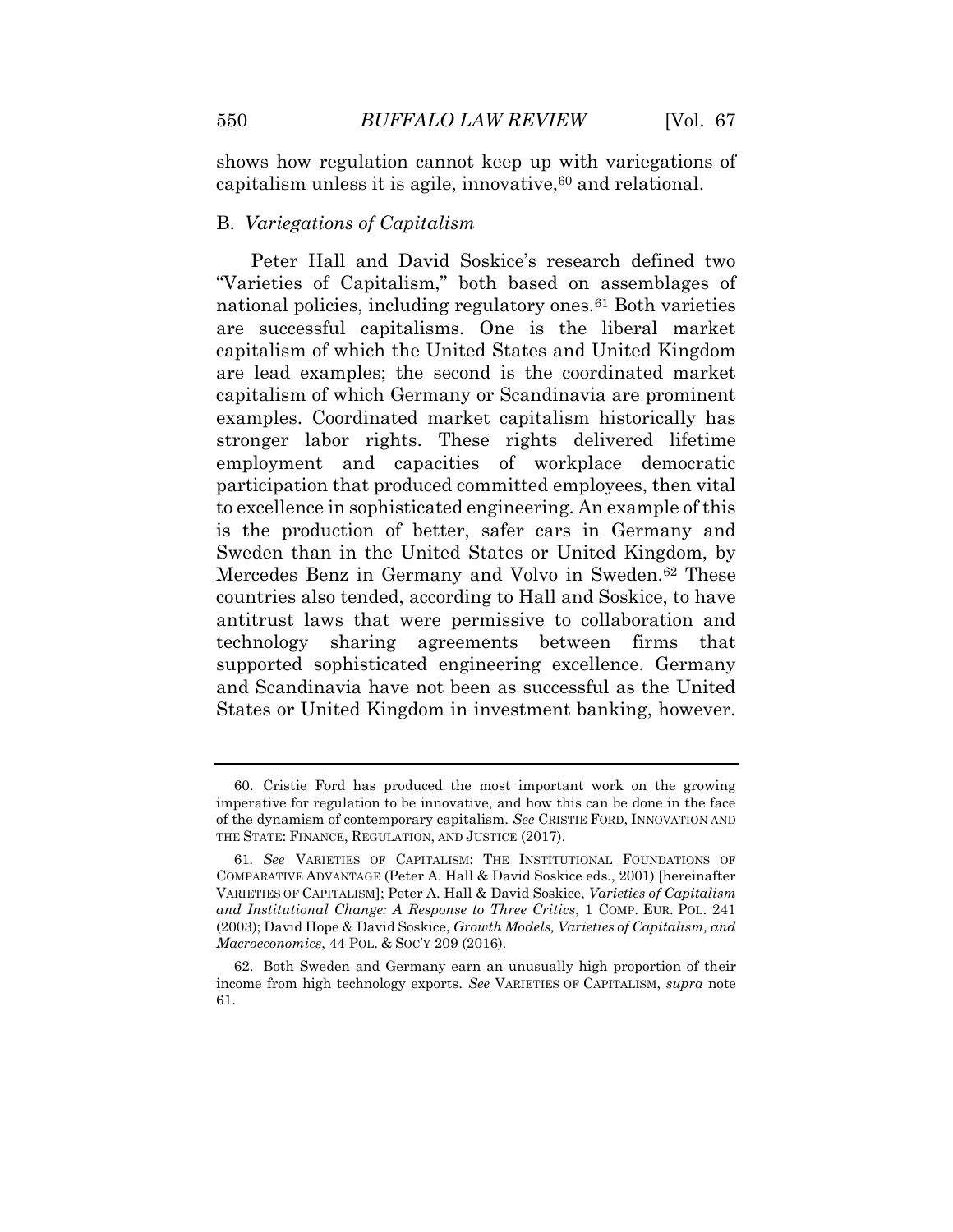Deregulated labor markets and short-term responsiveness to increasing shareholder value proved a better fit to the bonus and burnout culture of twenty-four-hour trading. Though this may have been the case in the past, the labor markets of coordinated market economies have become more deregulated: post-Brexit, Frankfurt may learn to become a financialization powerhouse, and antitrust policies have become more globally convergent over time.

The two capitalisms described above can be conceived as two points that are reasonably close together along a wider continuum of variegated capitalisms.<sup>63</sup> Afghanistan is much further along that continuum, at the opposite end from these North Atlantic twin peaks. "Ceasefire capitalism" in Myanmar<sup>64</sup> is closer to Afghanistan than to Western Europe. The capitalism across the border from Myanmar in the poorer South-Western corner of China is somewhat wealthier, but also closer to Myanmar capitalism than to Western Europe, while some of the great industrial capitalist regions further to the East of China are more like the European industrial capitalism of sixty years ago. At the same time, the information technology and national security state capitalism of Beijing are more like Silicon Valley and Pentagon-coordinated national security state capitalism.<sup>65</sup> The latter involves competitive tournaments among teams of cooperative firms to win the contract for the weapons system of a submarine; then another competition among firms to build the vessel itself; and another to build IT systems, all before competing combinations of those firms are pitched against each other to produce competing integrated designs. This approach is revealed in the work of Michael Dorf and

<sup>63</sup>*. See* Jessop, *Capitalist Diversity and Variety*, *supra* note 35; Peck & Theodore, *supra* note 35.

<sup>64</sup>*. See* Kevin Woods, *Ceasefire Capitalism: Military–private Partnerships, Resource Concessions and Military–state Building in the Burma–China Borderlands*, 38 J. PEASANT STUD. 747 (2011).

<sup>65</sup>*. See* LINDA WEISS, AMERICA INC.? INNOVATION AND ENTERPRISE IN THE NATIONAL SECURITY STATE (2014).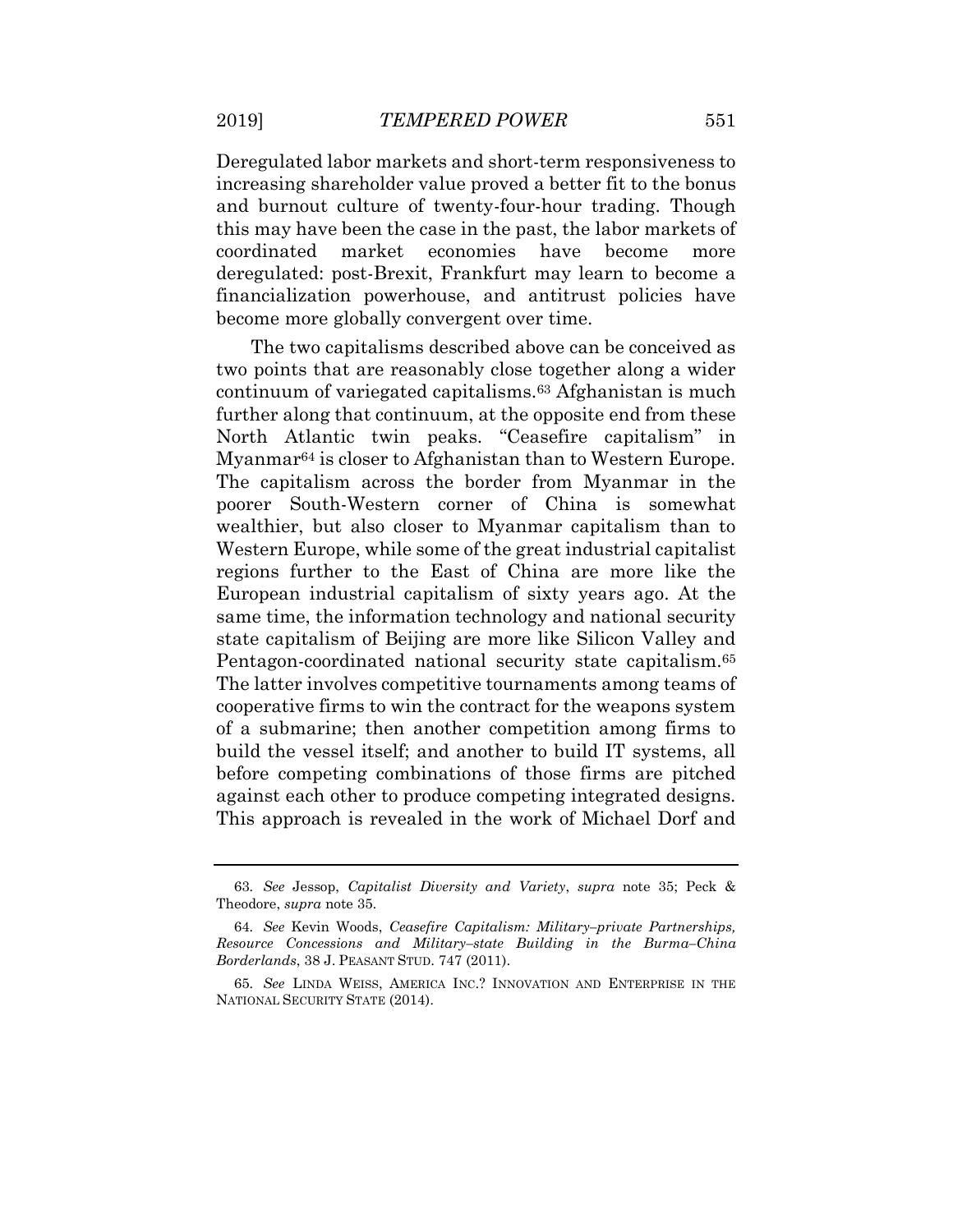Charles Sabel, $66$  and is mixed in with large doses of industrial espionage by the Chinese national security state. There is also a massive rural village agricultural capitalism in China that produces most of what is required to feed its huge population. It is a hybrid of a feudal past, collectivization, modern agri-businesses, and state-owned corporations, that is also tied to traditional rural Confucian values that the Communist Party embraces in the project of motivating agricultural workers into patriarchal bonds of loyalty and harmony. Business in some pockets of China is more privatized and experiences less Communist Party micro-management: there are eleven free trade zones which have no direct customs, lower tax, less red tape, and supposedly unfiltered internet approximating more liberal market conditions.<sup>67</sup> In contrast, while a large province like Xinjiang can have a flourishing tourist industry and some factories, its total domination by the Communist Party and its deep state surveillance (worst of all its massive internment system driven by fear of Islamic terror and Caliphate rhetoric) gives Xinjiang little prospect of flourishing with any of the sophisticated variegations of Chinese capitalism. Chinese financialization by banks is massive, concentrated at nodes (particularly Shanghai and the entrepot financialization of Hong Kong), and even less transparent than London and New York financialization. The main difference is that the two biggest mega banks are state-owned and are connected to persisting Communist Party imperatives to directly manage the financial system as any impending crisis approaches.<sup>68</sup> The main point of all this

<sup>66.</sup> Michael Dorf & Charles Sabel, *A Constitution of Democratic Experimentalism*, 98 COLUM. L. REV. 267 (1998).

<sup>67.</sup> Matt Slater, *China Free Trade Zones—Where Are They?*, CHINA CHECKUP (Apr. 25, 2018), https://www.chinacheckup.com/blogs/articles/china-free-tradezones.

<sup>68.</sup> ICBC and China Construction Bank hold the two top spots in 2018 on the Forbes List of the World's Most Powerful Companies based on sales, profits, assets, and market value. *Global 2000: The World's Top 25 Companies*, FORBES, https://www.forbes.com/pictures/edjl45efeik/the-worlds-top-25-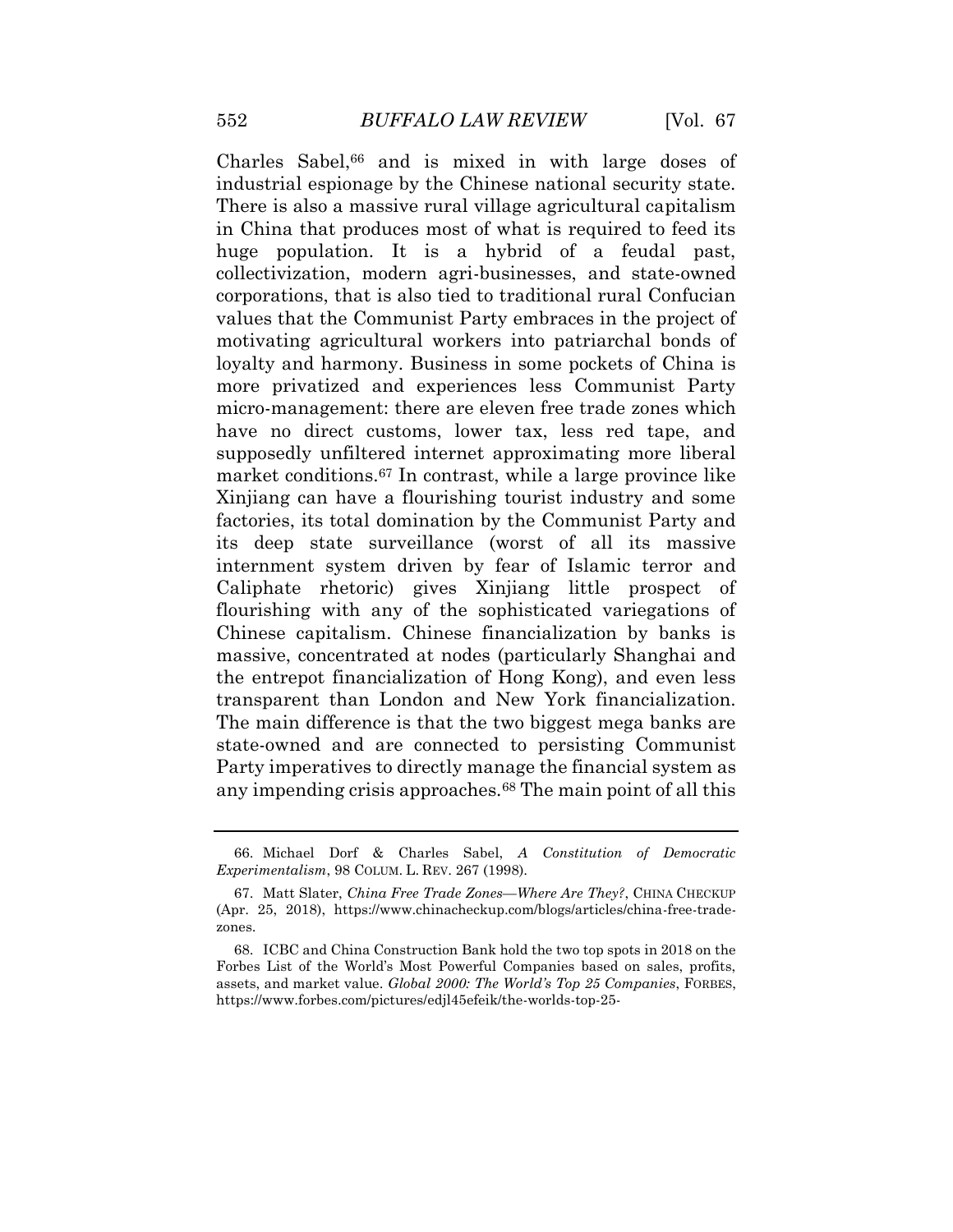is to say that variegation of capitalism within China is huge.<sup>69</sup> While Chinese capitalism overall is authoritarian compared to the more liberal capitalism of the United States, these generalized tropes mask diversity too much.

Turning to the United States, the U.S. economy is variegated in many ways that mirror Chinese variegation, but with privately-owned rather than state-owned mega banks. American variegation is particularly distinguished by a large underclass economy of illegal immigrants in a service economy that meets a galaxy of needs of affluent Americans for cleaners, serving staff in mega-chains from McDonald's to Walmart, taxi drivers, carers of the young and the old, and various underground markets. Casual agricultural workers are also part of this immigrant precariat.<sup>70</sup> The success of American variegations of capitalism is significantly built on a foundation of cheap food and services for highly paid knowledge economy workers in organizations that lead the world in domains ranging from universities to information technology.

The United States has a far larger national security state than any other. Torch-bearers for neoliberalism Margaret Thatcher and Ronald Reagan did not believe in a small state when it came to national security. They spent big on armies, police, and on security hardware. Linda Weiss has persuasively documented a connection between the neoconservatism that accompanied the neoliberalism of Reagan's followers and the booming of the U.S. economy amidst the ashes of its deindustrialized wastelands.<sup>71</sup> Weiss sees the fact that the United States is a national security state as key to its economic success in recent decades.

companies/#2147f4654da2 (last visited May 4, 2019).

<sup>69</sup>*. See* Chang & Sheppard, *supra* note 35; Lim, *On China's Growing Geo-Economic Influence*, *supra* note 35; Lim, *Socialism with Chinese Characteristics*, *supra* note 35; Mulvad, *supra* note 35; Peck & Zhang, *supra* note 35; Zhang & Peck*, supra* note 35.

<sup>70</sup>*. See* GUY STANDING, THE PRECARIAT: THE NEW DANGEROUS CLASS (2011).

<sup>71.</sup> WEISS, *supra* note 65.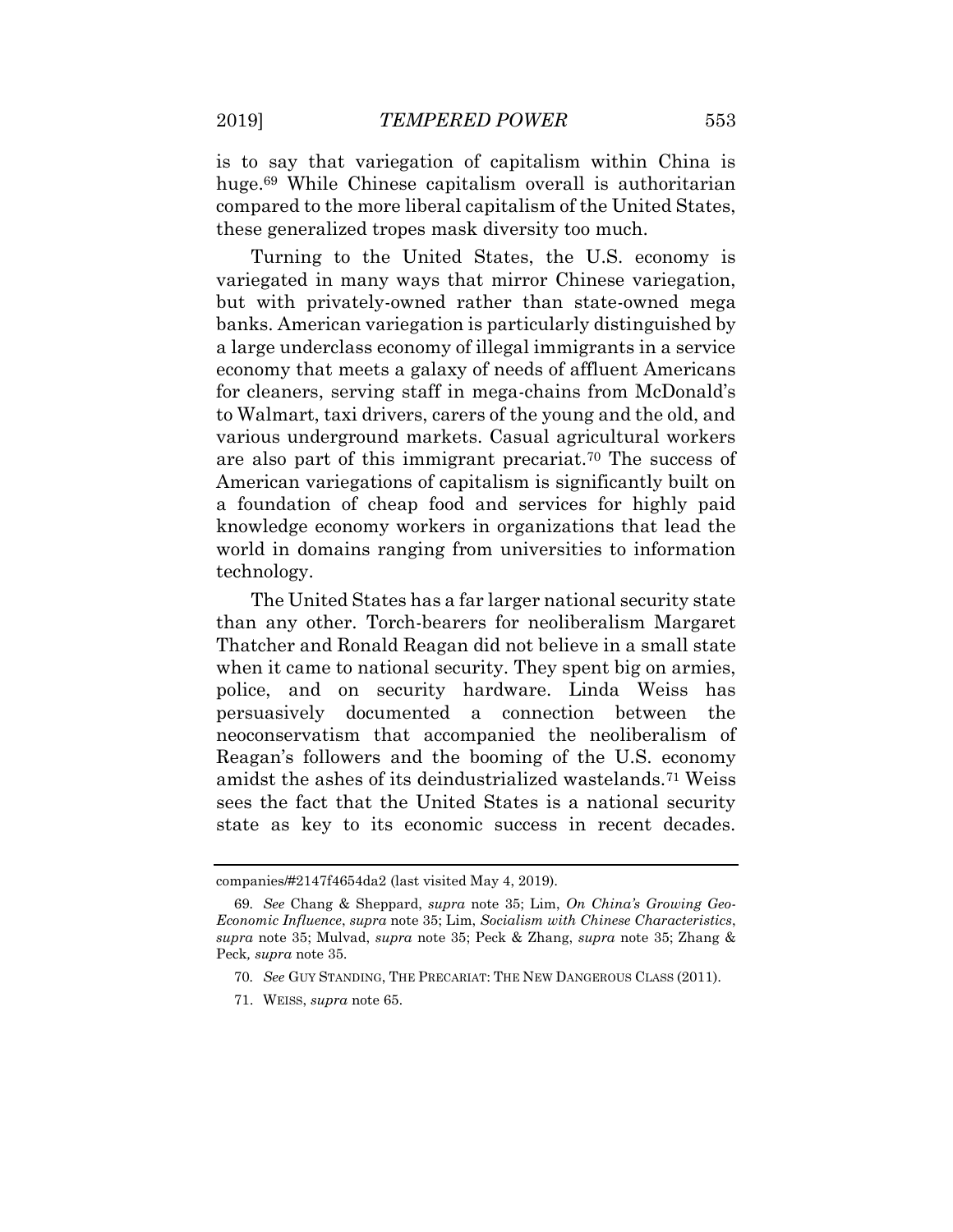Development of the internet was driven forward by the Pentagon and the British state. Both national economies benefitted greatly from being early movers in this, as with early movement into drone and robot technologies in this century, significantly motivated by ambitions for surveillance drones and killer robots. America invested massively in private-public partnerships in information technology, in particular when this was seen as vital to the domination of new weapons and surveillance systems. No scholar has undertaken the careful research of Weiss on other states that have invested in large ways in the technology of a national security state—the United Kingdom, France, Russia, China, Israel, South Africa (during Apartheid) and Japan (more recently). Yet it does not seem a wild hypothesis that these countries have also derived major benefits in building similar variegation into their capitalism.

While the United States is supposedly an outlier as a privatized liberal market economy, its public universities, for example, are massive exporters of higher education services to global markets. In Australia, also supposedly a liberal market economy, state universities are almost entirely responsible for the country's third biggest export industry (higher education).<sup>72</sup> The United States is like China in having a balance of publicly-driven and privately-driven variegations to its export capitalism.

The United States also has other capitalisms. These include: a micro-corporate venture capitalism that launches start-ups, some of which later become global tech corporations; a Silicon Valley capitalism of giants like Facebook and Google that have already acquired an ability to regulate globally as revealed by Natasha Tusikov;<sup>73</sup>

<sup>72</sup>*. See* AUSTL. TRADE COMM'N, AUSTRALIA'S EXPORT PERFORMANCE IN FY2017, at 5 (2017), https://www.austrade.gov.au/ArticleDocuments/5720/Australias\_ export\_performance\_FY2017.pdf.aspx?Embed=Y.

<sup>73.</sup> TUSIKOV, *supra* note 53, at 48–49.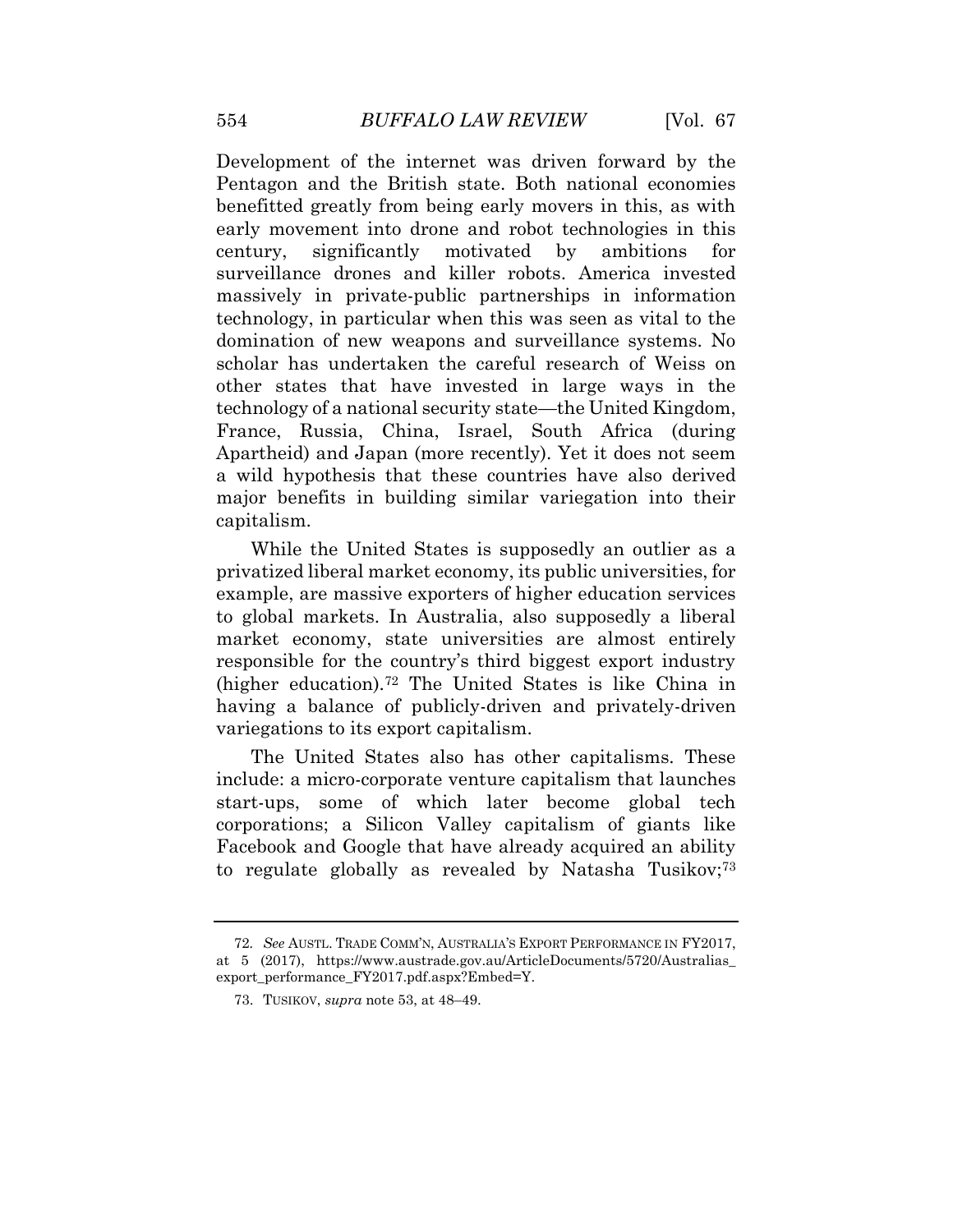monopoly capitalism grounded in intellectual property rights that allow monopolists of particular knowledge markets, such as pharmaceuticals, to exclude competitors;<sup>74</sup> growing "share economies" of cooperatives like Uber and Airbnb that require minimal infrastructure beyond internet and roads; and substantial remnants of the old industrial capitalism making cars and steel, for example. The United States is the world leader in the commodification of sport, from American football to baseball, basketball, tennis, golf, and more.

As variegated as U.S. capitalism is in this narrative, it is different from authoritarian capitalist societies like China or Russia,<sup>75</sup> and from coordinated market economies like Germany. Variegated capitalism is partly about the idea that many different capitalisms co-exist in different spaces/times, or different markets within one country—a more liberal market in this sector or space, a more coordinated market in another, more authoritarian capitalism somewhere else.

While it is clear that it is important to see the variegation of capitalism and to be careful about sweeping tropes like "neoliberalism" as a description of America under the authoritarian interventionism of President Trump, it is also important to see how bits of the variegation become globally interdependent. Americans might not approve of the corporations that provide them with cheap lap-tops and smart phones by exploiting slave laborers in Congolese coltan mines. They may disapprove the exploitation of immiserated factory workers in Bangladesh that delivers their clothing brands. Yet they increasingly understand that their ability to purchase cheap clothing and smart phones, and the profits in their pension funds, depend on this. So they mostly look away from the comprador symbiosis between neoliberal and authoritarian capitalism. They

<sup>74.</sup> PETER DRAHOS WITH JOHN BRAITHWAITE, INFORMATION FEUDALISM: WHO OWNS THE KNOWLEDGE ECONOMY (2003).

<sup>75.</sup> WILLIAM H. THORNTON & SONGOK HAN THORNTON, TOWARD A GEOPOLITICS OF HOPE 2–5, 49–50 (2012).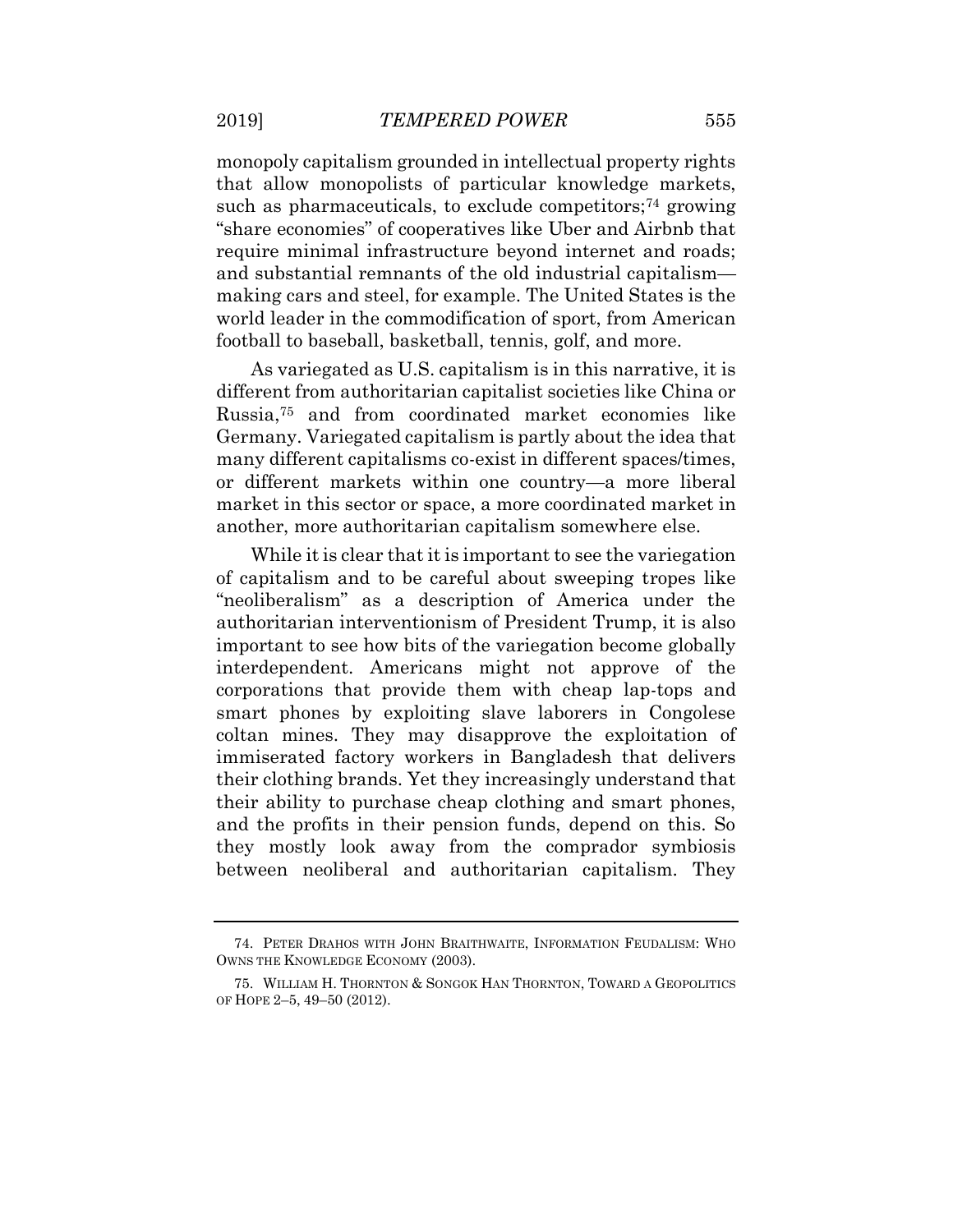understand that the corporations that build their pensions prefer to manufacture in authoritarian countries where they can pay local managers or Communist Party fixers to deal with the bribes to make labor or environmental laws go away. Liberal capitalism in this way digs its own grave and empowers authoritarian capitalism in its competition with it.

The arrival of protectionist provocateurs beyond just Donald Trump, Vladimir Putin, and the new generation Eastern European authoritarians raises the question whether we are approaching peak globalization in the free movement of goods and services. The authoritarianism of such politicians suggests that perhaps we have already passed peak liberalism and peak democracy. There was a time when Americans thought the fall of Communism would lead to a liberal Eastern Europe, and the Arab Spring and the invasion of Iraq and Afghanistan would lead to a liberal Middle East and Central Asia. Some thought it was only a matter of time before there would be another Tiananmen Square to liberalize China. They thought that the people power revolution of 1986 in their former Philippines colony would lead to liberalism, where instead we see authoritarianism apace with President Duterte. Americans thought Aung San Su Kyi would liberalize Myanmar instead she left it in the hands of genocidal generals and their authoritarian business cronies who own the banks and most big business.

The fastest growing economies since the Global Financial Crisis have not been the neoliberal economies. They have been large authoritarian capitalist economies like China and Bangladesh that have been growing at two or three times the rate of neoliberal economies for decades. Since the Global Financial Crisis, even more authoritarian crony capitalist economies in Asia, such as Cambodia, Vietnam, and the Philippines, have also grown at two or three times the clip of the western economies. Many of the biggest countries with populations approaching 100 million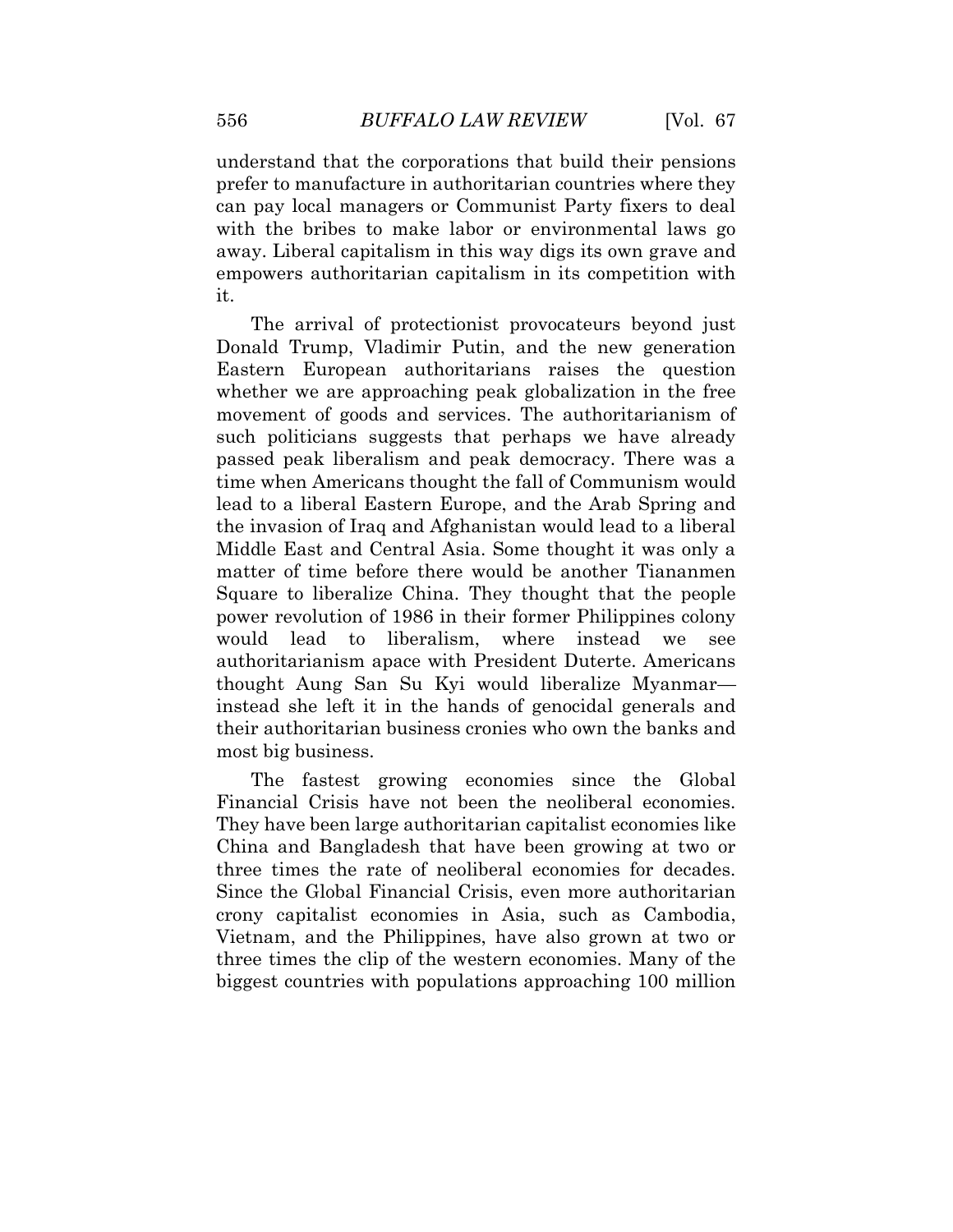or more have rejected neoliberalism in favor of their own version of authoritarian capitalism. Shifts from neoliberal to authoritarian capitalism have been particularly sharp in Eastern European economies such as Poland, Hungary and the former Yugoslavian republics since the Global Financial Crisis. Some other large economies are doing well as they move away from authoritarianism toward an intermediate position between liberal and authoritarian capitalism: examples of this kind of high growth economy of middling authoritarianism are Indonesia and India. Others like the United Arab Emirates and the Philippines are recording strong growth as they move in the opposite direction toward more authoritarian hybrids of capitalism. And of course, American corporate profits boomed in the first two years of the Trump presidency thanks to his tax cuts and perhaps even in the short-term to beggar-thy-neighbor aggression in trade negotiations. India is a key swing state of this contest among different liberal-authoritarian hybrids. It understands that it loses factory investment to Bangladesh and China because in these more authoritarian states it has been easier for brands to contrive to evade labor laws or environmental enforcement.

Now we will turn to consider first if it is possible to temper the power of variegated forms of financial capitalism, and second how to regulate labor standards. This will be considered across the wide global variegations of liberalism and authoritarianism we have canvassed.

#### VI. TEMPERED FINANCIALIZATION OF CAPITALISM

#### A. *Banks Taking Over*

Banks are hard to regulate because they own much of everything, including politicians.<sup>76</sup> Banker power has a

<sup>76.</sup> In the United States, for example, financial firm political contributions grew much more steeply (by 300%) than industrial firms between 1990 and 2008 to rise to the top of the lists of political contributors. Nolan McCarthy, *The Politics of the Pop: The U.S. Response to the Financial Crisis and the Great Recession*, *in*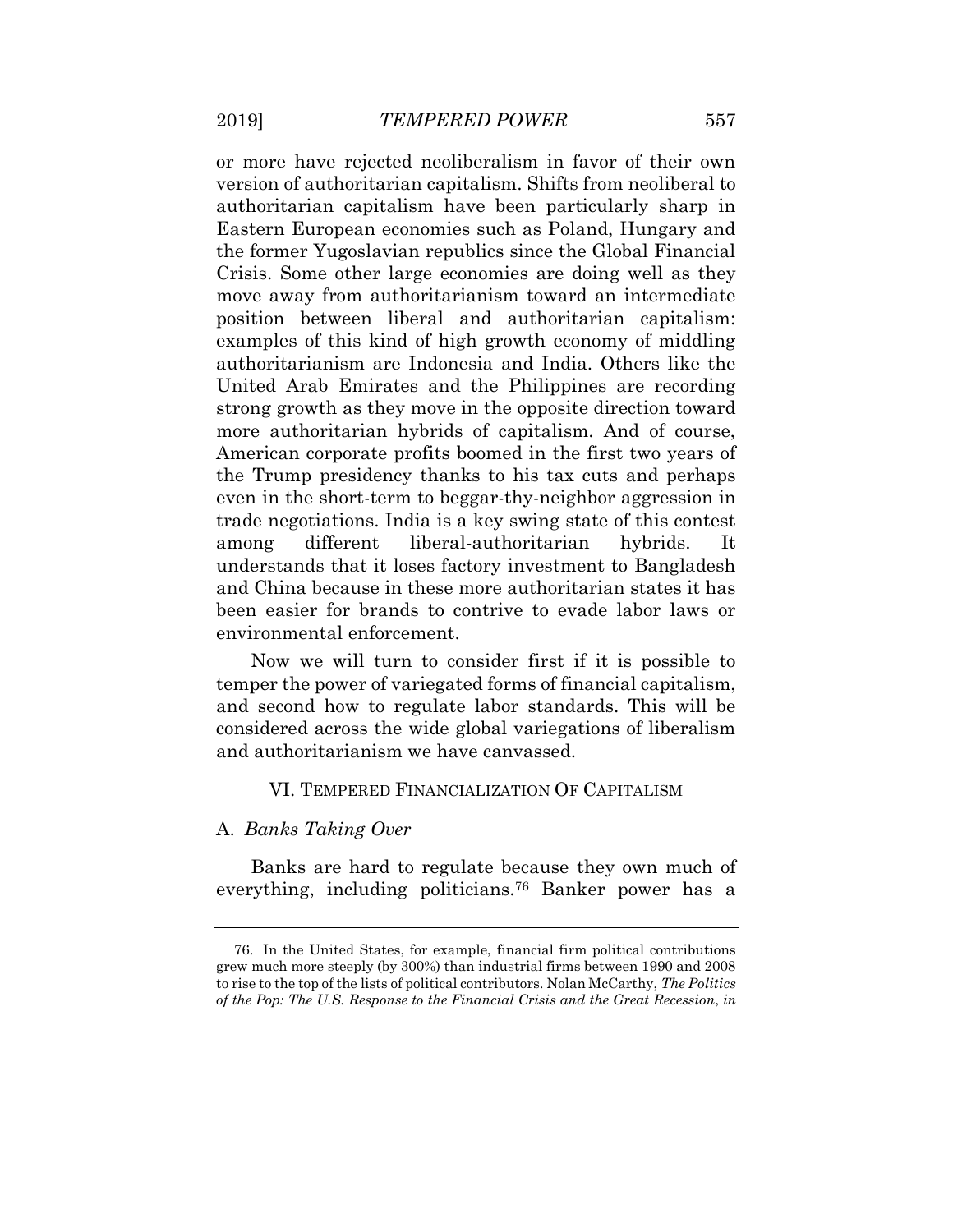stronger interest than any other sector of the economy in holding down the wages share of national income.<sup>77</sup> This is because the only way for policymakers to keep the economy growing when workers do not have enough money in their pockets to sustain demand is policy settings that entice workers into deeper debt than they can sustain when times get bad. The other alternative is through export growth, that states are less able to control than debt or wage shares. The more workers borrow, the higher the profits for banks. This is why there is a positive correlation between private credit to GDP ratios in financialized economies and growth in stock prices.<sup>78</sup> While unsustainable debt suits the banks, it is bad for the rest of us. And unsustainable debt is only good for banks until there is a crash like 2008. Recent evidence suggests that a high household debt to GDP ratio may substantially increase GDP in the short term but substantially reduce it in the long term, and as that ratio increases, the dampening impact on long-run growth also increases.<sup>79</sup> Even when there is a crash, smart individuals in the financial sector move their massive bonuses from the good times into safe havens, and in the best case even make a killing by shorting the market before a crash, a crash that they can more clearly see coming than the rest of us.<sup>80</sup>

78*. See* ADAIR TURNER, BETWEEN DEBT AND THE DEVIL: MONEY, CREDIT, AND FIXING GLOBAL FINANCE (rev. ed. 2017).

79*. See* Marco J. Lombardi et al., *The Real Effects of Household Debt in the Short and Long Run* (Bank for Int'l Settlements, Working Paper No. 607, 2017).

80*. See* MICHAEL LEWIS, THE BIG SHORT: INSIDE THE DOOMSDAY MACHINE *passim* (2015).

COPING WITH THE CRISIS: GOVERNMENT REACTIONS TO THE GREAT RECESSION 201, 212 (Nancy Bermeo & Jonas Pontusson eds., 2012).

<sup>77.</sup> For recent examples of banking power in England lobbying for pay restraint, see Szu Ping Chan, *Mark Carney Says Public Sector Pay Restraint 'Understandable' Amid Bank of England Strike*, TELEGRAPH (Aug. 3, 2017, 4:10 PM), https://www.telegraph.co.uk/business/2017/08/03/mark-carney-says-publicsector-pay-restraint-understandable/; Larry Elliott, *Brexit Fears Have Triggered Pay Restraint, Bank of England Official Suggests*, GUARDIAN (Nov. 20, 2017, 1:34 PM), https://www.theguardian.com/business/2017/nov/20/brexit-fears-pay-restra int-bank-of-england.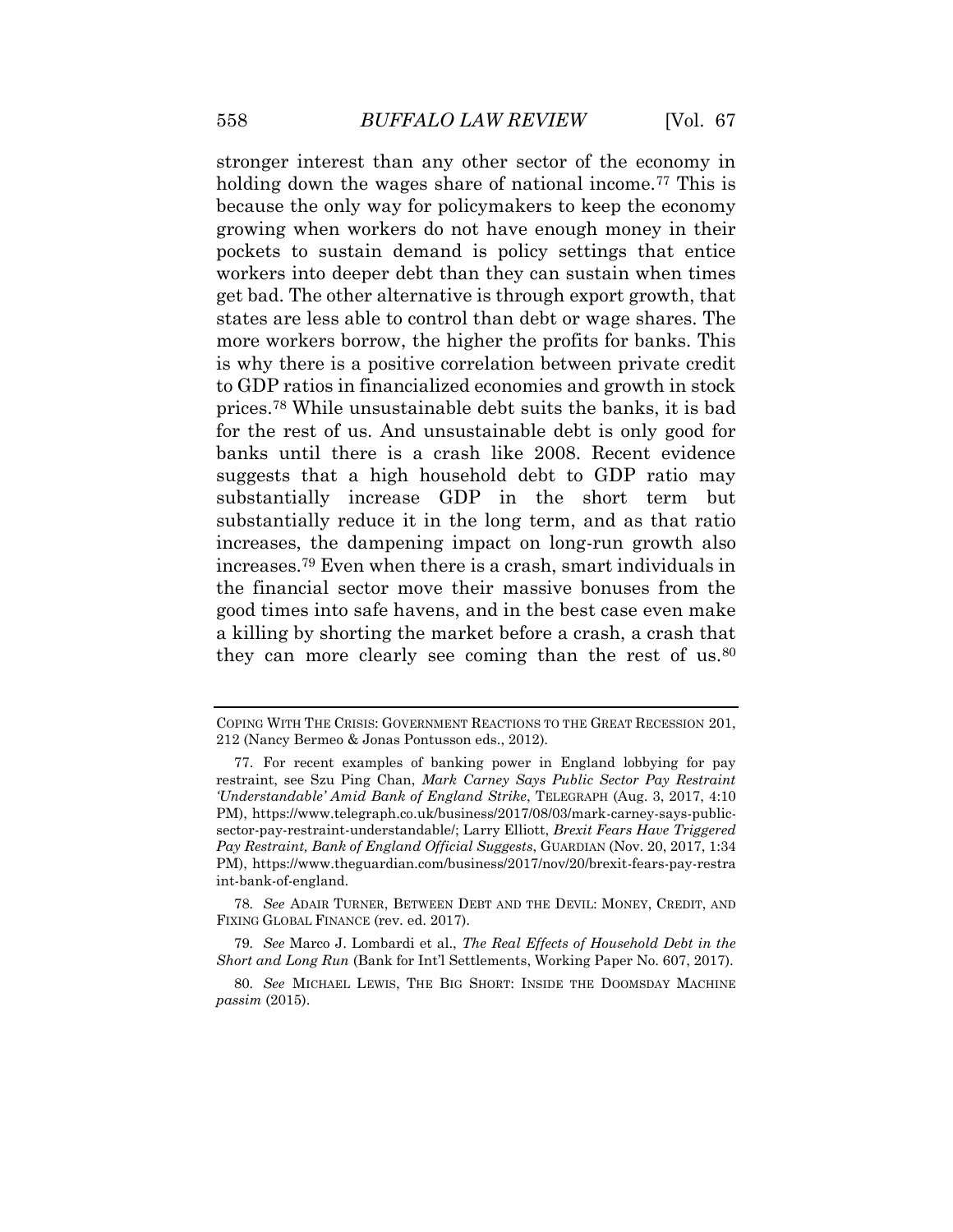Regardless of the more complex long-term veracity of a causal relationship between private debt and bank profitability, the important thing is that banks act as if they believe the relationship exists by paying employees huge bonuses for selling more debt. Several econometric studies suggest an inverted-U relationship between economic growth and the size of the financial sector. Beyond a tipping point when financialization gets too dominant relative to the rest of the economy, economic growth starts to decline as financialization grows, for reasons that are not yet clear.<sup>81</sup>

There are many definitions of the recent surge in the financialization of capitalism. I like Rudolf Hilferding's<sup>82</sup> century-old definition of financialization as increasing political and economic power of banks and the rentier class (rentiers are those who live off income from investments in property or securities rather than from producing anything). Financial profits as a share of U.S. GDP were about 10 percent in the 1950s.<sup>83</sup> By the early 2000s, financial profits hit an all-time high of about 40 percent of total profits.<sup>84</sup> This figure fell back to less than 30 per cent after the Global

<sup>81</sup>*. See, e.g.*, Stephen G. Cecchetti & Enisse Kharroubi, *Reassessing the Impact of Finance on Growth* (Bank for Int'l Settlements, Working Paper No. 381, 2012) (examining this inverted U-shaped trend and tipping point); Gerald E. Epstein, *Financialization*, *in* AN INTRODUCTION TO MACROECONOMICS: A HETERODOX APPROACH TO ECONOMIC ANALYSIS 319 (Louis-Philippe Rochon & Sergio Rossi eds., 2016); Michael Kumhof et al., *Inequality, Leverage, and Crises*, 105 AM. ECON. REV. 1217 (2015) (focusing on the indebtedness of poor and middle income people in conditions of high inequality as a proximate cause of major crises). Russo, Ricetti, and Gallegati argue that compensating for the negative impact of high inequality on growth by replacing wages income with debt incomes in workers' pockets for fueling demand increases growth in the short-term while increasing financial instability and the risk of a major unemployment crisis. Alberto Russo, Luca Riccetti & Mauro Gallegati, *Increasing Inequality, Consumer Credit and Financial Fragility in an Agent Based Macroeconomic Model*, 26 J. EVOLUTIONARY ECON. 25, 26 (2016).

<sup>82</sup>*. See* Greta R. Krippner, *The Financialization of the American Economy*, 3 SOCIO-ECON. REV. 173 (2005) (discussing Hilferding's definition of financialization).

<sup>83.</sup> Epstein, *supra* note 81, at 322.

<sup>84</sup>*. Id.*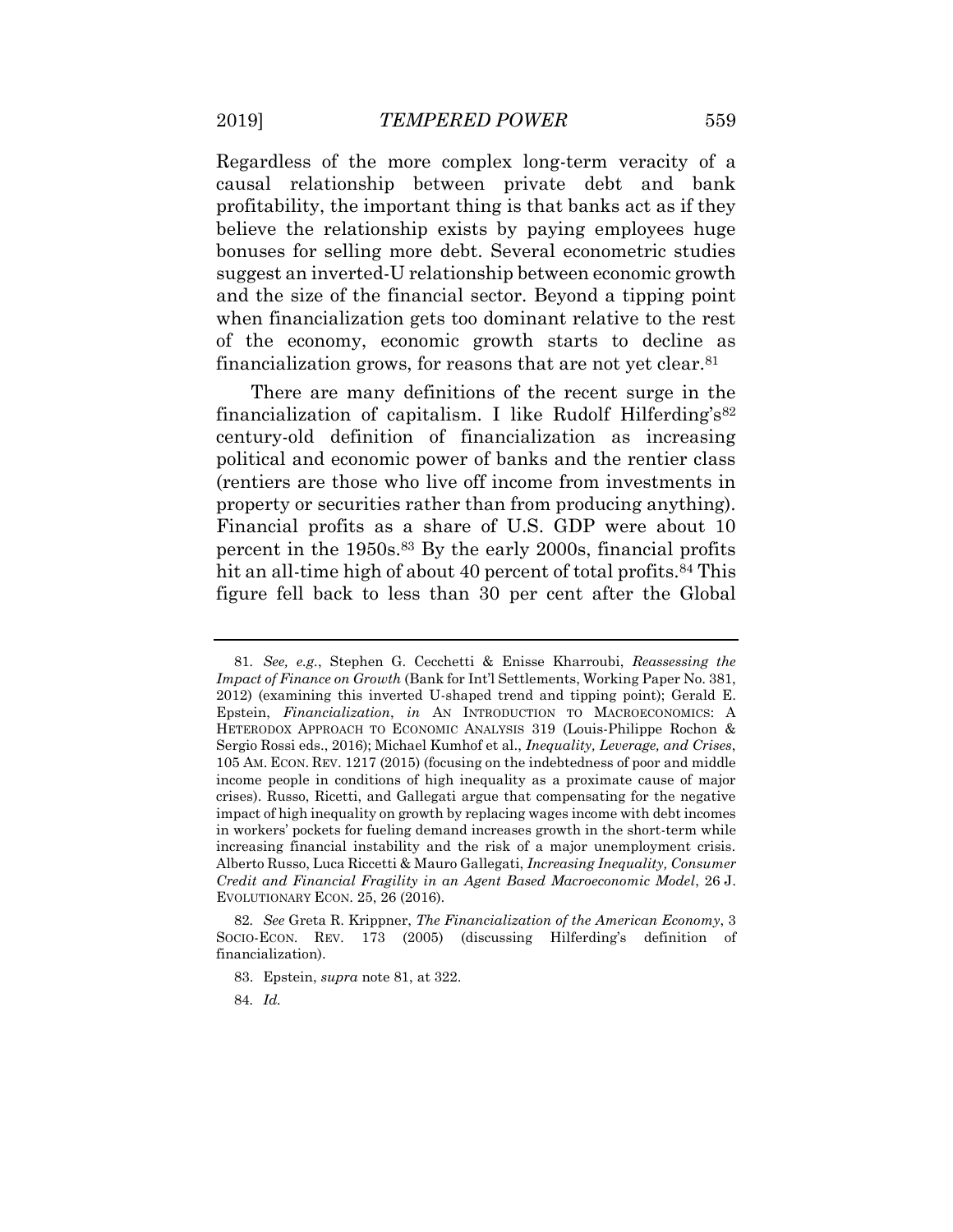Financial Crisis, but has now surged well past 30 per cent again.<sup>85</sup> Financialization is a particularly strong trend in command economies. In the Forbes 2000 list of the most powerful corporations in the world for 2018, the first, second, fifth, ninth, and tenth places are occupied by Communist Chinese banks that are mostly state owned.<sup>86</sup> When Australians look at their pension portfolios and note that their biggest investments by far are in the Big Four Australian banks, they think the Australian economy has become highly financialized compared with the era when mining and industrial corporations dominated their portfolios. In fact, however, foreign banks, particularly HSBC, JP Morgan, and Citicorp own a hefty proportion of Australian banks. Australia's Big Four banks in turn own more than a quarter of all ASX companies,<sup>87</sup> with another substantial proportion of ASX companies being owned by smaller Australian banks, foreign banks, or mega insurance companies.<sup>88</sup>

# B. *Micro-Regulation of Financial Capital*

While there was an encouraging surge in global regulation of banks after the 2008 crisis, this represented quite moderate regulatory growth.<sup>89</sup> It was prudent for Basel to require all large international banks to have higher

<sup>85</sup>*. Id.* at 322–23.

<sup>86</sup>*. Global 2000: The World's Largest Public Companies*, FORBES (Jun. 6, 2018, 6:00 PM), https://www.forbes.com/global2000/#4b8b2a3f335d.

<sup>87.</sup> James Fernyhough, *The Australian Companies You Didn't Know Were Owned by the Big Four Banks*, NEW DAILY (last updated Mar. 2, 2018, 4:17 PM), https://thenewdaily.com.au/money/finance-news/2018/03/01/big-four-banksdisguised-subsidiaries/.

<sup>88.</sup> A particularly major owner has been AMP (Australian Mutual Provident). *Id.*

<sup>89.</sup> For criticism of U.S. regulatory developments in the wake of the crisis, see ANAT ADMATI & MARTIN HELLWIG, THE BANKERS' NEW CLOTHES: WHAT'S WRONG WITH BANKING AND WHAT TO DO ABOUT IT (2013); Ismail Ertürk, *Financialization, Bank Business Models and the Limits of Post-Crisis Bank Regulation*, 17 J. BANKING REG. 60 (2016).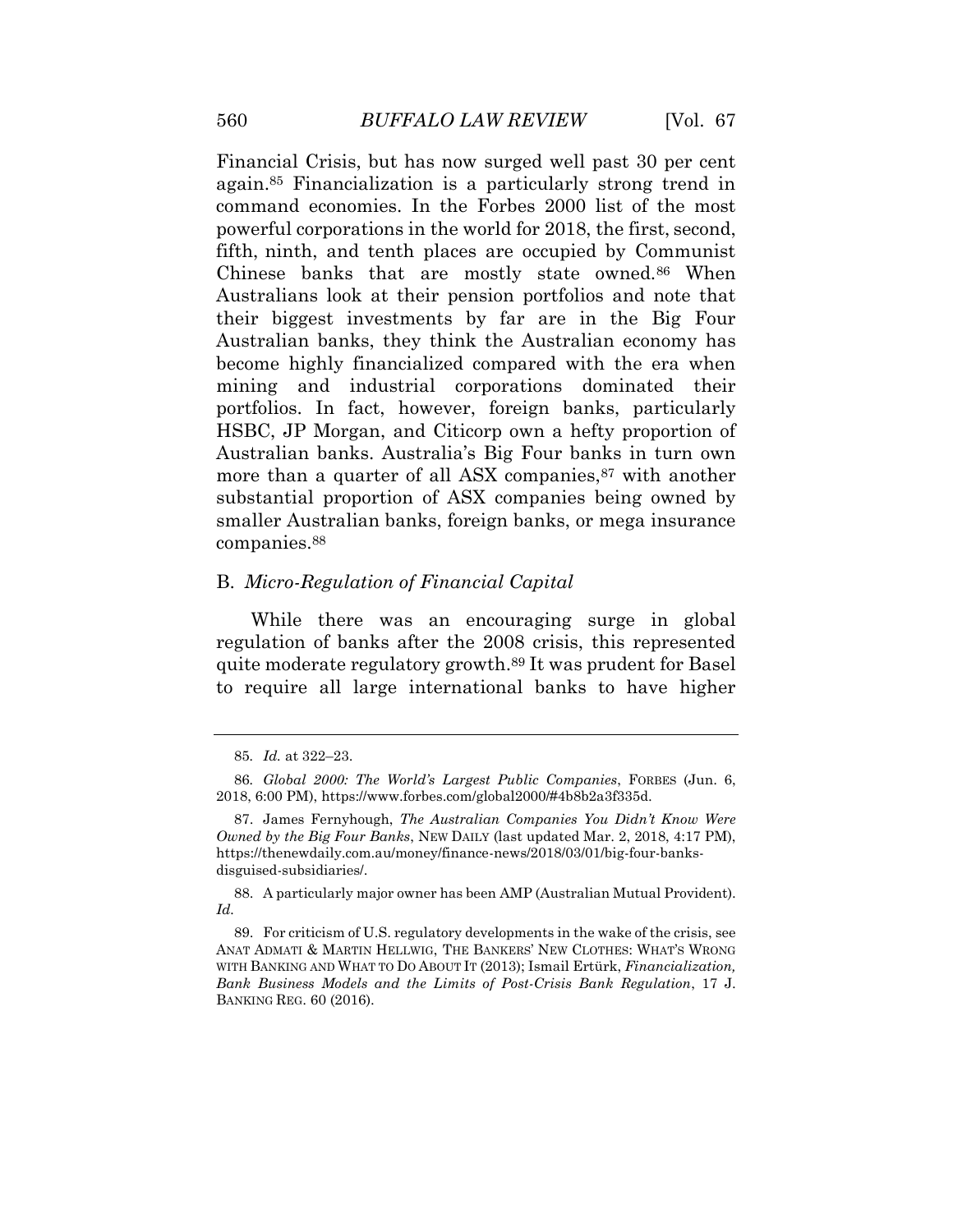reserves as a cushion for future shocks, to be less trusting of markets to decide on the veracity of financial products, and wise to seek national commitments to curtail the irresponsible activities of financial institutions. That said, financial regulation cannot be effective unless it is highly variegated and adaptive to context and to new financial engineering innovations. One salutary lesson of the Global Financial Crisis in this respect came from Poland. Polish financial regulators were without hubris in the mid-2000s; they adopted the view that they were not a financially sophisticated economy and their regulatory capacities were less developed than in big economies.<sup>90</sup> While it could make sense in Britain and the United States for regulators to license banks that traded in complex derivatives, it was more prudent for Poland to tell its banks that it would not renew their licenses if they traded significantly in complex financial products that their regulators did not understand. These decisions left Poland's banks less touched by derivatives tainted with sliced and diced U.S. sub-prime mortgages than in the rest of Europe, and Poland recovered from 2008 with higher growth rates than any other European country.<sup>91</sup> Many individual banks in Canada, Australia, and Asia (where so many had been burnt by the 1998 Asian Financial

<sup>90.</sup> The Polish financial regulators managed risks instead of shifting them. Godziszewski and Kruszka point out that unlike in more sophisticated European banking systems, Polish banks were required to verify the incomes of those taking loans. *See* Bartosz Godziszewski & Michal Kruszka, *Stability of Banking System in Poland and Activity of the KNF—Polish Financial Supervision Authority*, CESIFO F., Spring 2013, at 29, *available at* https://www.cesifogroup.de/DocDL/forum1-13-focus5.pdf. The authors note that "[d]espite weak labour market conditions, the number of non-performing loans did not rise sharply [during and after the crisis]," and Polish banks had "virtually no OTC (over-the-counter) derivatives." *Id.* at 33. Polish banks remained well capitalized during the crisis; none failed or required recapitalization using public funds. *Id.*

<sup>91</sup>*. See* Fred Pleitgen & Catriona Davies, *How Poland Became Only EU Nation to Avoid Recession*, CNN (June 29, 2010), http://edition.cnn.com /2010/WORLD/europe/06/29/poland.economy.recession/index.html; Dominique Strauss-Kahn, Managing Director, IMF, Address at the Warsaw School of Economics: After the Global Financial Crisis—The Road Ahead (Mar. 29, 2010), https://www.imf.org/en/News/Articles/2015/09/28/04/53/sp032910.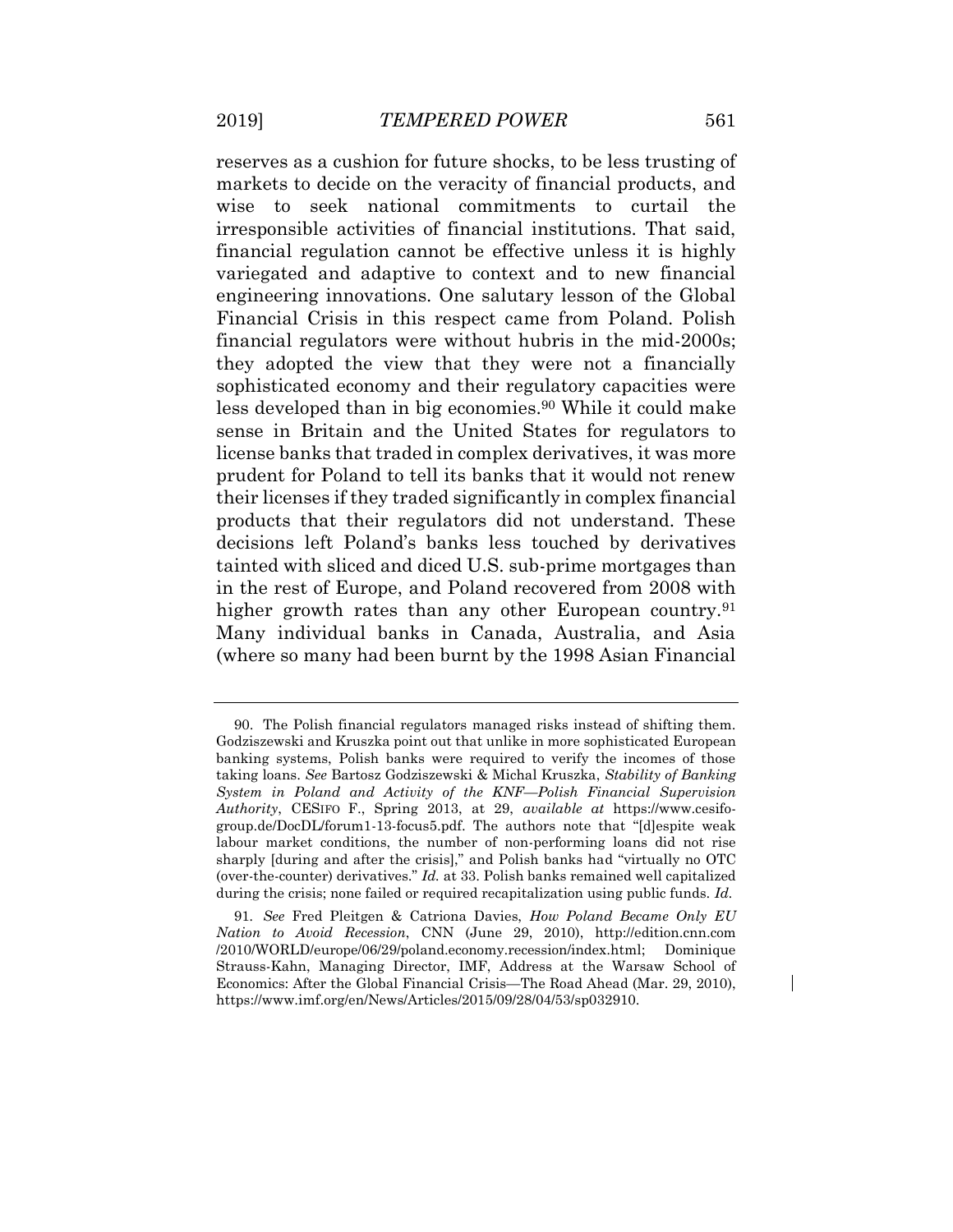Crisis) adopted the same humility as the Polish regulators. In the case of Australia, there was a high level of securitization of housing loans by the big banks, but these were overwhelmingly Australian loans which were wellunderstood and understood to be prudent by world standards in 2008. Even at Lehman Brothers in the 2000s there were a number of prominent humble senior bankers who thought the firm was becoming too highly leveraged into too many derivatives that were not sufficiently transparent in their relationship to complex risks in real estate markets. These people were marginalized, with their views seen as a risk to short-run profits and bonuses; in some instances, they left because no one was listening to their pleas to temper the hubris.<sup>92</sup>

It is the most sophisticated, aggressive, bonus-driven and liberal finance markets in New York and London that are most difficult to temper. They pose the deepest global risks. Yet even within the United States there are more and less aggressive, more and less innovative and risk-taking institutions. In tempering banking power, one size cannot fit all. Responsive regulatory theory suggests that a relational species of regulation with a significant portion of restorative justice can be a helpful first port of call for strengthening the hand of the temperate, ethical insiders before they are pushed towards the door.<sup>93</sup>

I have argued that the global financial crisis might have been prevented this way.<sup>94</sup> The FBI from 2004, if not considerably earlier, was seeing a great deal of evidence of an epidemic of mortgage fraud in fraud monitoring

<sup>92</sup>*. Rear Vision: The Legacy of the Global Financial Crisis*, ABC RN (Sept. 16, 2018, 12:05 PM) (audio download available at http://www.abc.net.au /radionational/programs/rearvision/the-legacy-of-the-global-financialcrisis/10195876).

<sup>93</sup>*. See* IAN AYRES & JOHN BRAITHWAITE, RESPONSIVE REGULATION: TRANSCENDING THE DEREGULATION DEBATE (1992); BRAITHWAITE, *supra* note 10; Braithwaite, *supra* note 48.

<sup>94.</sup> Braithwaite, *supra* note 48.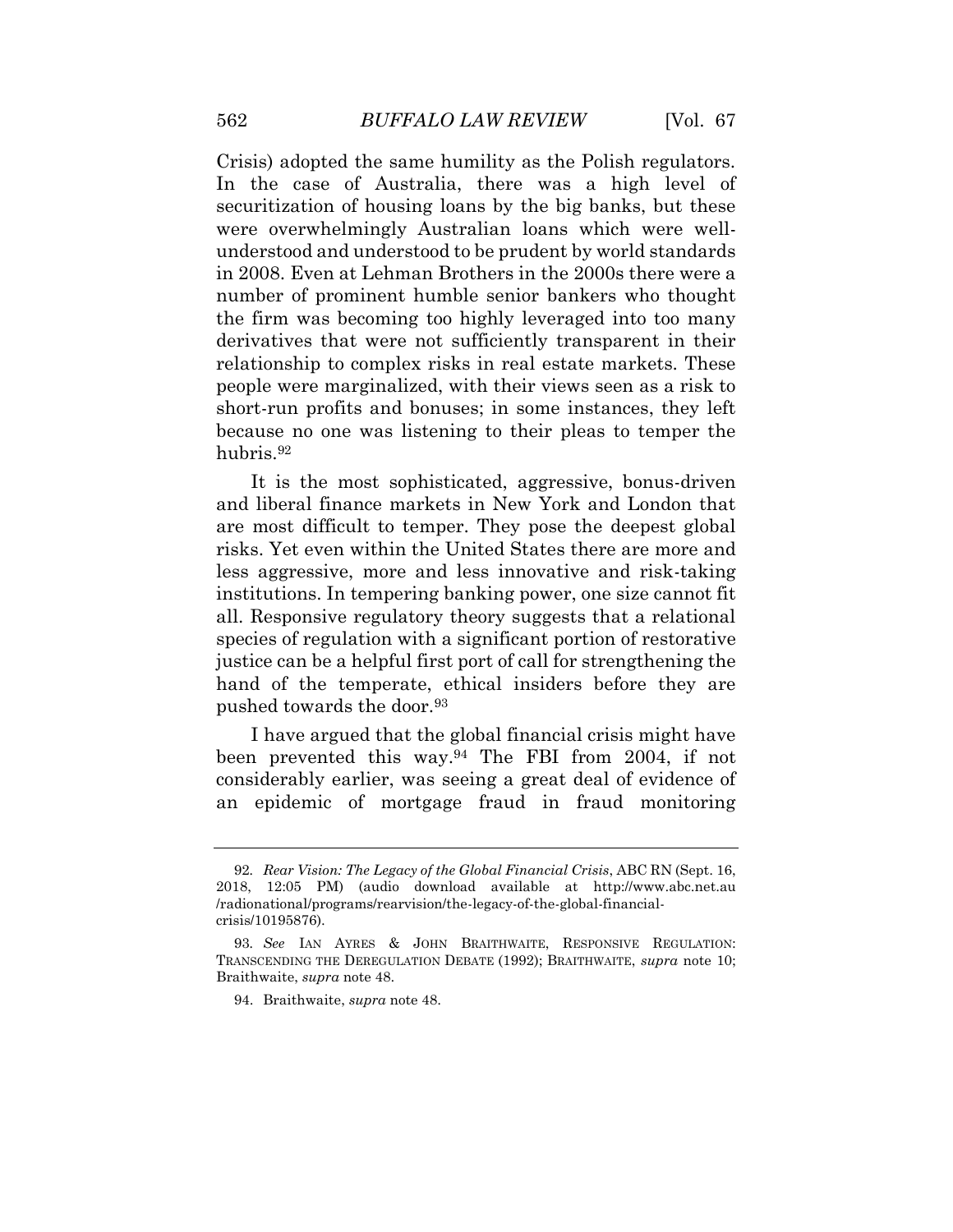databases.<sup>95</sup> FBI leaders suffered from the pathology of being a prosecutorial rather than a preventive regulator. The FBI did not see it as a prosecutorial priority to confront the petty frauds of lenders who said they had a job when they did not. Had they embraced a more preventive orientation, they might have discussed with prudential regulators whether this massive upsurge in petty fraud causing housing loan defaults was a red flag of risk for American finance. Eventually they might have found that investors on Wall

<sup>95.</sup> Nguyen and Pontell made a strong case that corporate crime played an important role in these waves of mortgage fraud. Particularly telling in Nguyen and Pontell's account was the 2006 Federal Financial Crimes Enforcement Network (FinCEN) report of a 1,411% increase in mortgage-related suspicious activity reports between 1997 and 2005, 66% of which involved material misrepresentation or false documents. Then another 44% increase was reported between 2005 and 2006. A BasePoint Analytics analysis of three million loans, which indicated that 70% of early payment defaults had fraudulent misrepresentations on their original loan applications, was another early warning signal discussed by Nguyen and Pontell that the mortgage issue was a crime problem. These data also demonstrated that it was a consequential problem, as the loans with fraudulent misrepresentations were five times as likely to go into default. The Federal Bureau of Investigation began issuing public warnings in 2004, claiming that it was seeing a spike in mortgage fraud cases in the mid-2000s. Even earlier than that, a more abstract early warning drew on the lessons of the history of the savings and loans debacle from Nguyen and Pontell and fellow scholars such as Bill Black. Of course, other layers of causation were found in the structures of the derivatives market, the bonus culture on Wall Street, the captured ratings agencies that failed to do their job, the structural imbalances of American indebtedness to China to pay for Chinese exports to the United States, and the defective quantitative risk models applied by the financial industry. Yet Nguyen and Pontell's emphasis on the proximate causes in mortgage fraud is well-placed because the deeper layers of causation were much harder to fix. *See* Tomson H. Nguyen & Henry N. Pontell, *Mortgage Origination Fraud and the Global Economic Crisis: A Criminological Analysis*, 9 CRIMINOLOGY & PUB. POL'Y 591 (2010); WILLIAM K. BLACK, THE BEST WAY TO ROB A BANK IS TO OWN ONE: HOW CORPORATE EXECUTIVES AND POLITICIANS LOOTED THE S&L INDUSTRY (2005); Interview by Bill Moyers with William K. Black on PBS (Apr. 3, 2009) (transcript available at http://www.pbs.org/moyers/journal /04032009/transcript1.html); Kitty Calavita, Robert Tillman & Henry N. Pontell, *The Savings and Loan Debacle, Financial Crime, and the State*, 23 ANN. REV. SOC. 19 (1997); Simon Johnson, *The Quiet Coup*, ATLANTIC (May, 2009), http://www.theatlantic.com/doc/200905/imf-advice; PAUL KRUGMAN, THE RETURN OF DEPRESSION ECONOMICS AND THE CRISIS OF 2008 (2009); JUSTIN O'BRIEN, ENGINEERING A FINANCIAL BLOODBATH (2009); FRANK PARTNOY, INFECTIOUS GREED: HOW DECEIT AND GREED CORRUPTED THE FINANCIAL MARKETS (2003).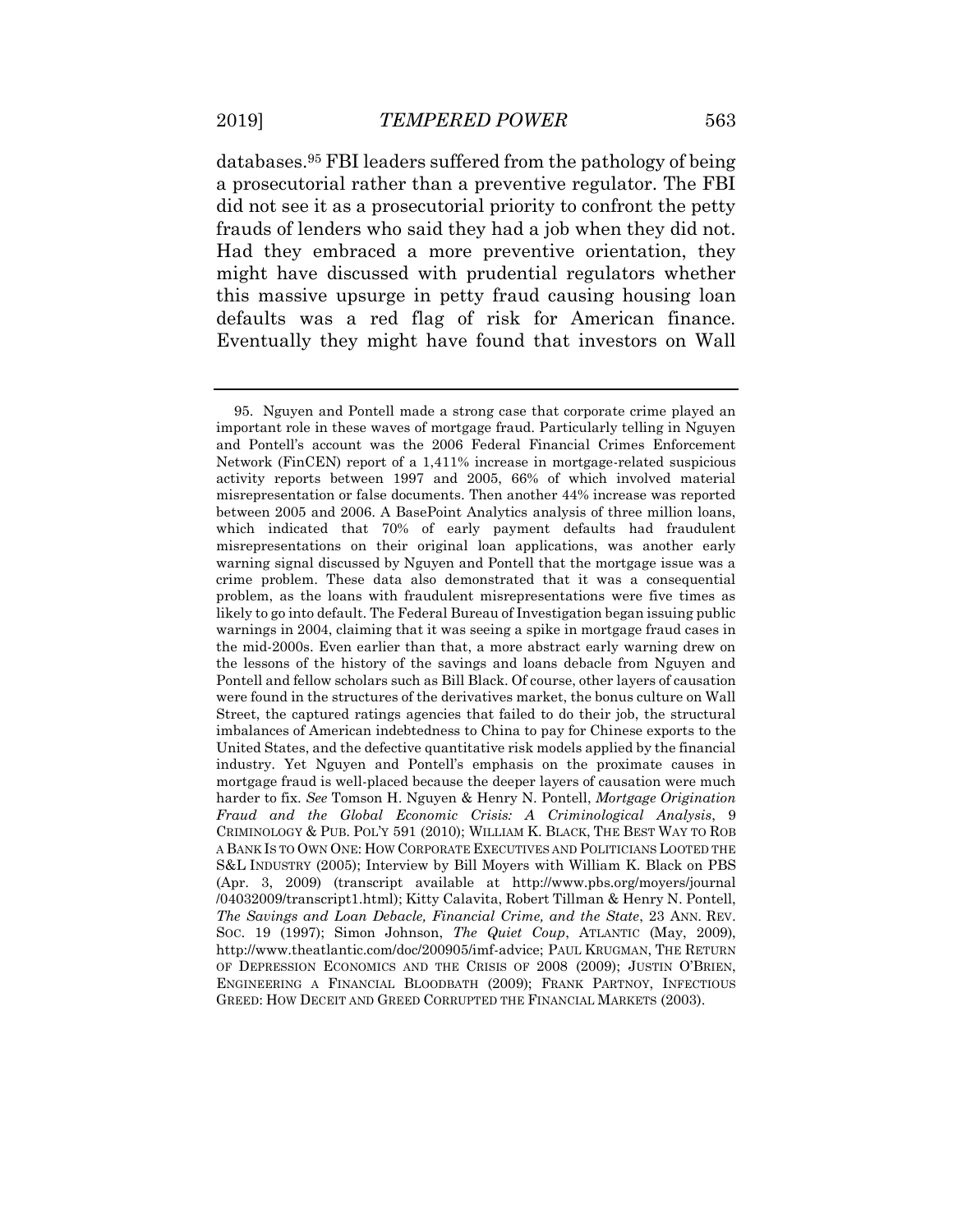Street who were looking at the same data were setting themselves for a killing with "The Big Short" of those securitized bad loans.<sup>96</sup> Relational regulators might then have sat down with the banks that were approving the greatest numbers of defaulting loans and asked them why they were so much worse than other banks and what could they do to repair this harm. We know now that this would have revealed a systemic pattern of "liar loans" in which working class people were groomed to exaggerate their incomes. Then these banks sliced and diced the loans into securities and sold unmanaged risks far and wide. At the very least, the depth of the global recession could have been reduced through this kind of relational regulation, a type of regulation that did not waste time on prosecutions with cooperating banks but focused instead on preventing evergrowing numbers of poor people being foisted with debts they could not sustain. Yes, more bankers should have gone to prison by 2019, but in 2004 the priority was relational prevention of more people being bankrupted into poverty.

With a stringent enough focus of regulatory pressure, most banks would likely have played ball with relational regulation by hiring independent auditors to report honestly on what was going wrong with their lending practices. Most banks probably would have voluntarily complied with regulatory demands to reform their lending practices, dispense with culpable brokers, discipline their own staff, and repair damage by helping to restructure loans that were impossible for poor people to repay. Many, however, would have refused to do these things and stonewalled regulators. Financial regulators have no shortage of powers in such circumstances to march in and do their own audit of bad loans. When this escalation did not evoke cooperation and deescalation to relational regulation, they could escalate further by starting to launch prosecutions against banks and individual executives for fraud. If cooperation then occurred,

<sup>96</sup>*. See* LEWIS, *supra* note 80.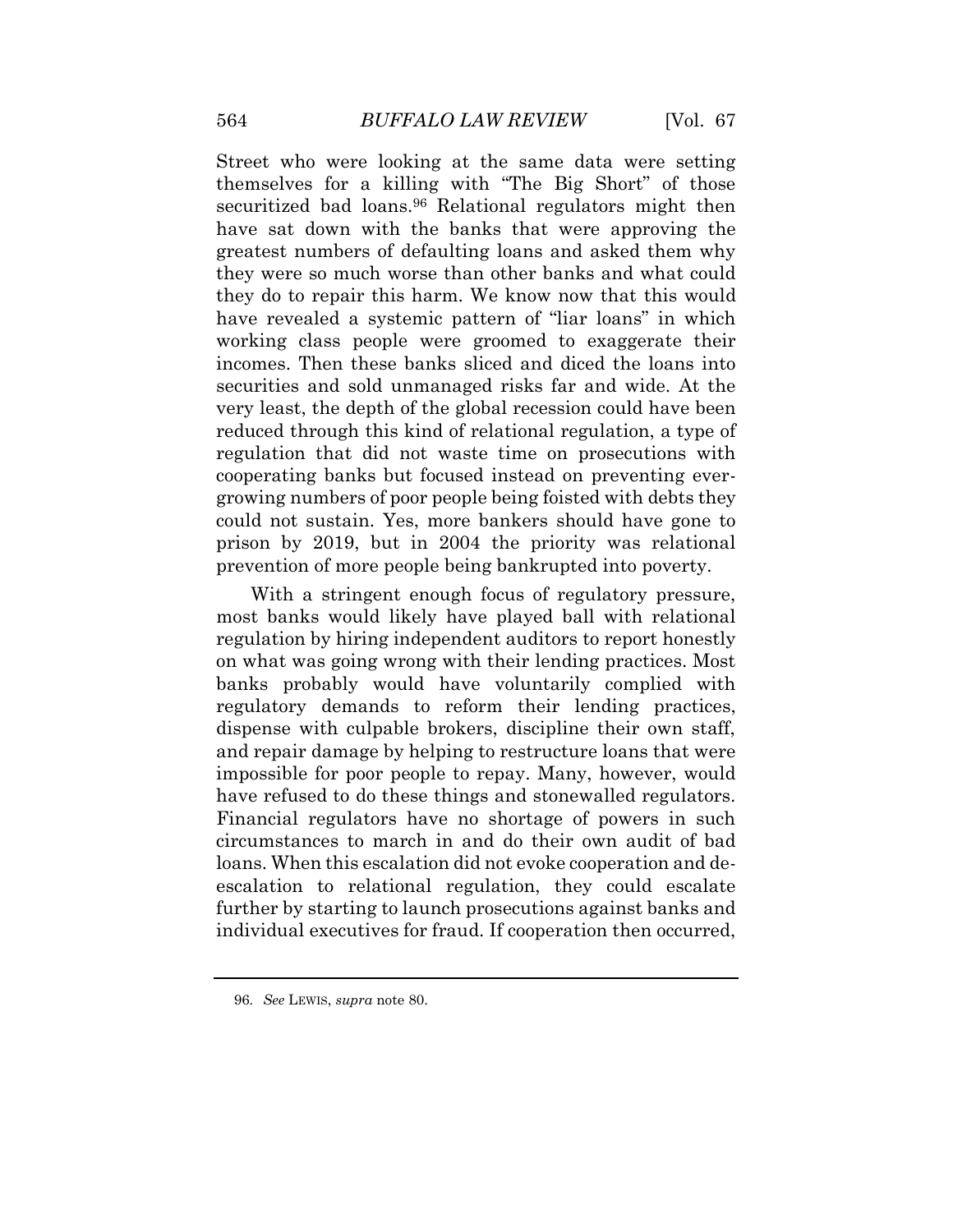prosecutions could be deferred, contingent on the quality of the reforms and the offer of help to poor lenders who were in trouble. If compassionate support for struggling families was not even forthcoming after that, regulators could have made an example of these banks by securing mug shots of their chief executives on the front page of the *Wall Street Journal*. Responsive regulation underwrites the presumptive preference for relational and compassionate regulation with escalation to tough stuff at the peak of the regulatory pyramid.<sup>97</sup> In the very worst cases of fraud and intransigence to reform, corporate capital punishment is a more robust remedy before the collapse of banks: withdrawal of their license, state takeover, and restructuring of the bank's affairs.

#### C. *Responsive Structural Regulation of Financial Capital*

After the event, in 2008 and 2009, financial institutions had collapsed as a result of their folly. What then? It follows from the financialization of capitalism that the largest banks in big economies can be too big to fail. The U.S. government made the correct decision in saving Bear Stearns and other systemically important financial institutions from collapse. It probably should have gone further and also used taxpayer funds to save Lehman Brothers from going under, because that was the immediate trigger of a global freezing up of capital markets. Likewise, British Prime Minister Gordon Brown did the right thing in bailing out his big banks. Yet in the long run, political leaders must not privatize capitalism's profits and socialize its losses. In one important sense, the United Kingdom (and other European governments such as Germany's) did a better job than the United States, because Britain insisted on taxholder equity in failing banks like Lloyds. These shares could be sold when the market inevitably rose again.<sup>98</sup> Even if the British taxpayer might

<sup>97.</sup> AYRES & BRAITHWAITE, *supra* note 93, at 4–5, 35–41.

<sup>98.</sup> Andrew MacAskill*, Lloyds New Era Begins as Government Sells Off Final*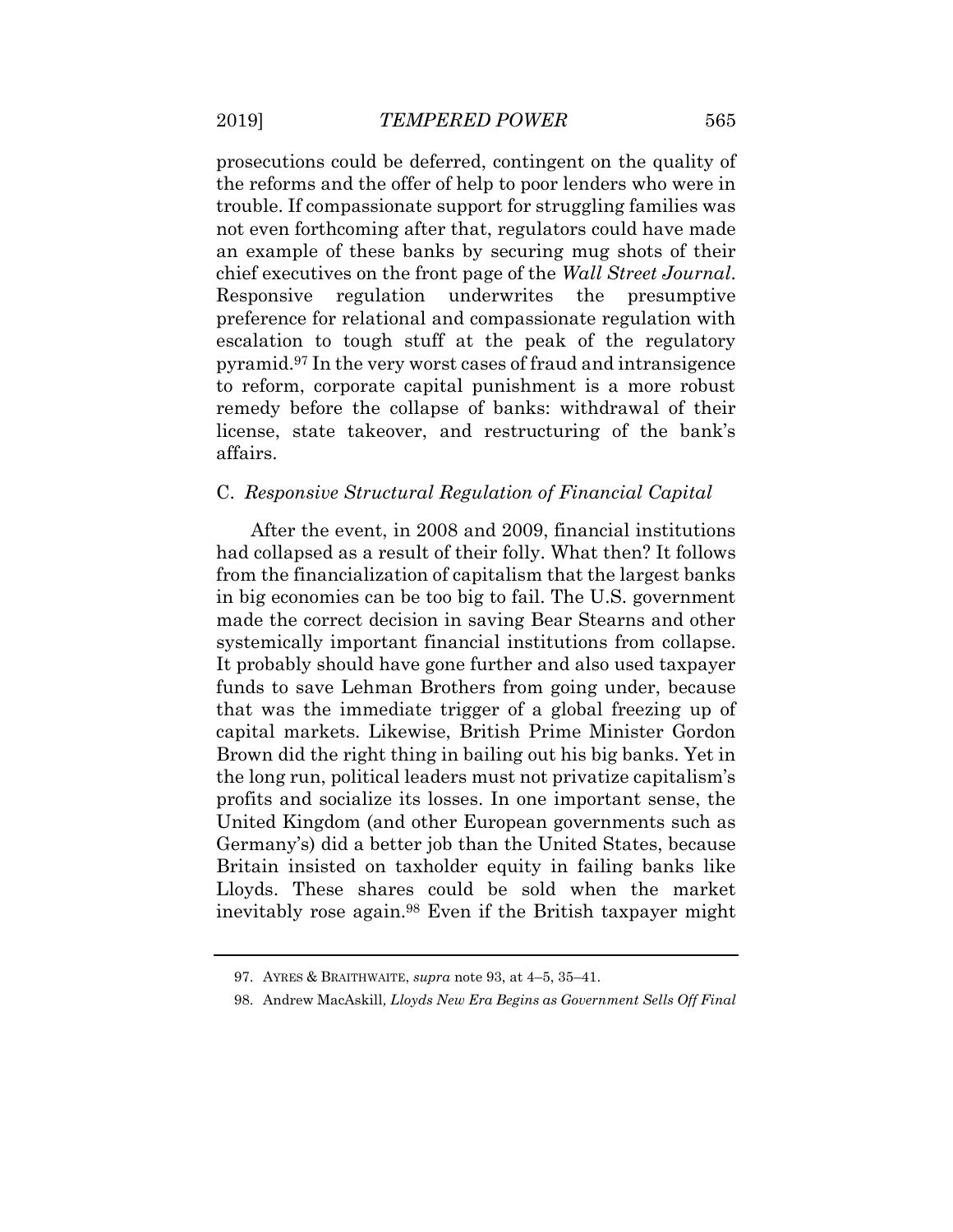sell these shares at a loss, one solution is making up the shortfall later by a special tax on banks of the kind Australia imposed in 2017.<sup>99</sup> In a related way, if China and other authoritarian capitalist states are willing to pull socialist levers to deal proactively with crises, and neoliberal economies like the United Kingdom and United States are not, it is the authoritarian capitalist economies that may survive in the long run.

In their own ways, these governments showed that only resort to temporary socialist solutions can save capitalism in a major crisis. Obama was quite assertively socialist when he bailed out General Motors. General Motors (and Chrysler) came to him in 2008 with the message that he had no alternative but to bail them out. Presidents had done this in past crises, where they were later rewarded by fat campaign contributions as the auto industry returned to profit. Obama behaved differently than past Presidents in 2008. He did deploy vast taxpayer funds to temporarily socialize the auto industry's losses. But in the process, he fired the General Motors CEO Rick Wagoner.<sup>100</sup> He announced that he wanted renewed top management that would give the auto industry states of Michigan and Ohio a sustainable future by greening the industry. This was an apt response to sclerosis in a business that had learnt it was cheaper to invest in political lobbying than in innovation. By 2013, Obama had seen the release of a General Motors environmental sustainability report card that revealed some progress toward greener factories that produce greener cars. This enterprise has

*Shares*, REUTERS (May 17, 2017, 2:20 AM), https://uk.reuters.com/article/uklloyds-sale/lloyds-new-era-begins-as-government-sells-off-final-sharesidUKKCN18D0GZ.

<sup>99.</sup> Carrington Clarke, *Federal Budget 2017: How the New Bank Tax Will Work*, ABC NEWS (May 10, 2017, 12:29 AM), http://www.abc.net.au/news/storystreams/federal-budget-2017/2017-05-10/federal-budget-2017-bank-taxexplained/8513264.

<sup>100.</sup> Sheryl Gay Stolberg & Bill Vlasic, *U.S. Lays Down Terms for Auto Bailout*, N.Y. TIMES (Mar. 30, 2009), https://www.nytimes.com /2009/03/30/business/30auto.html.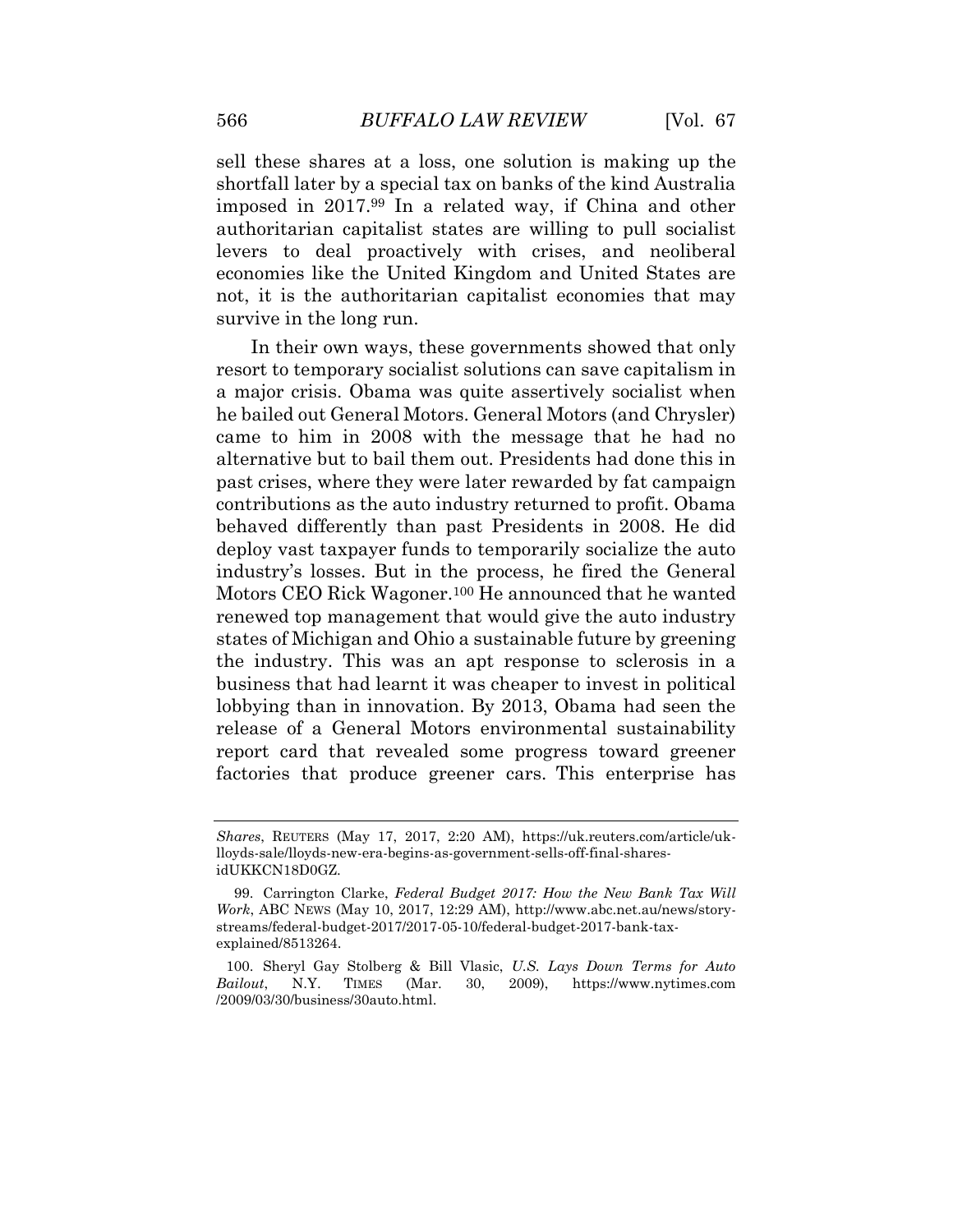continued: despite Donald Trump's avowals to kill off Obama's sustainability agenda,<sup>101</sup> General Motors made a commitment in 2016 that it would source all electrical power for its 350 operations in 59 countries with renewable energy by 2050. <sup>102</sup> Partly because of these governance changes, American autos became more competitive with European and Asian cars. Voters of Michigan and Ohio were grateful to Obama in the 2012 Presidential election for saving their economies.

Neither Obama nor Brown were tough enough with banks that by 2019 had returned to impressive profitability. It would have been just and economically sound to introduce something like the 2017 Australian special tax on banks to force British and U.S. banks to pay their taxpayers back for their generous support during the years of crisis. This would have forced banks to cover their externalities. The problem is the banks have political power to which cautious social democrats like Obama, the Clintons, Brown, and Tony Blair have always deferred. These politicians scorned the "bankbashing populism" of social democrats like Bernie Sanders, Elizabeth Warren, and Jeremy Corbyn. But if Hilary Clinton had moved more in that principled, apparently "populist" direction, she might have defeated Donald Trump. Had she focused on how Obama won Michigan and Ohio by saving auto industry jobs (but not the GM CEO Wagoner) she might have fared better. In the longer run of the Obama administration, while the President's Chief of Staff Rahm Emanuel said "you never want a serious crisis to go to waste,"<sup>103</sup> the opportunity presented by the crisis was, after

<sup>101.</sup> Joe Arvai, *Why Trump's Vow to Kill Obama's Sustainability Agenda Will Lead Business to Step in and Save It*, THE CONVERSATION (Nov. 15, 2016, 9:55 PM), https://theconversation.com/why-trumps-vow-to-kill-obamas-sustainability -agenda-will-lead-business-to-step-in-and-save-it-68616.

<sup>102.</sup> Press Release, General Motors, GM Commits to 100 Percent Renewable Energy by 2050 (Sept. 14, 2016), https://media.gm.com/media/us/en/gm /news.detail.html/content/Pages/news/us/en/2016/sep/0914-renewableenergy.html. 2050 is not so fast, critics can rightly point out.

<sup>103.</sup> Wall Street Journal, *Rahm Emanuel on the Opportunities of Crisis*,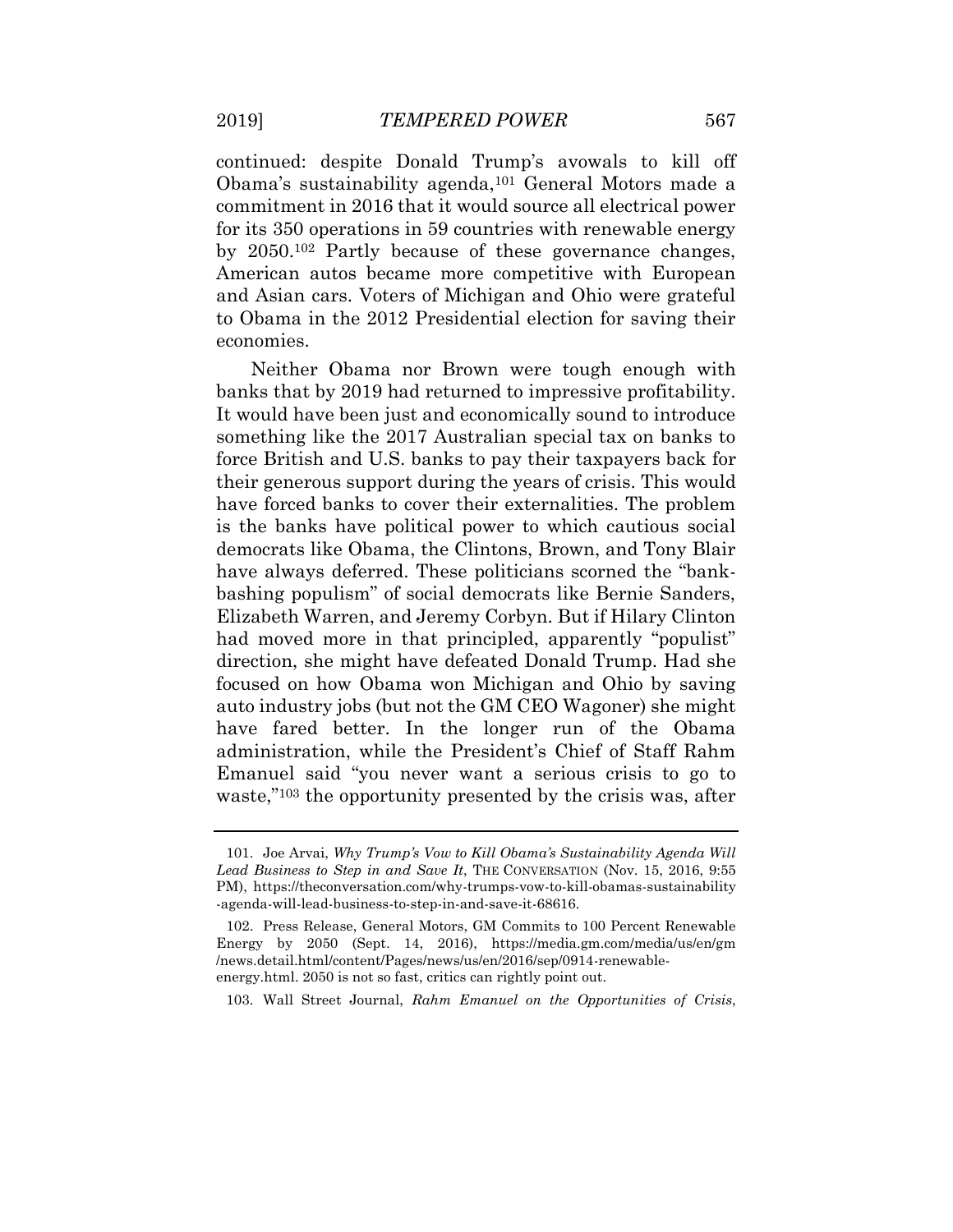all, wasted. The administration eventually succumbed to the hegemony of the financialization of capitalism, sustained an overly-indebted economy, kept wages down, and missed the opportunity for a Green New Deal.<sup>104</sup>

In Australia, it took a conservative Prime Minister, Malcolm Turnbull, who was struggling against a social democratic tide and who himself had been a super-rich investment banker, to realize how hated banks were and impose the special one-off punitive tax on Australia's superprofitable banks in 2017. He also pushed back on the deep resistance of his own Liberal Party elite to establish a Royal Commission into Misconduct in the Banking, Superannuation and Financial Services Industry,<sup>105</sup> called for by the National Party (a conservative, rural, farmer's party), the Labor Party, and the Greens. A retired High Court judge used the extraordinary powers of royal commissions in Australia to reveal deeply entrenched practices of financial abuse against disadvantaged consumers, farmers, and middle-class consumers alike.

The securities regulator (the Australian Securities and Investment Commission) responded to criticism of it by the Royal Commission by planting a resident member of its enforcement staff permanently inside the four big banks and AMP, the largest insurance company (all of which were outed for exploitative law-breaking during Commission hearings).<sup>106</sup> As in the United States and United Kingdom,

106*. See* Gareth Hutchens, *Banking Royal Commission: All You Need To Know—So Far*, THE GUARDIAN (Apr. 19, 2018, 6:42 PM),

YOUTUBE (Nov. 19, 2008) https://www.youtube.com/watch?v=\_mzcbXi1Tkk.

<sup>104</sup>*. See* KYLA TIENHAARA, GREEN KEYNESIANISM AND THE GLOBAL FINANCIAL CRISIS (2018); PHILIP A. WALLACH, TO THE EDGE: LEGALITY, LEGITIMACY, AND THE RESPONSES TO THE 2008 FINANCIAL CRISIS (2015); Alan B. Krueger & Eric Posner, Opinion, *Corporate America Is Suppressing Wages for Many Workers*, N.Y. TIMES (Feb. 28, 2018), https://www.nytimes.com/2018/02/28/opinion/corporate-americasuppressing-wages.html.

<sup>105.</sup> ROYAL COMMISSION INTO MISCONDUCT IN THE BANKING, SUPERANNUATION AND FINANCIAL SERVICES INDUSTRY, https://financialservices.royalcommission.gov .au/Pages/default.aspx (last visited May 26, 2019).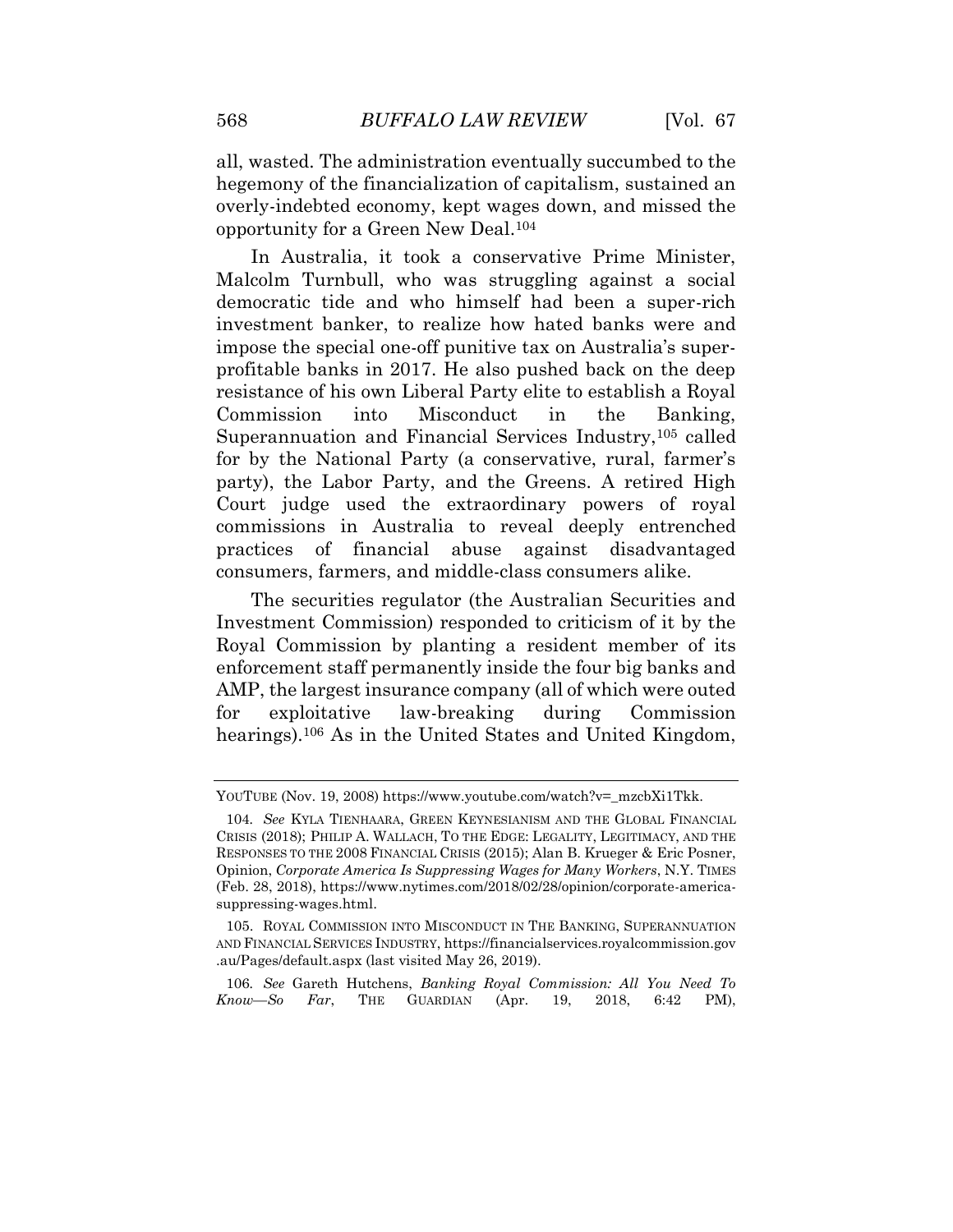Australian citizens have extremely low trust in the integrity of financial institutions.<sup>107</sup> Citizens have been justified in distrusting banks. Wave after wave of popular outrage against Australian banks across the past forty years has afflicted the banks with one high-profile public enquiry into the Australian financial system after another which revealed terrible abuses,<sup>108</sup> regulatory failure, and recommended regulatory reform in response.<sup>109</sup> Paradoxically, Australia's endless cycle of scandal<sup>110</sup> has served it reasonably well. Modest degrees of ethical renewal, regulatory renewal of prevention strategies, and enforcement renewal, occurs in each wave of inquiry<sup>111</sup>—even as seemingly pro-business, pro-banker appointments are made to conduct each inquiry by politicians fearful of the money power of banks. Renewal is always very partial and inadequate. Banks move forward to support the politicians who were against "bank bashing" and cut off those who did not.

Nevertheless, there is compelling evidence that as more

https://www.theguardian.com/australia-news/2018/apr/20/banking-royalcommission-all-you-need-to-know-so-far.

<sup>107.</sup> Emily Cadman, *A Decade of Banks Behaving Badly Is Being Laid Bare in Australia*, BLOOMBERG (29 Apr. 2018, 7:42 PM), https://www.bloomberg.com /news/articles/2018-04-29/decade-of-banks-behaving-badly-laid-bare-in-australi an-inquiry.

<sup>108.</sup> The abuses revealed after the collapse of Australia's then-largest insurer, HIH, in 2001 were particularly shocking (its chief executive went to prison). For information specific to HIH, see Claudio Damiani et al., *The HIH Claims Support Scheme*, *in* THE TREASURY ECONOMIC ROUNDUP 37 (Australian Treasury, 2015), https://static.treasury.gov.au/uploads/sites/1/2017/06/Roundup\_Issue-1\_2015\_Combined.pdf.

<sup>109.</sup> For a recent, non-exhaustive summary of Australia's financial services inquiries, see Thomas Clarke, *A History of Failed Reform: Why Australia Needs a Banking Royal Commission*, THE CONVERSATION (Sept. 11, 2016, 4:10 PM), https://theconversation.com/a-history-of-failed-reform-why-australia-needs-abanking-royal-commission-64803.

<sup>110</sup>*. See* LAWRENCE W. SHERMAN, SCANDAL AND REFORM: CONTROLLING POLICE CORRUPTION (1978).

<sup>111.</sup> This is the recipe in Sherman's book for scandal to lead to reform, as opposed to hunkering down until the adverse publicity blows over then return to corrupted business as normal. *See id*.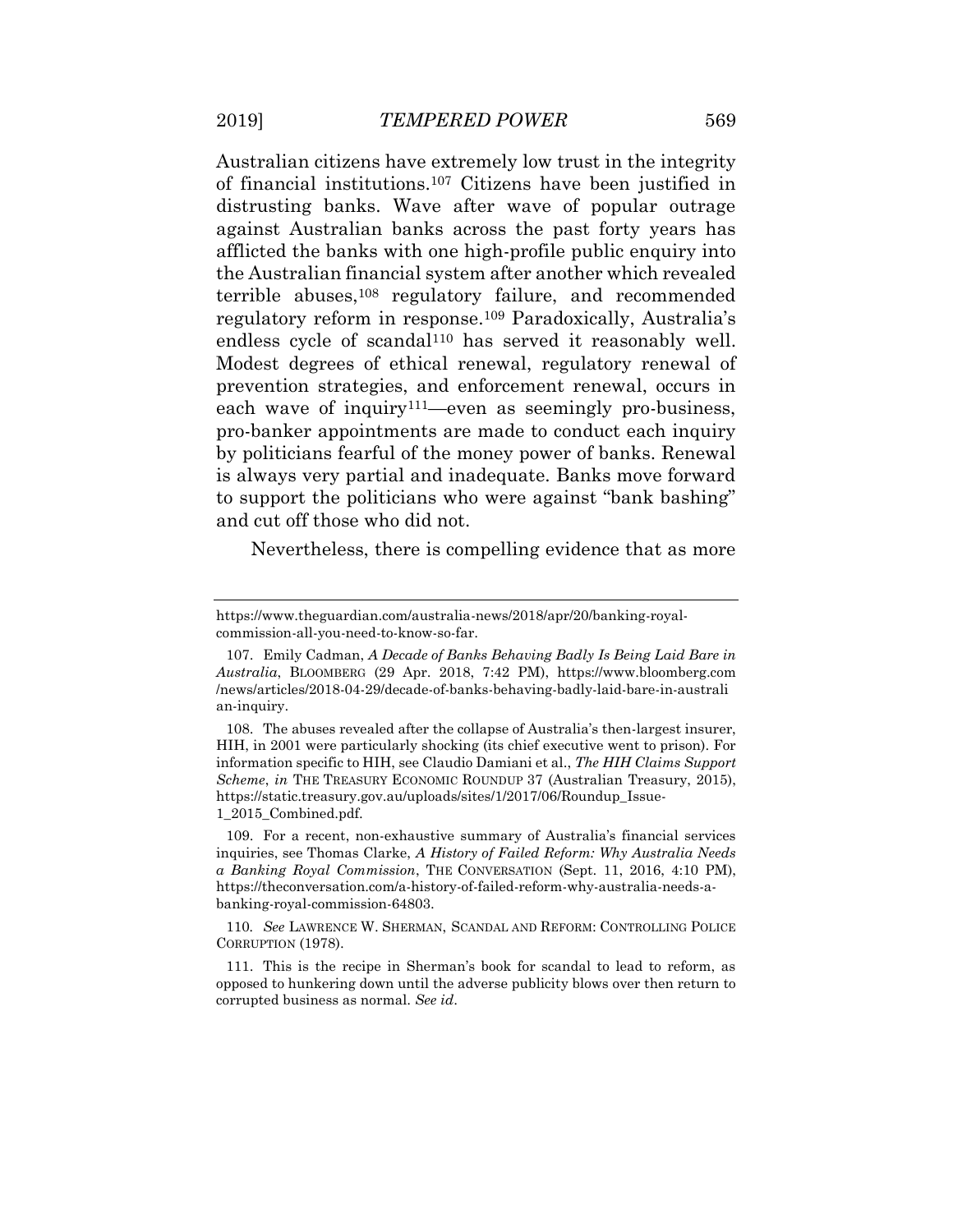layers have been put in the enforcement pyramids of Australian financial regulators, they have accomplished genuinely more transparent markets (compared to, for example, New Zealand's, in one analysis).<sup>112</sup> This fits with the international literature showing that it is not so much high levels of regulatory deterrence that prevent corporate crime, but use of a strengthened, diverse regulatory mix.<sup>113</sup> There is also evidence that relational regulation of shocking financial crimes against consumers has delivered on the one hand helpful regulatory reform, and helped the

<sup>112.</sup> Ka Wai Choi et al., *Responsive Enforcement Strategy and Corporate Compliance with Disclosure Regulations* (Austl. Nat'l Univ. & Macquarie Univ., Working Paper, 2016), http://ssrn.com/abstract=2722923. This analysis showed that as successive regulatory crises and law reform surges progressively equipped ASIC with new layers of more varied arrows in its law enforcement quiver the effectiveness of ASIC enforcement progressively increased. The difference-indifference analysis with the impact of New Zealand securities and financial market regulation reinforced this result. The study investigated the effectiveness of securities regulation in making markets more transparent to investors and therefore more efficient and hopefully less prone to the burst of artificial bubbles. The ASIC outcome of concern was change in financial analysts' information environment and market liquidity. Hence, Choi and his colleagues measured the impact of the Australian and New Zealand financial disclosure regimes by variables such as reduction in analysts' forecast errors, forecast dispersion, bidask spread, and increase in the turnover rate from the market liquidity test. The ASIC budget and enforcement intensity (measured by prosecution counts) helped analysts to reduce forecast errors for future profits, with the responsive regulation effect increasing predictive accuracy over and above those impacts on the integrity of markets. The leverage in such data was formidable with an Australian sample of 148,498 firm-month observations (with each observation based on the median for a number of analysts) and a New Zealand sample of 116,585. Not only does this study have the strength of a multi-construct multimethod move to a pooled time-series cross-sectional analysis of all major corporations in an economy on an outcome that securities enforcement is designed to deliver, combined with a difference-in-difference analysis of two whole economies, it also delivers a larger number of observations than normally experienced with empirical socio-legal research.

<sup>113</sup>*. See* Natalie Schell‐ Busey et al., *What Works? A Systematic Review of Corporate Crime Deterrence*, 15 CRIMINOLOGY & PUB. POL'Y 387 (2016); John Braithwaite, *In Search of Donald Campbell: Mix and Multimethods*, 15 CRIMINOLOGY & PUB. POL'Y 417 (2016) (discussing Schell-Busey et al., *supra*). On the theory of why this might be so, see NEIL GUNNINGHAM ET AL., SMART REGULATION: DESIGNING ENVIRONMENTAL POLICY (1998).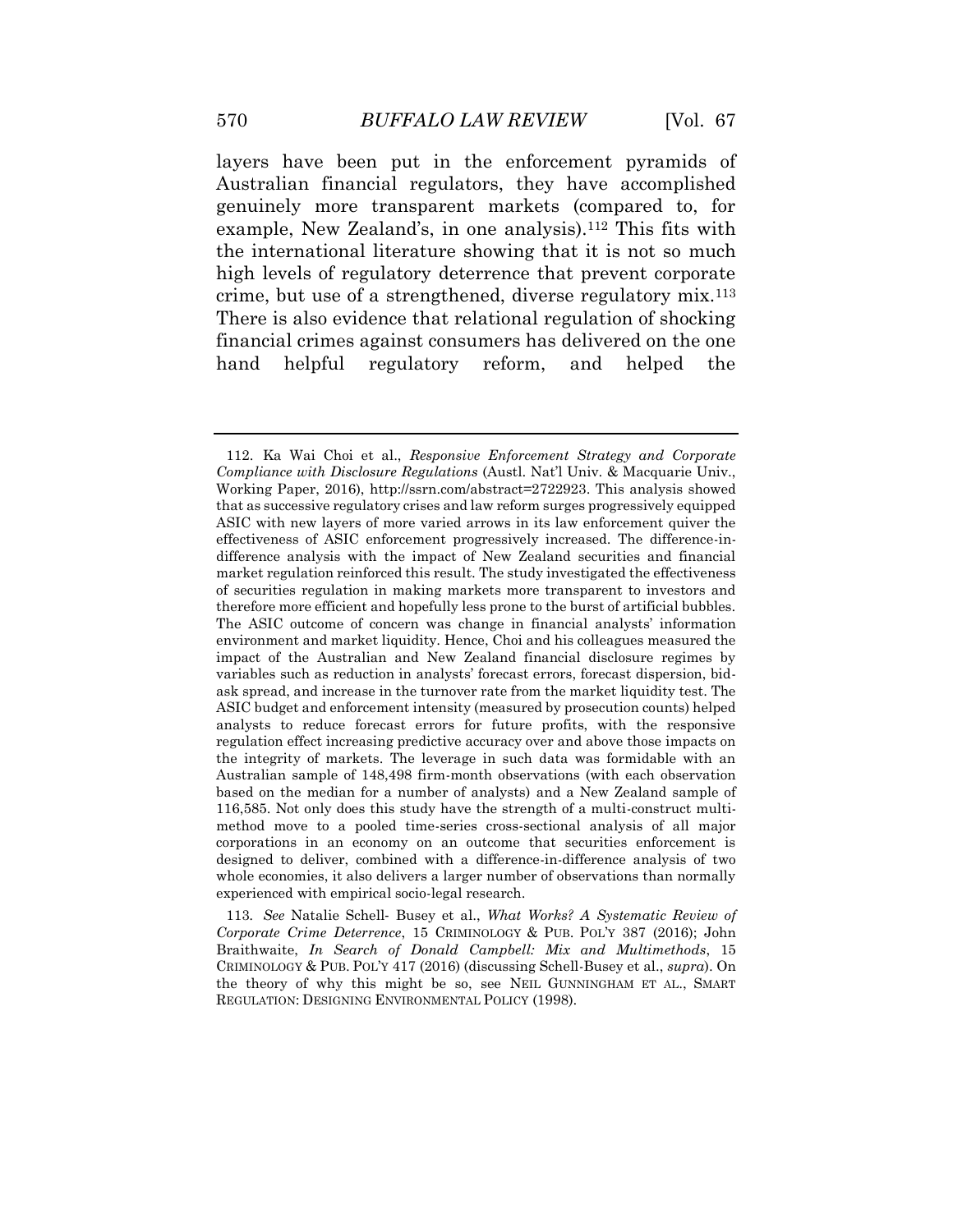disadvantaged victims of those transgressions.<sup>114</sup> Critics rightly point out that, as in the United States and United Kingdom, there have not been enough criminal prosecutions of bankers.<sup>115</sup> While this is the case, it is important to note also the evidence that "enforceable undertakings" negotiated through relational regulation are more effective than critics who push for consistently punitive measures like imprisonment allege.<sup>116</sup> So while Australians have good reasons for thinking poorly of banks, the frequency of Australia's cycles of scandal and reform have actually made its banks rather better than in many other countries. More importantly, quite unlike in other countries, the political hold of the banks has been significantly lessened not only on the social democratic side of politics, but on the conservative side; not only on the authoritarian populist right (One Nation) and the rural right (the National Party), but also in the neoliberal party of business donors (the Liberal Party).

No Australian bank has been bailed out by taxpayers this century, nor in the final years of the last century. The Labor government did promise that it would socialize bank losses if it had to in 2008, and provided an unlimited government guarantee for all bank deposits to discourage withdrawals and to restore confidence to depositing and lending. It ratcheted up deficit spending more aggressively than all the economies that were in deeper trouble in 2008

<sup>114</sup>*. See* BRENT FISSE & JOHN BRAITHWAITE, CORPORATIONS, CRIME AND ACCOUNTABILITY (1993); Christine Parker, *Restorative Justice in Business Regulation? The Australian Competition and Consumer Commission's Use of Enforceable Undertakings*, 67 MOD. L. REV. 209 (2004).

<sup>115</sup>*. See* Patrick Durkin, *'Why Me?' Allan Fels Scolds ANZ Bank after Cartel Charges*, FIN. REV. (June 4, 2018, 11:00 PM), https://www.afr.com /business/banking-and-finance/why-me-allan-fels-scolds-anz-bank-after-cartelcharges-20180604-h10xmx; Ian Verrender, *Crime and Misdemeanours: A Tale of Two Law Enforcement Agencies*, ABC NEWS (June 3, 2018, 4:21 PM), http://www.abc.net.au/news/2018-06-04/crime-as-misdemeanours-tale-of-twolaw-enforcement-agencies/9830742.

<sup>116.</sup> MARINA NEHME ET AL., CTR. FOR LAW, MKTS. & REGULATION, UNIV. OF NEW SOUTH WALES, THE GENERAL DETERRENCE EFFECTS OF ENFORCEABLE UNDERTAKINGS ON FINANCIAL SERVICES AND CREDIT PROVIDERS (2018).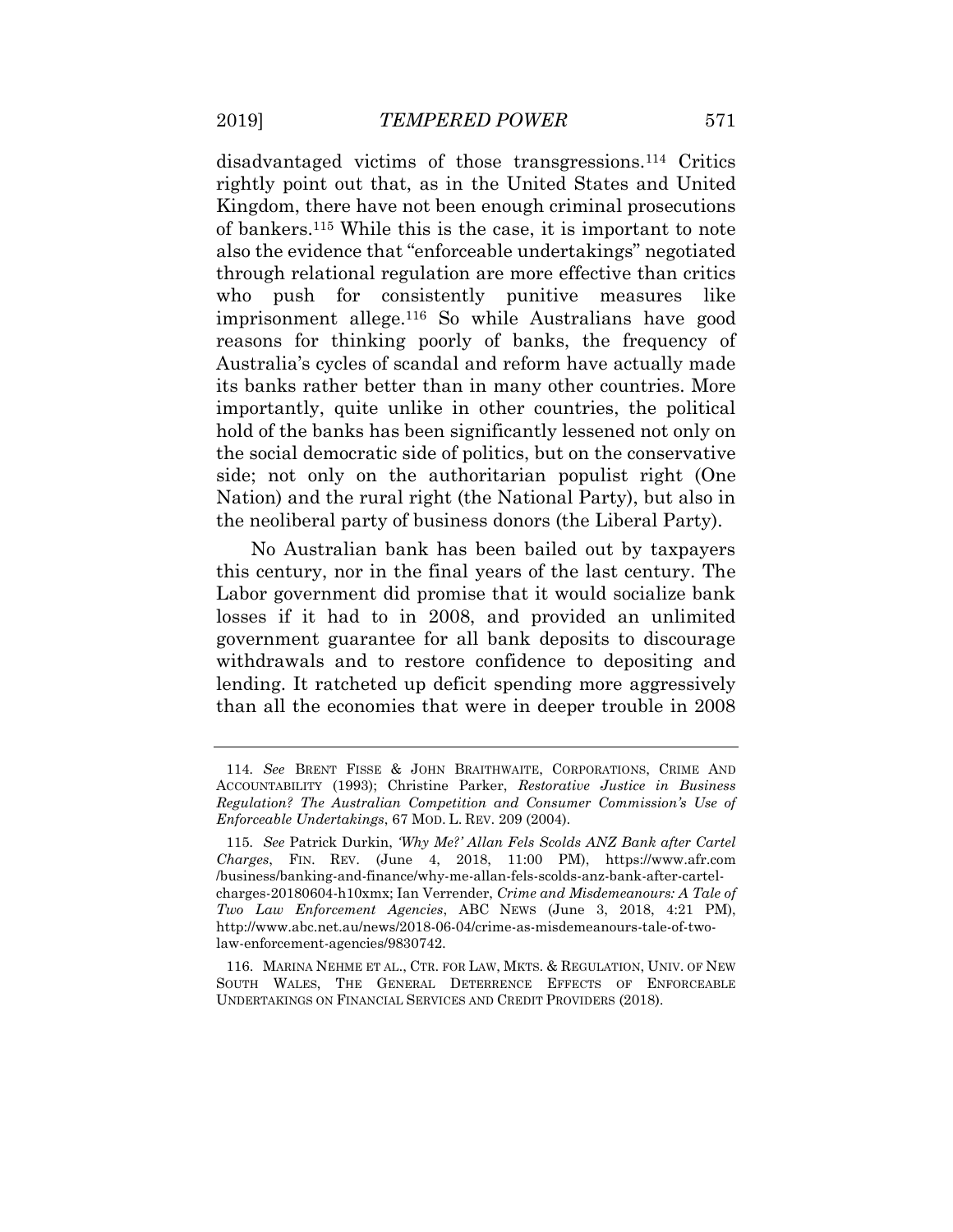and 2009. As a result, the Australian economy grew in every quarter of the Global Financial Crisis,<sup>117</sup> grew more than any OECD country in that period,<sup>118</sup> and indeed has grown every quarter for a record in the developed world of 28 years.<sup>119</sup> Joseph Stiglitz described the Australian policy response to the financial crisis with a little hyperbole as "one of the most impressive economic policies I have seen, ever."<sup>120</sup>

Despite these positives, a good argument can be made that (as argued by the principal author of the architecture of the contemporary Australian financial system, Paul Keating)121Australian banking is controlled with excessive oligopoly by its big four banks, even for the comparative smallness of its economy. Keating believes that competition policy has been too permissive in allowing these banks to take over their most threatening competitors (such as the St. George Building Society and Aussie Home Loans), and that contestability from foreign banks has not been robust enough in a political game sewn up by the big four.<sup>122</sup> Australia's chief of competition regulation during the 1990s, Allan Fels,<sup>123</sup> has urged that a regulatory separation of deposit taking and investment advice to customers is required.<sup>124</sup>

<sup>117.</sup> Edmund Tang, *Australia Has Experienced the Longest Period of Economic Growth in the Developed World*, AUSTL. TRADE & INVESTMENT COMMISSION BLOG (Mar. 29, 2017), https://www.austrade.gov.au/News/Economic-analysis/australia -has-experienced-the-longest-economic-growth-among-major-developed-world.

<sup>118.</sup> OECD, OECD ECONOMIC OUTLOOK 252 (2010).

<sup>119.</sup> The last quarter of negative growth in Australia was June 1991. *See* Tang, *supra* note 117.

<sup>120.</sup> Quoted in WAYNE SWAN, THE GOOD FIGHT: SIX YEARS, TWO PRIME MINISTERS AND STARING DOWN THE GREAT RECESSION (2014).

<sup>121.</sup> Australian Treasurer from 1983 to 1991 and Prime Minister from 1991 to 1996.

<sup>122.</sup> Eric Johnston, *Banks Given Too Much Power, Says Keating*, THE SYDNEY MORNING HERALD (Sept. 23, 2009, 12:00 AM), https://www.smh.com.au/business/ banks-given-too-much-power-says-keating-20090922-g0km.html.

<sup>123.</sup> Chair of Australian Competition and Consumer Commission from its inception in 1995 until June 30th, 2003.

<sup>124.</sup> Jessica Irvine et al., *'Stamp Out This Behaviour'—Banks Should Not*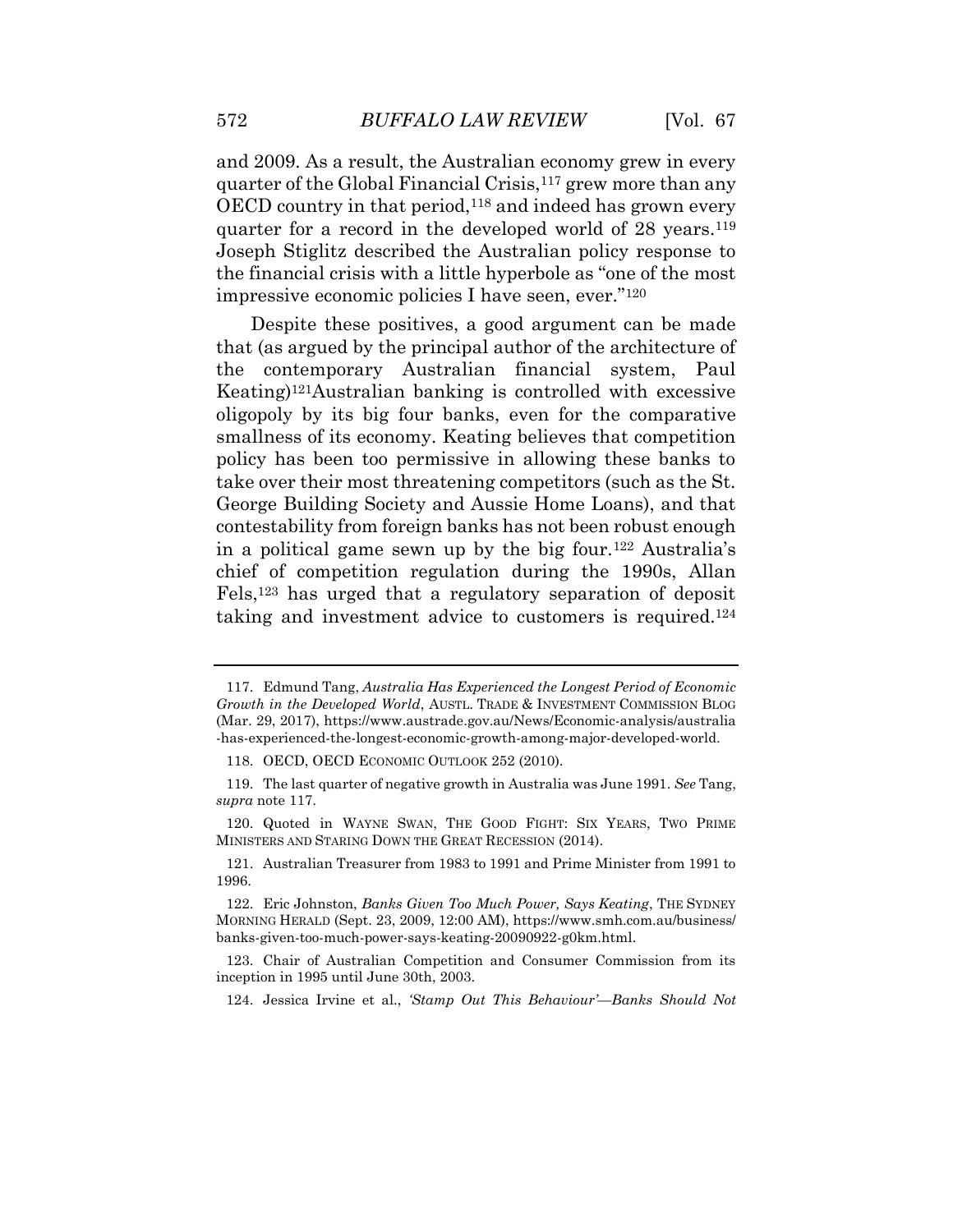That is, banks should not be able to put their depositors into investment products in which the bank concerned is itself an investor. Fels also believes that both of Australia's financial regulators, the Australian Prudential Regulatory Authority and the Australian Securities and Investment Commission have been too reluctant to launch criminal prosecutions and put bankers in jail. This is a fair comment. During Fels' era as Chair of the Australian Competition and Consumer Commission, this body took many tough enforcement actions to compensate for the consumer protection weaknesses of the financial regulators, though mainly through enforceable undertakings that included compensation for consumers, financial penalties, and mandated compliance reforms rather than through criminal prosecutions.<sup>125</sup>

When regulators have failed to prevent a financial crisis, the regulatory pyramid shown to banks in the aftermath could be useful in responding to failures of post-crisis reform. One good regulatory change could be the separation of deposit-taking from investment advice, or at least from any advice to invest in a product in which the bank is implicated. This could escalate to total separation of deposit-taking banking from all investment banking, as the United States put in place with the 1933 Glass-Steagall Act<sup>126</sup> during the New Deal. More recently, John McCain and Elizabeth

*Offer Advice Says Fels*, THE SYDNEY MORNING HERALD (Apr. 18, 2018, 6:16 PM), https://www.smh.com.au/business/banking-and-finance/stamp-out-thisbehaviour-banks-should-not-offer-advice-says-fels-20180418-p4zacb.html.

<sup>125.</sup> Regulatory redundancy and inefficiency can have a virtue in checking and balancing regulatory capture against the power of big banks. I was able to observe this during ten years serving as a part-time Commissioner on Fels's Commission. After Fels's time at the ACCC helm ended in 2003, a memorandum of understanding was developed that defined more clearly which rip-offs of consumers would be ACCC and which would be ASIC matters. There was efficiency in this. But because of the correct criticism that ASIC has always had a less robust enforcement culture than the ACCC, part of the policy debate around the Royal Commission was whether the ACCC should be re-weaponized to prosecute banks.

<sup>126.</sup> Banking Act of 1933 (Glass-Steagall Act), Pub. L. No. 73-66, 48 Stat. 162. *See generally Glass-Steagall Act*, INVESTOPEDIA (last updated Apr. 1, 2019), https://www.investopedia.com/terms/g/glass\_steagall\_act.asp.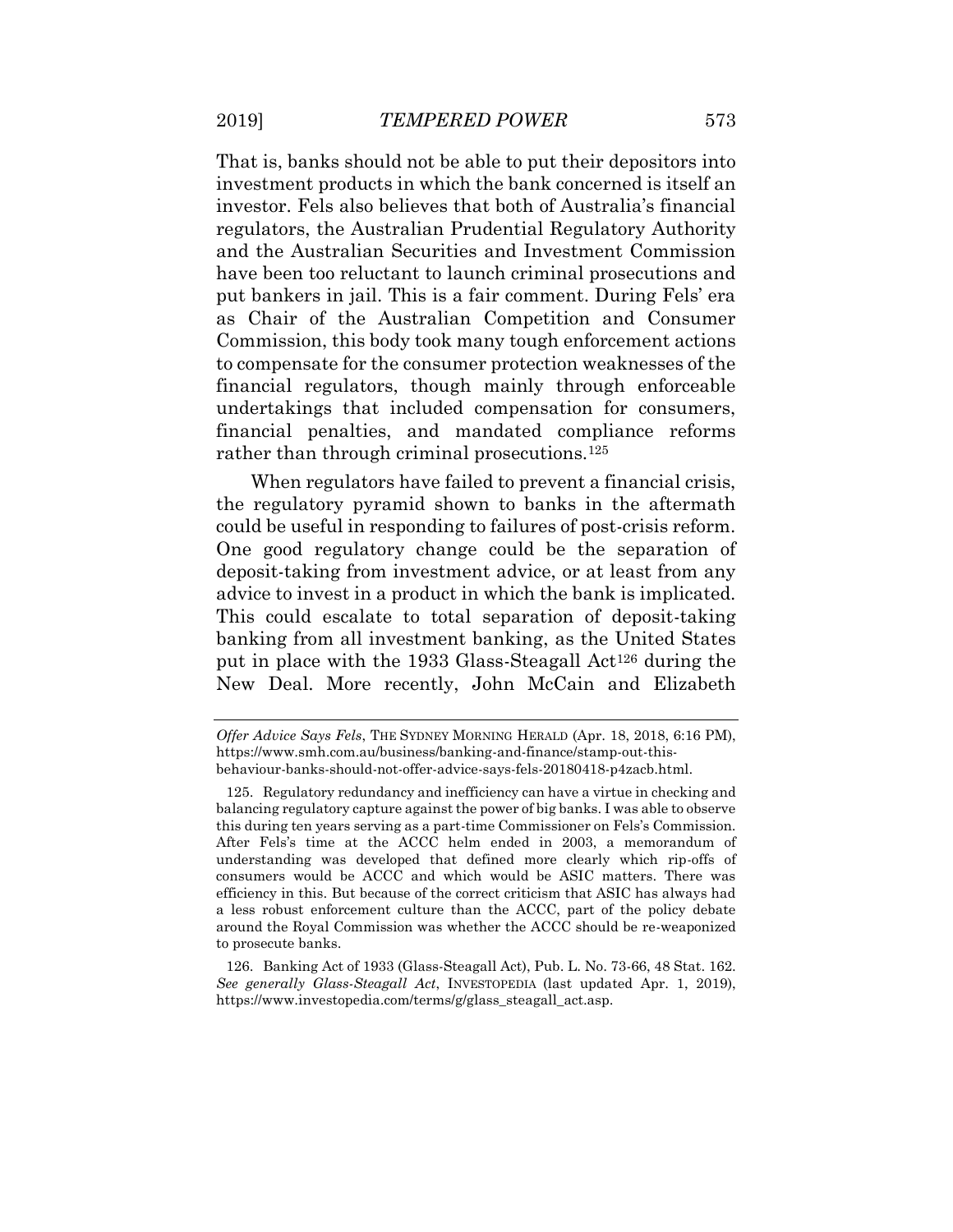Warren were among those who drafted a bill for a "21st Century Glass-Steagall Act," which sought a separation of deposit-taking activities from investment banks, hedge funds, insurance, and private equity firms within a five-year transition timeframe. The incentives behind the act were twofold: to drive de-monopolization in the banking sector and to enable banks to be more secure and trusted by depositors.

In Australia, as everywhere, the selection of the best regulatory structure should be responsive to the particularities of histories of failure. The optimum number of big banks also depends on the size of an economy. At this point in Australia's financial history, a good case can be made that it would be better off with five big banks than four—it can be significantly harder to effect market collusion in oligopolies when just one new oligopolist is added.<sup>127</sup> For this reason, a good option for Australia could be to insert the option of state takeover of one of the smaller competitors to the big four into its post-crisis pyramid. The government could invest taxpayer funds into this fringe competitor to build it into a state-owned big fifth bank. Its charter could increase the competitiveness of the banking system by undercutting the interest rates, beating the quality of service, from the big four, and promising better compliance with consumer protection laws. The big fifth bank could later be privatized. There would be no need to rush to do this before a good sale price could be optimized for taxpayers because the evidence does not suggest that economies perform worse with higher percentages of banking in state hands.<sup>128</sup> The fiscal benefit to taxpayers when the shares

<sup>127.</sup> AYRES & BRAITHWAITE, *supra* note 93, at 139; *see also* ERIC RASMUSEN, GAMES AND INFORMATION (1989); George J. Stigler, *A Theory of Oligopoly*, 72 J. POL. ECON. 44 (1964).

<sup>128</sup>*. See* Thomas Marois, *State-Owned Banks and Development: Dispelling mainstream myths, in* HANDBOOK OF RESEARCH ON COMPARATIVE ECONOMIC DEVELOPMENT PERSPECTIVES ON EUROPE AND THE MENA REGION 52 (M. Mustafa Erdogdu & Bryan Christiansen eds., 2016); Svetlana Addrianova et al., *Is Government Ownership of Banks Really Harmful to Growth?* (Brunel Univ. Dep't of Econ. and Fin., Working Paper No. 09-20, May 2009). Countries with a high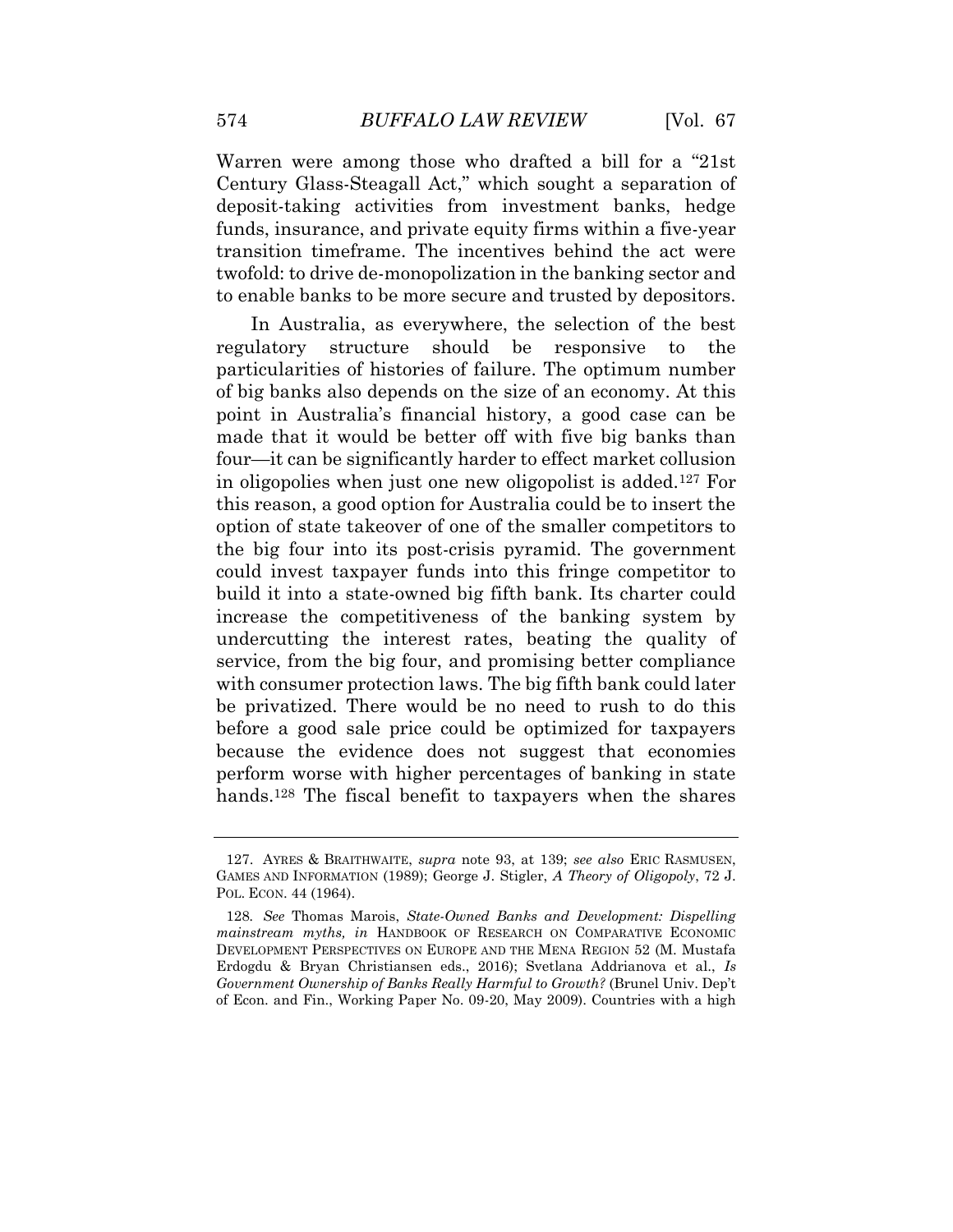were sold would likely be huge, given the excess profitability of the oligopolistic Australian banks. The long-term legacy of the period of reform would be a private big five, instead of four, and hopefully an improved regulatory culture<sup>129</sup> and a diminished Australian national debt.

This particular reform would be deeply resisted in liberal Australia because it is "socialist," even if only temporarily so. That does not mean it is pointless for social democrats and Greens<sup>130</sup> to signal it as an option if banks continue to behave so poorly and continue to lose the trust of the people. It would be good politics to do so. Despite the suitability of this idea to an Australian context, a policy option like this in a U.S. regulatory pyramid could never make sense even as a political option, nor perhaps as good policy because of the American variegation of financialization.<sup>131</sup> The mix needed for one country, one sector of capitalism within a country, one period of its history, will always be different from another

percentage of public ownership of banking such as Germany are inclined, rightly or wrongly, to see this more as a strength than a weakness. *See, e.g.*, Daniel Detzer, *Financial Systems in Financial Crisis: An Analysis of Banking Systems in the EU*, 2 INTERECONOMICS 56 (2014).

<sup>129</sup>*. See* Meidinger, *supra* note 26.

<sup>130.</sup> The Greens have signaled it as a political option they favor. *See* Amy Remeikis, *Which Bank? Richard Di Natale Says Australia Needs a 'People's Bank'*, THE GUARDIAN (Apr. 3, 2018, 2:01 PM), https://www.theguardian.com /australia-news/2018/apr/04/which-bank-richard-di-natale-says-australia-needsa-peoples-bank (covering Richard Di Natale's National Press Club address in April 2018).

<sup>131.</sup> It is nevertheless true that U.S. state governments have often sought to sustain competitive pressure from smaller banks in their state by depositing state government funds in them. AYRES & BRAITHWAITE, *supra* note 93, at 139. Ayres and Braithwaite advocate a monopsony standard for this kind of governmental partial-industry intervention. The United States would not meet this standard with public funding for a competing bank, but Australia quite likely would. Private sector firms and defense departments alike act to create a second or third source when they are not getting enough competition in their supply chain. A monopsony standard provides a limiting principle on when the state should not intervene (when private monopsony would not). In economic circumstances where a monopsonist private corporation would support the creation of a competitor for second-sourcing, states should also consider it. *See id*. ch. 5.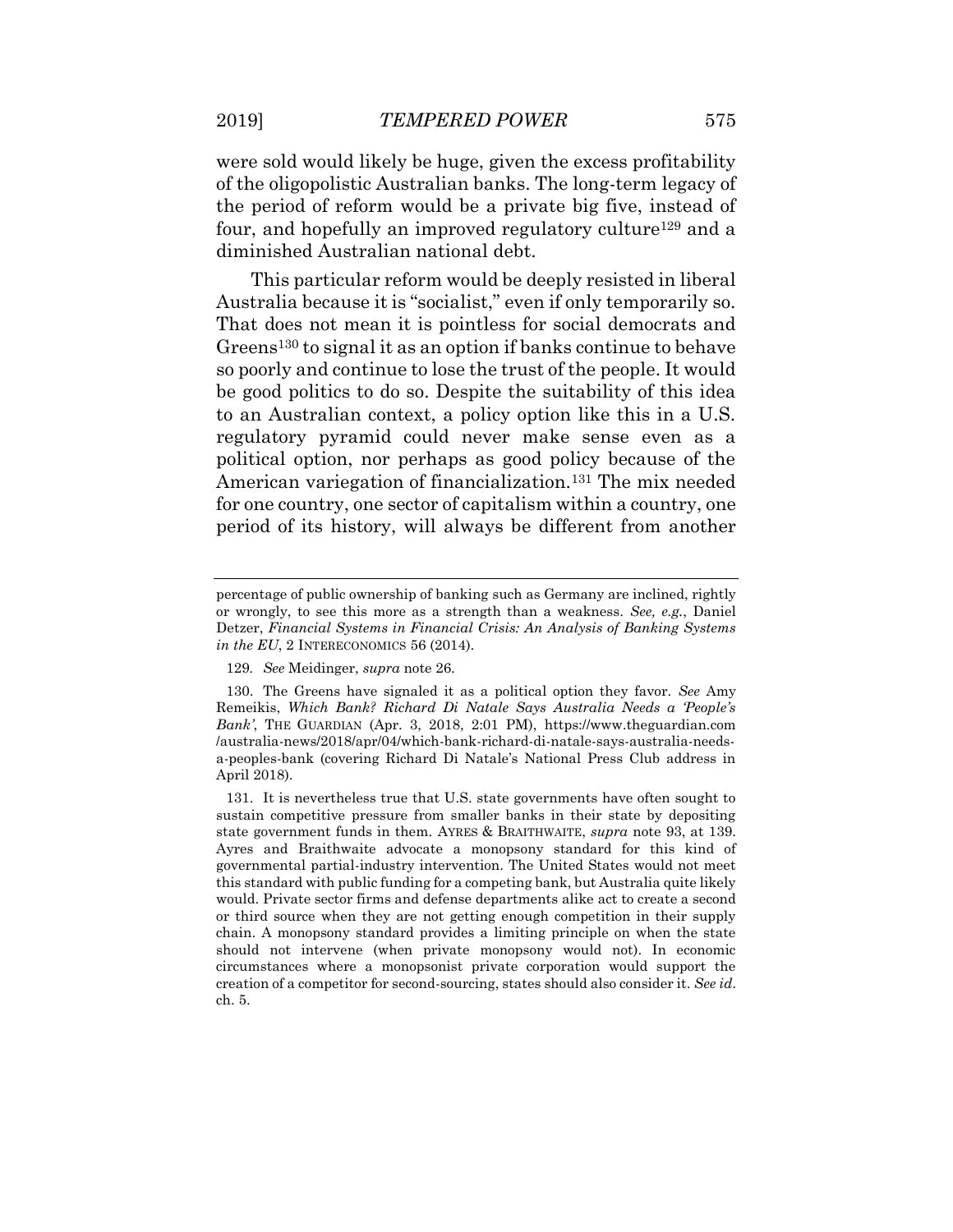country, another sector, another time. Our job in the academy is to eschew the political realism that assumes the banks will always be too politically powerful to allow anything like Figure 1. Our job is to prepare for the next crisis, for perhaps a really shocking one during which fascists capitalize by attacking "Jewish bankers." Our job is to ensure that the future John McCains and Elizabeth Warrens of a more principled financialization of capitalism have some ideas in their top drawer for deeper reform.

Figure 1 displays these options for an Australian postcrisis pyramid of structural responses to lost confidence in banks.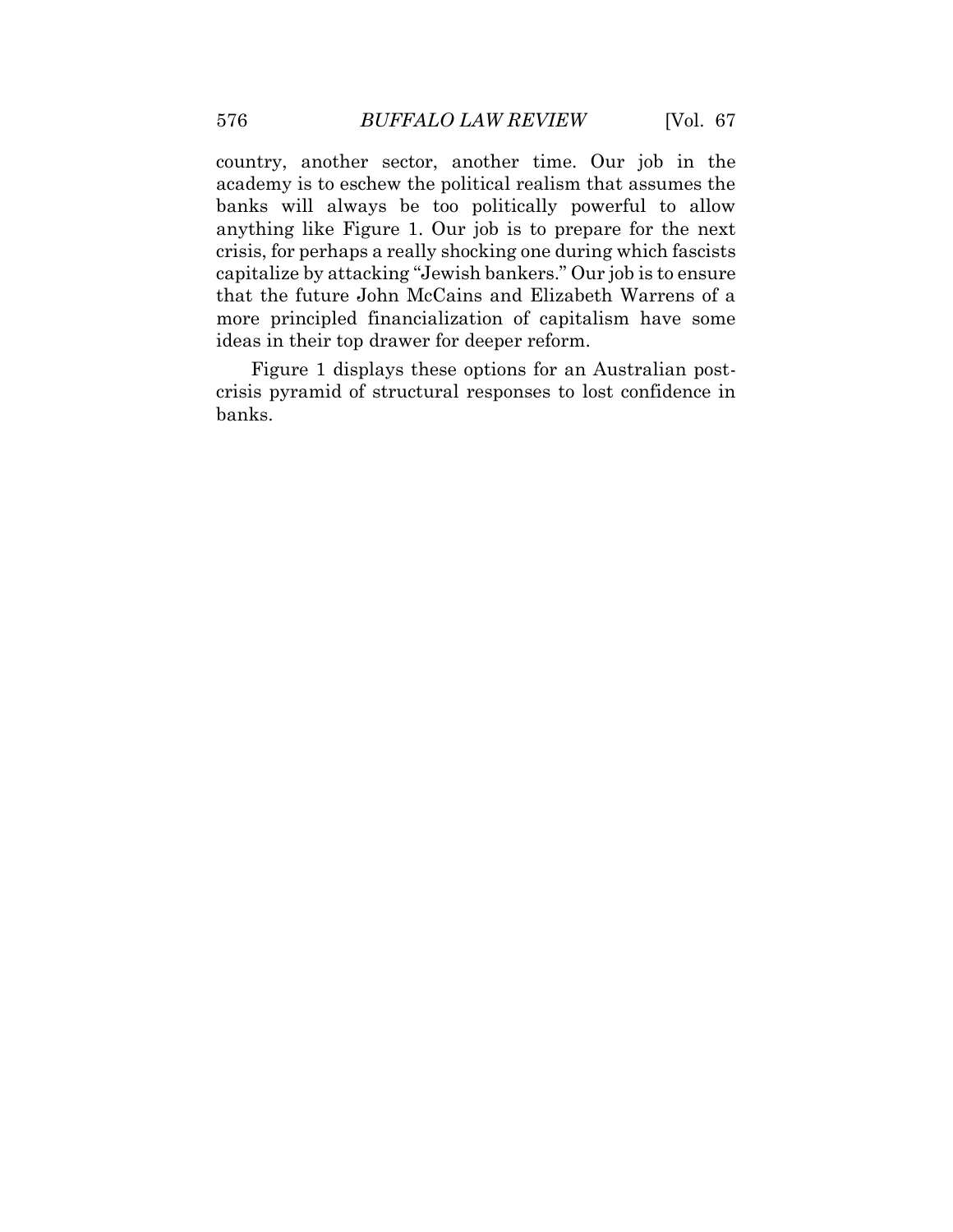



The bottom five rungs of this pyramid have in effect already been put in place in Australia. The next two rungs up have been under discussion in the response to the Royal Commission, but are unlikely to happen during the current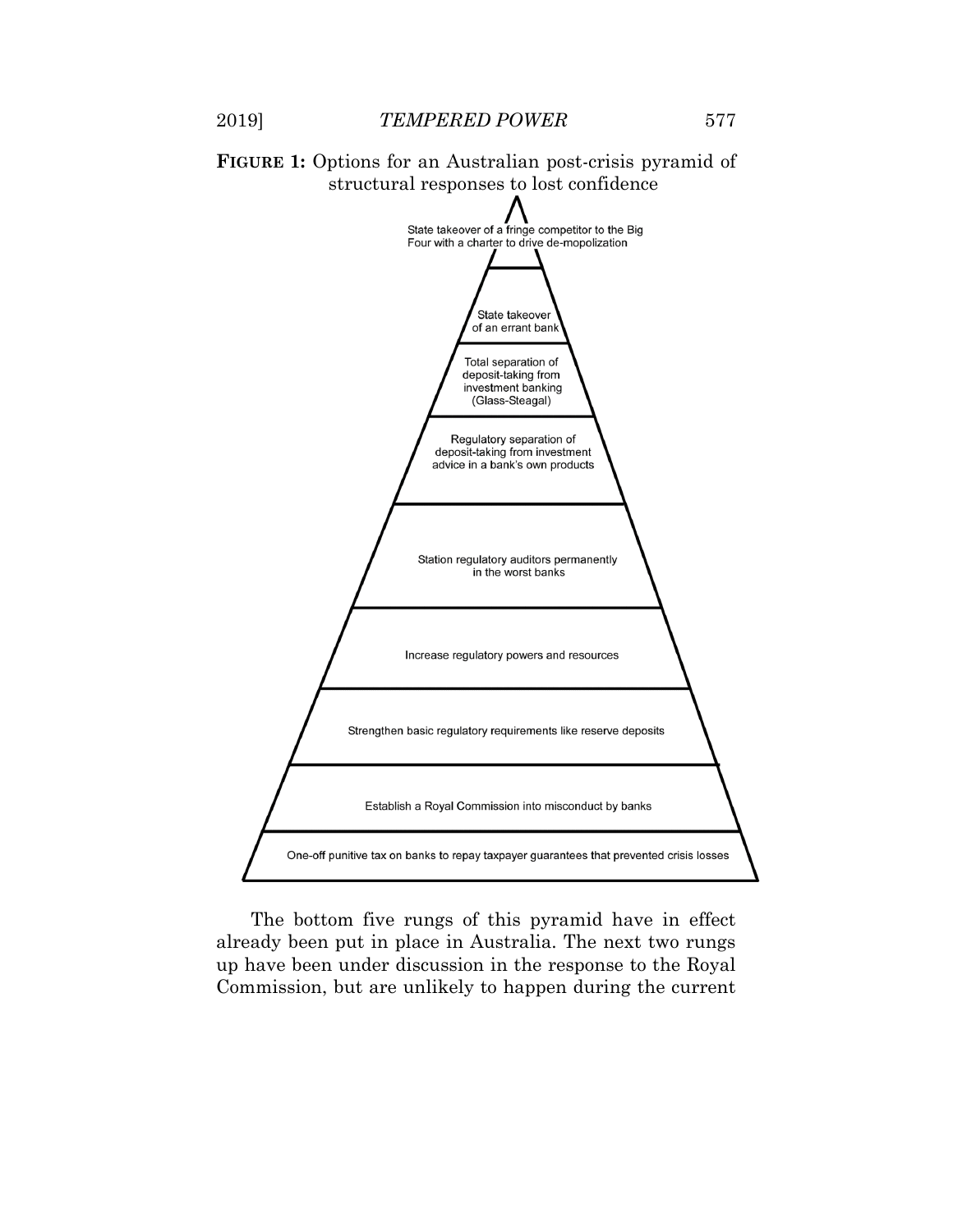reform cycle. The top two rungs are decidedly intervention steps too far for Australian politics today, especially given the country's past (of a Labor government that lost power and stayed out of power for 23 years after it sought to nationalize all banks).<sup>132</sup> The inappropriateness of the design of this enforcement pyramid in the United States, United Kingdom, or the distinctive context of Poland<sup>133</sup> discussed above confirms the imperative for variegated responses to different catastrophes of different capitalisms.

#### VII. TEMPERING THE PROFIT SHARE

The last section demonstrated how banks mobilize their influence to structurally increase the profit share of finance by pushing debt upon people. To do this, they engage in consumer fraud, which can become systemic. Bankers think this fraud can sustain the demand that keeps capitalism pumping. The alternative solution to secure the same outcome—reducing debt and increasing wages—is unattractive to finance capital. In this section, I explore reducing debt and increasing wages as the alternative that can make life better for poorer people, while also more effectively proofing capitalism against crashes.

Banks share interests with their most powerful corporate clients in that they both seek to suppress global regulation of labor standards. Natasha Tusikov's *Chokepoints* reveals that in China, manufacturers received ten dollars in direct payments for wages per iPad, which was a wages share of 1.8 percent of the value of an iPad.<sup>134</sup> In this context, we also know production for Western brands is

<sup>132.</sup> This was the Chifley Labor government in 1949. The Mitterrand government also had to reverse its disastrous foray into nationalizing France's major banks in 1982, but survived after abandoning the policy.

<sup>133.</sup> Though Poland did have a state bank during the Global Financial Crisis that accounted for twenty percent of the banking market. It helped considerably with crisis management by pumping up lending in the public interest when the private Polish banks were pulling back from lending.

<sup>134.</sup> TUSIKOV, *supra* note 53, at 9.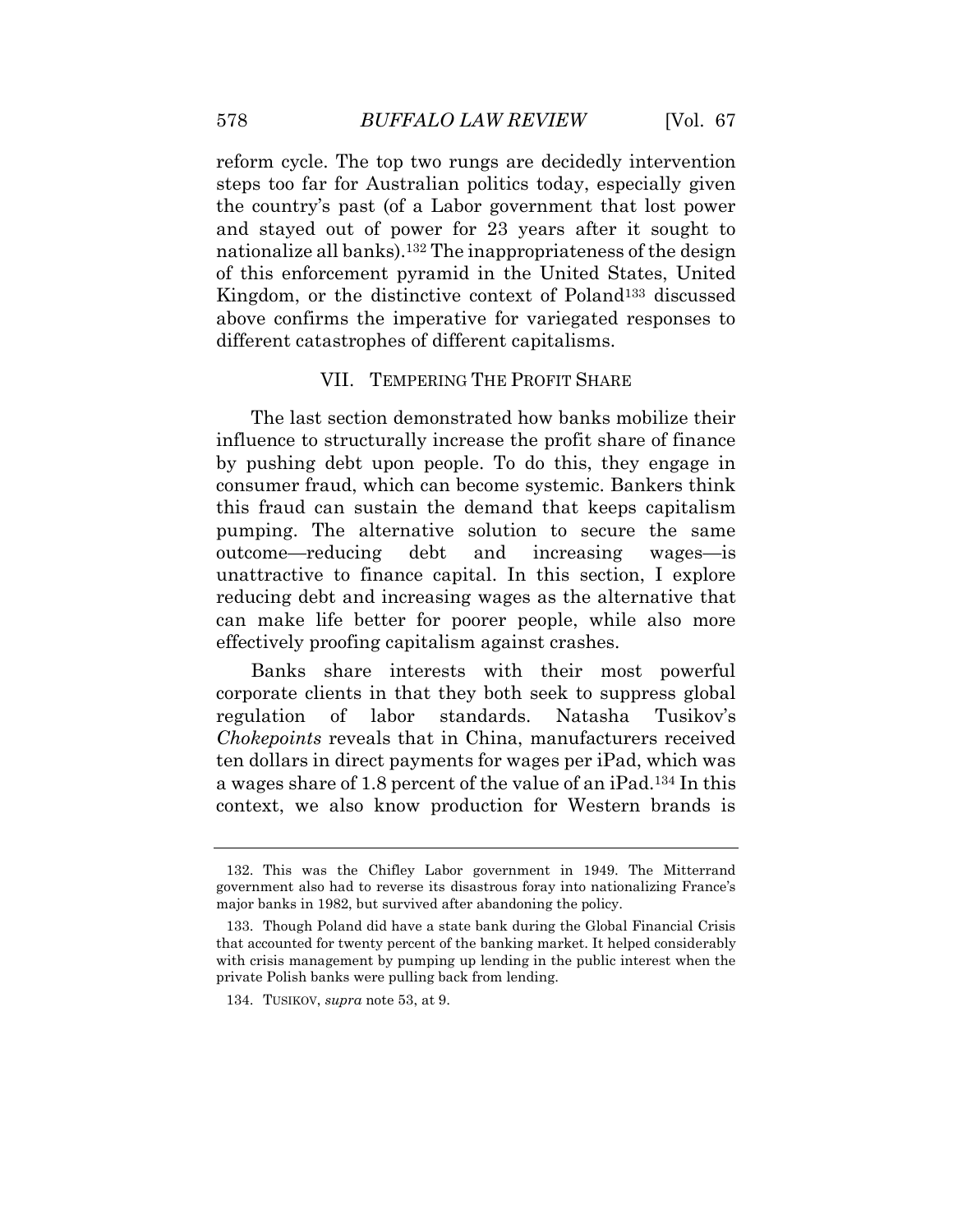moving from China because Chinese wages are getting too high. Apple could pay its manufacturing workers fifty percent more and thereby increase the price of iPads by less than one percent. Bearing in mind that better paid workers might be better workers, Apple can afford to pay a living wage without greatly denting its profits. On the optimistic side, this datum reveals that industrial capital does not have as strong an interest in oppressive suppression of the wages share that finance capital has.

Economists used to be almost as ambivalent as bankers about increasing the wages share of national income. There is considerable consensus among economists now, however, that the wage share of national incomes has fallen too far to reliably sustain long-run job creation, especially when inevitable shocks deliver downturns. Sustainable long-term demand that keeps unemployment shocks at bay requires higher average wages than we see in economies like the United States.<sup>135</sup> The best way to accomplish this with social justice is to increase minimum wages. This would also push up the incomes of those earning above the minimum wage, as they and their unions demand a correspondingly higher salary to accord with their higher skill levels, education, or experience. Statistically, declining unionization and declining minimum wages in the United States account for the majority of its rise in wage inequality during the past half century.<sup>136</sup> At the same time, a political strategy of raising minimum wages is the best way of ensuring that most of the benefit of a shift from the profit share to the wages share of national income would go to the poorest

<sup>135</sup>*. See* Eckhard Hein & Nina Dodig, *Finance-Dominated Capitalism, Distribution, Growth and Crisis—Long-Run Tendencies*, *in* THE DEMISE OF FINANCE-DOMINATED CAPITALISM: EXPLAINING THE FINANCIAL AND ECONOMIC CRISES 54 (Eckhard Hein, Daniel Detzer & Nina Dodig eds., 2015); BRINK LINDSEY & STEVEN M. TELES, THE CAPTURED ECONOMY: HOW THE POWERFUL ENRICH THEMSELVES, SLOW DOWN GROWTH, AND INCREASE INEQUALITY (2017).

<sup>136.</sup> SHELLEY MARSHALL, LIVING WAGE: REGULATORY SOLUTIONS TO INFORMAL AND PRECARIOUS WORK IN GLOBAL SUPPLY CHAINS 14 (2019). The discussion in the following paragraphs draws heavily on this work by Marshall.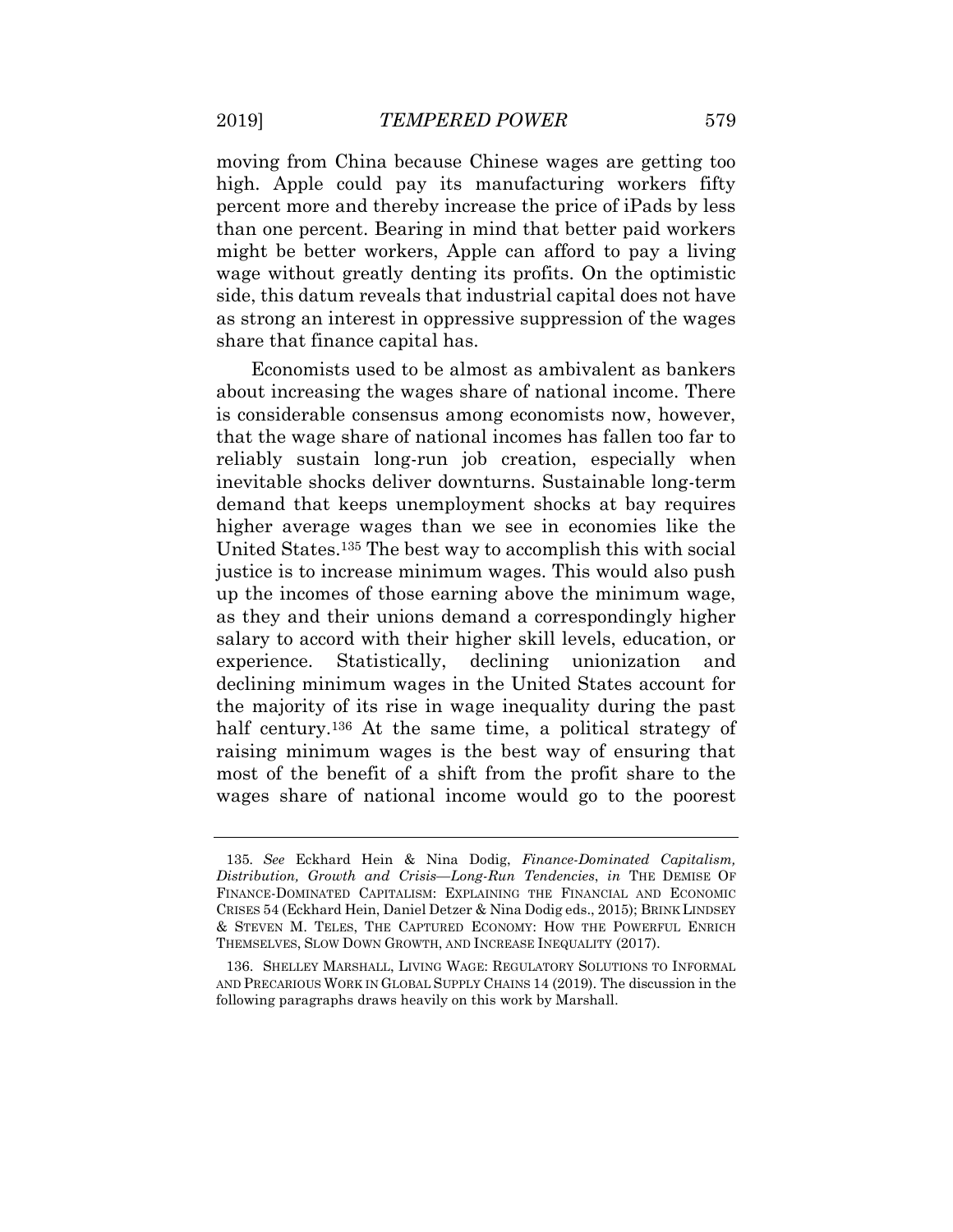workers and to women of the precariat in particular.

Securing this result is difficult without an internationalist struggle for a living wage that complements national policy, national campaigns, and local campaigns. Shelley Marshall has brilliantly argued how such a campaign for a global living wage might be conducted pragmatically and incrementally. Her strategy requires the trade union movement to reinvent its relevance. She suggests that unions shift from focus on national campaigns to a global social movement for wage justice. In Errol Meidinger's terms, this requires the International Confederation of Free Trade Unions to show the lead and pull the levers to build a more globalized "regulatory community"<sup>137</sup> for interscalar global and local wage justice.

A centerpiece of the Marshall strategy would be an International Labor Organization (ILO) agreement for signatory countries to increase their minimum wage each year, with the countries with the lowest minimum wages in Purchasing Power Parity terms (adjusted for local living costs) agreeing to the highest annual percentage increases. Perhaps these might be two percent in real terms.<sup>138</sup> Unions in wealthy countries would shift some of their resources to unions in very poor countries so that those unions could support the campaigns of politicians who commit to increasing minimum wages. Relatively modest contributions from unions in wealthy countries like the United States and Germany could buy a great deal of political campaigning and worker political mobilization in the world's poorest economies. So might crowd funding in rich countries. For unions in rich countries this investment would be an indirect strategy for ratcheting up minimum wages in their own country. An alternative would be to design the ratchet based on the size of the gap between the minimum wage and the

<sup>137</sup>*. See* Meidinger, *supra* note 26.

<sup>138.</sup> Some sentences here and in the paragraphs that follow are taken from my Foreword to Marshall's (2019) book. MARSHALL, *supra* note 136, at vii-ix.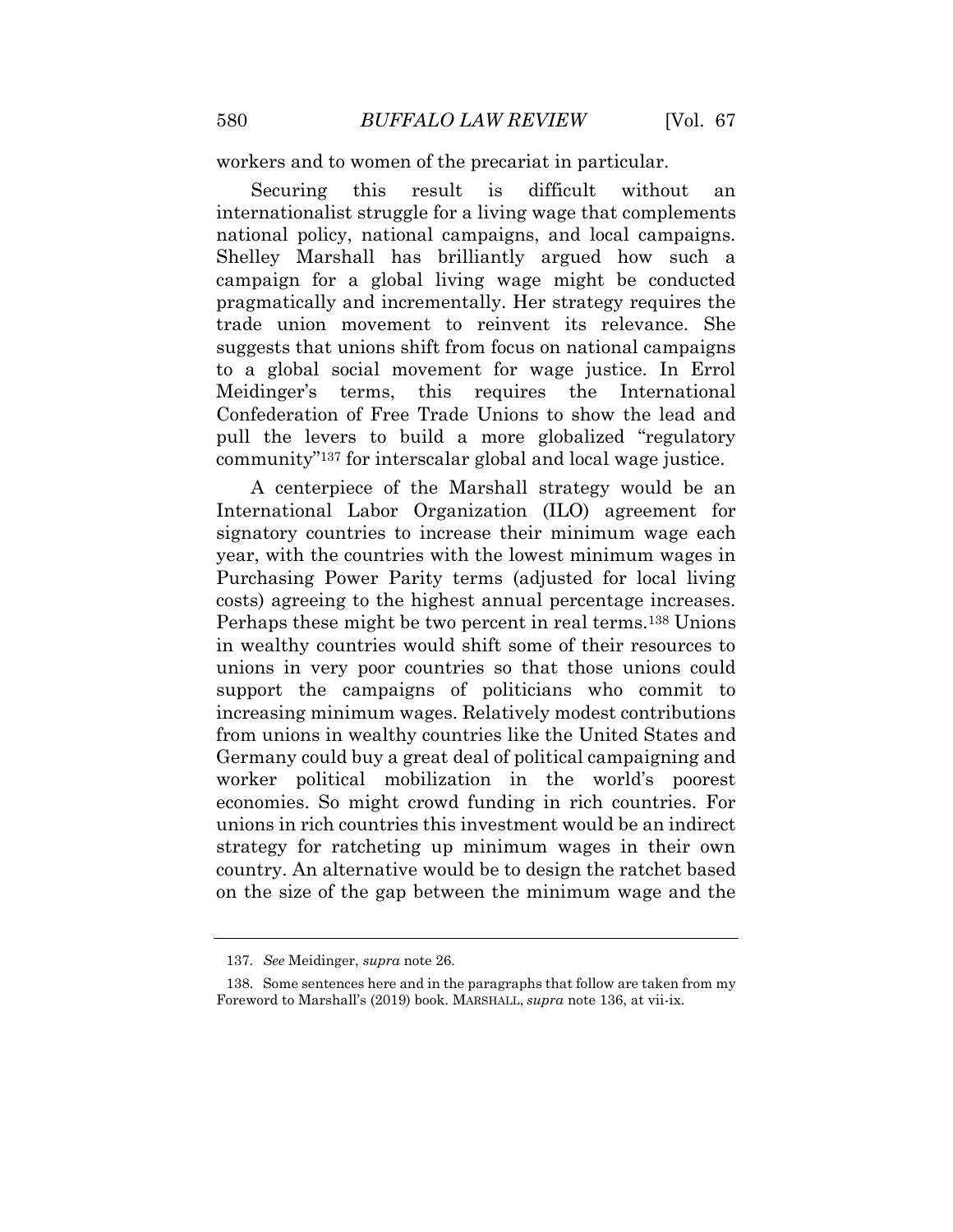median wage.

Marshall's global strategy is about workers of all countries helping one another to ratchet up minimum wages and therefore the wages share of income across all countries. Each national success would help ratchet up minimum wages in all other nations. One way this could happen could be as follows. Assume a regime where the countries with the lowest ratios between minimum and median wages are required to implement the biggest increase in their minimum wage; an intermediate group of countries by an intermediate percentage; and the countries with the highest ratios of minimum to median wages are only required to implement the lowest percentage increase. After a number of years being required to make the biggest increases to real minimum wages, the worst countries would no longer find themselves at the bottom of this triage. As some countries move up from the middle to the highest group, others will be pushed down to the middle group. Then the progress in middle group countries will ratchet up minimum wages in the countries that start with the highest minimum wages. Likewise, improvement in the worst group of counties would ratchet up improvement in the middle group as members of that group are pushed down into the lowest group. In the next year those countries that were formerly in the middle group will have to accomplish a bigger increase. So, the lower group ratchets up the middle group and the middle group ratchets up the higher minimum wage group over time. This is the politics of what makes it sensible for unions in the highest wage countries to fund campaigns in lowest wage countries to sign up to the regime.

Once the campaign had succeeded in getting a critical mass of countries to sign up to the ILO Global Living Wage Agreement, campaigning would shift from supporting political leaders who lead ratification campaigns to targeting hold-outs and saboteurs of the regime who reduce minimum wages. Regime saboteurs in Shelley's model would be targeted punitively by consumer and union boycotts, Fair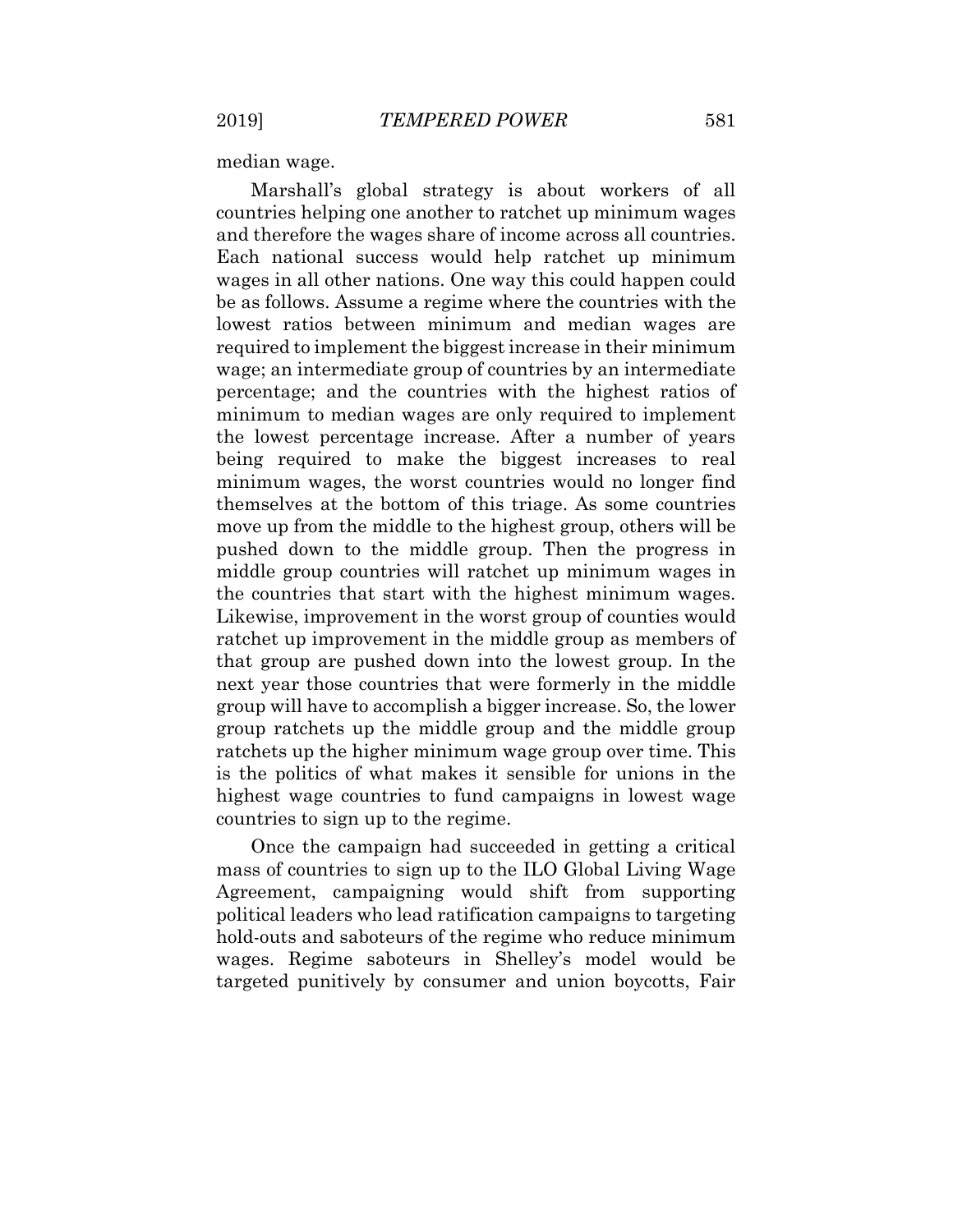Trade decertification, strikes at multinational companies who invest in black-listed low wage countries, and a global fund to support strikers campaigning for a Living Wage in non-signatory countries. Once many international companies had agreed to renounce new investment in blacklisted countries, and once many of the most powerful states had signed the agreement, then they would have a strategic trade interest in persuading competing firms and companies to follow them rather than undercut them.<sup>139</sup>

Transnational corporations would be lobbied to sign a pledge to do business preferentially with "Living Wage List" suppliers and states. The strategy would target the most inegalitarian of political parties and firms, but only after a long period of regime-building in which none are levied with punishment but targeted instead with relational regulation and political rewards for joining the regime. Only those states and firms that are particularly corrupt and persistent in their non-enforcement of minima should be punished. If the worst few countries and firms were successfully targeted every few years, in the next few years the regime could raise the bar by targeting the next worst few firms and the next worst few countries. By this point in the evolution of such a regime, the majority of producer organizations might even join the majority of trade unions in supporting the targeting, for the strategic trade reasons outlined above. Raising the bar by rewarding many and punishing few is the way to give progressive realization of ILO labor rights more strategic edge than it currently has.

Marshall's strategy integrates innovative sub-national approaches to improving labor standards and wages into the global ratchets, making it a truly glocal (global and local) step-by-step implementation strategy. Her approach recursively allows locally responsive strategies to strengthen

<sup>139.</sup> See BRAITHWAITE & DRAHOS, *supra* note 10, on how strategic trade interests have enabled some big structural changes to capitalism in the past, such as the abolition of the eighteenth-century international slave trade, and the 1987 Montreal Protocol.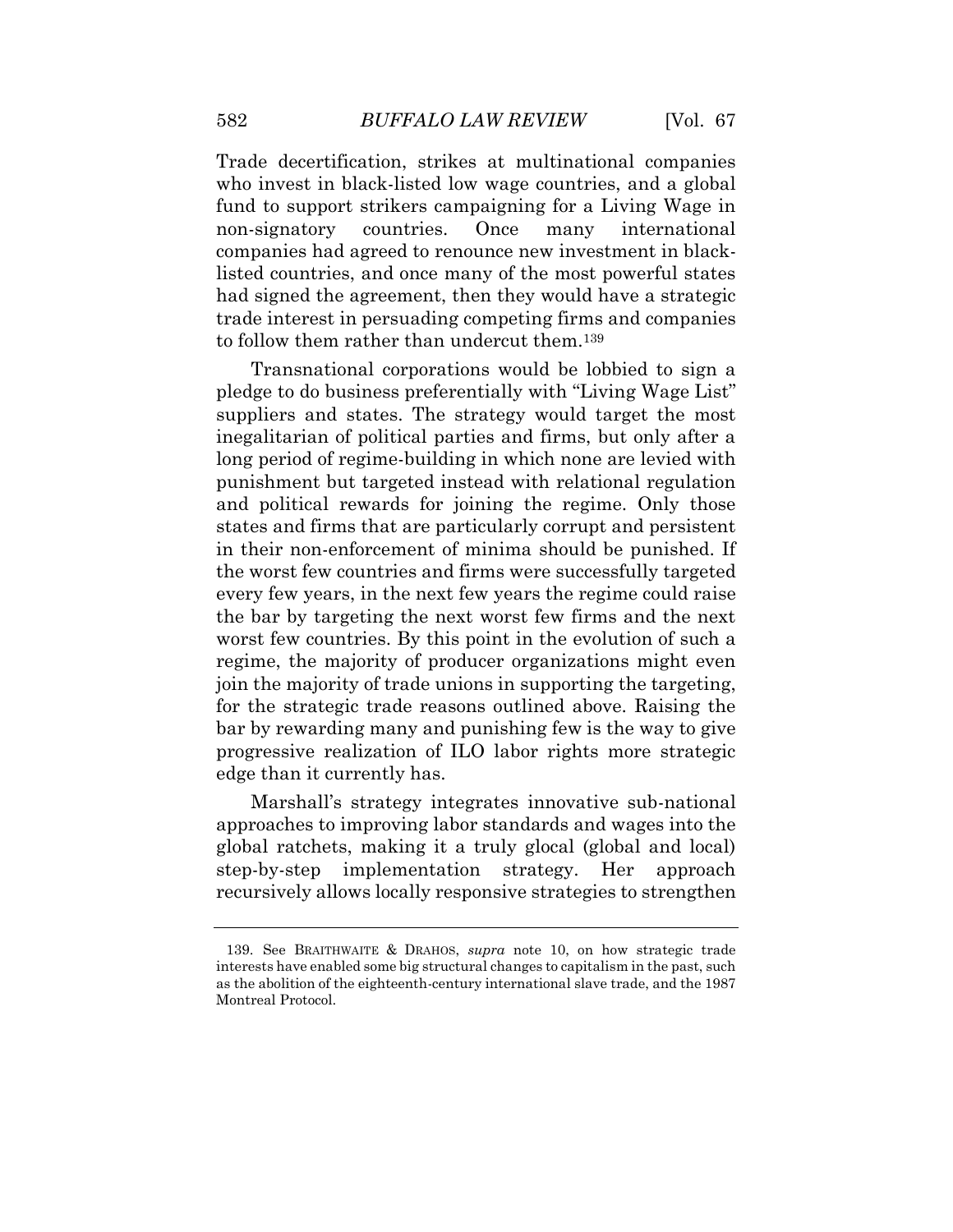national safety nets, and the national to strengthen the local. She argues that there are already incipient examples of her proposed strategy in the Asian Floor Wage Alliance, the Brazil National Slave Eradication Pact "dirty list" of 300 companies benefiting from slave labor, and ILO's Joint Maritime Commission statutory determination of international minimum wages for seafaring maritime workers.

Marshall's scholarship shows pathways for weaving variegated thin reeds together to craft a resilient fabric of transformation. The general direction for the struggle it plots is for trade unions to ally with sympathetic civil society groups, sympathetic economists and commentators in the mass media, social media and crowd sourcing to complement national labor regulation with local, regional and industrylevel regimes. Civil society engagement is critical for building this regulatory community and achieving normative acceptance of the justice of a living wage. It strengthens the International Labor Organization to become a metaregulator of national regulators by sequencing regulatory ratchets in multi-level governance. All levels of ratchets in Marshall's policy design allow each ratchet upwards in interscalar governance to be meshed with lower- and higherlevel governance ratchets. These settings make it difficult for one ratchet to ratchet down another. Conversely, some ratchets up automatically move others up also. This might seem quite abstract when framed like this, yet Marshall's book makes the idea practical and concrete. My discussion of Marshall's book has been lengthy because it is a light on the hill for a pragmatic regulatory politics of moving from worstbest to second-best outcomes. Other advocates of global social justice strategies, like Oxfam and Citizens for Tax Justice, can learn much from Marshall's ideas about building positively a list of ally countries and firms before turning to punitive global targeting via a black list of corporations and countries.

Among the strengths of the work, a significant one is the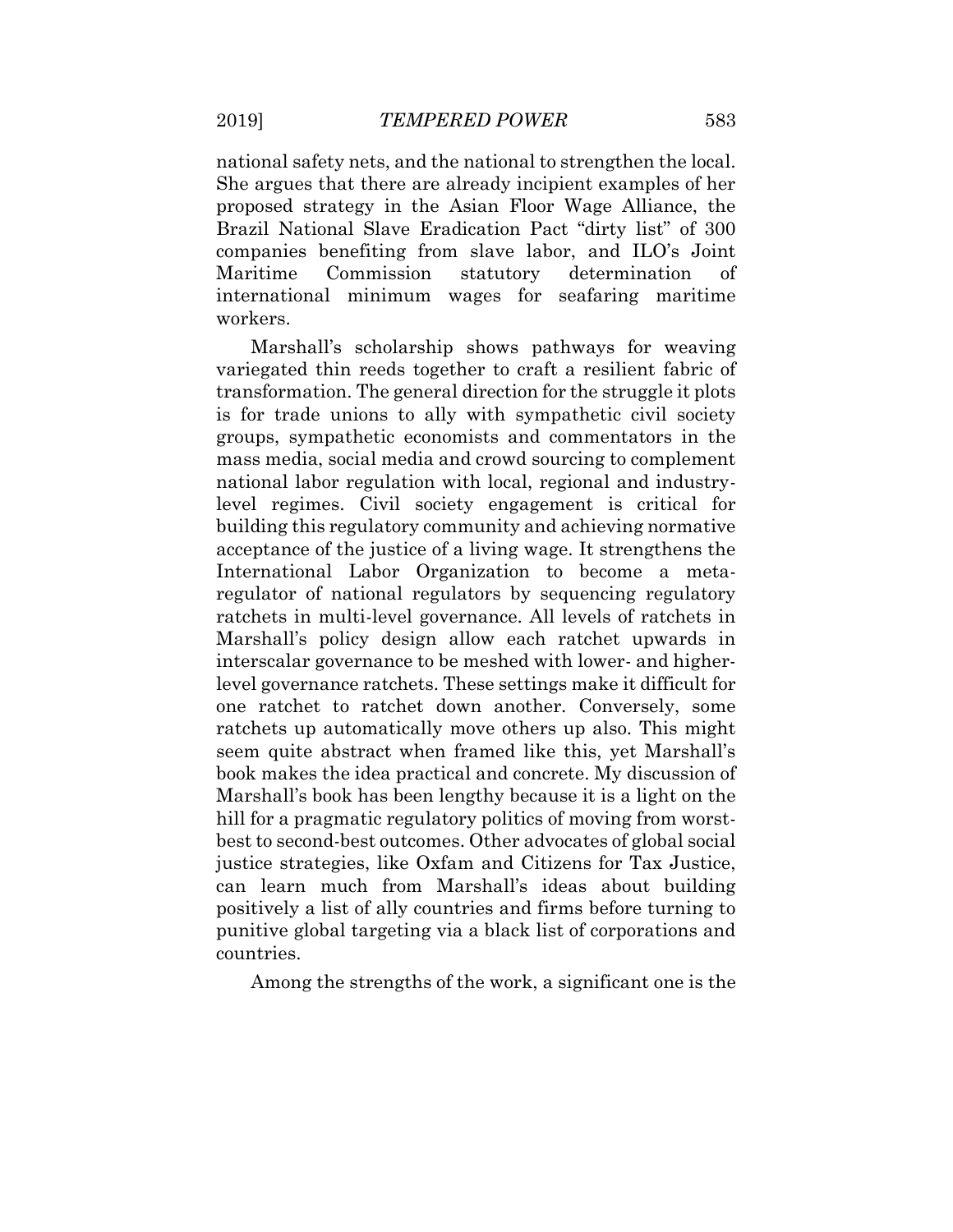way it combines this reconfigured global strategy for equality with fine-grained ethnography of four sub-national experiments—from India, Australia, Cambodia and Bulgaria. These are experiments in increasing minimum wages, health and other conditions for the precariat of these countries, the most marginalized of their informal workers.<sup>140</sup> Marshall diagnoses the successes of these experiments, which are limited but real, as dependent on a combination of factors, including attunement of design to local employment realities and integration of the strategy with any strengths in the national labor standards. This integration recursively allows for the local to strengthen national safety nets and the national to strengthen more local safety nets. Marshall also frames the studies as different iterations of smart regulation and responsive regulation.<sup>141</sup> She uses a "medically-inflected" hybrid model of regulation in the framing of her research. The Bulgarian experiment is a "stent," widening the arteries that flow to the poor. Australia experimented with "pacemaker" innovation to stimulate a system of living wage justice. India experimented with an institutional "by-pass," an alternate institutional path to living wages. This is a virtuoso reimagining of the theory of smart regulation.<sup>142</sup>

As with financialization, different capitalisms are radically variegated in labor markets according to local conditions. In India, Marshall studies the circumstances of the country's huge precariat of head-load (*Mathadi)* workers who wander the ports, railway yards, and markets of cities in search of cash-in-hand work, a lot of which involves stacking, weighing, and loading as well as head-load carrying. This labor market developed in response to local conditions, being partly a result of the way British

<sup>140.</sup> Local initiatives are shown to be especially important for informal workers who are not meshed into global supply chains.

<sup>141</sup>*. See* GUNNINGHAM ET AL., *supra* note 113 (on smart regulation); AYRES & BRAITHWAITE, *supra* note 93 (on responsive regulation).

<sup>142</sup>*. See* GUNNINGHAM ET AL., *supra* note 113.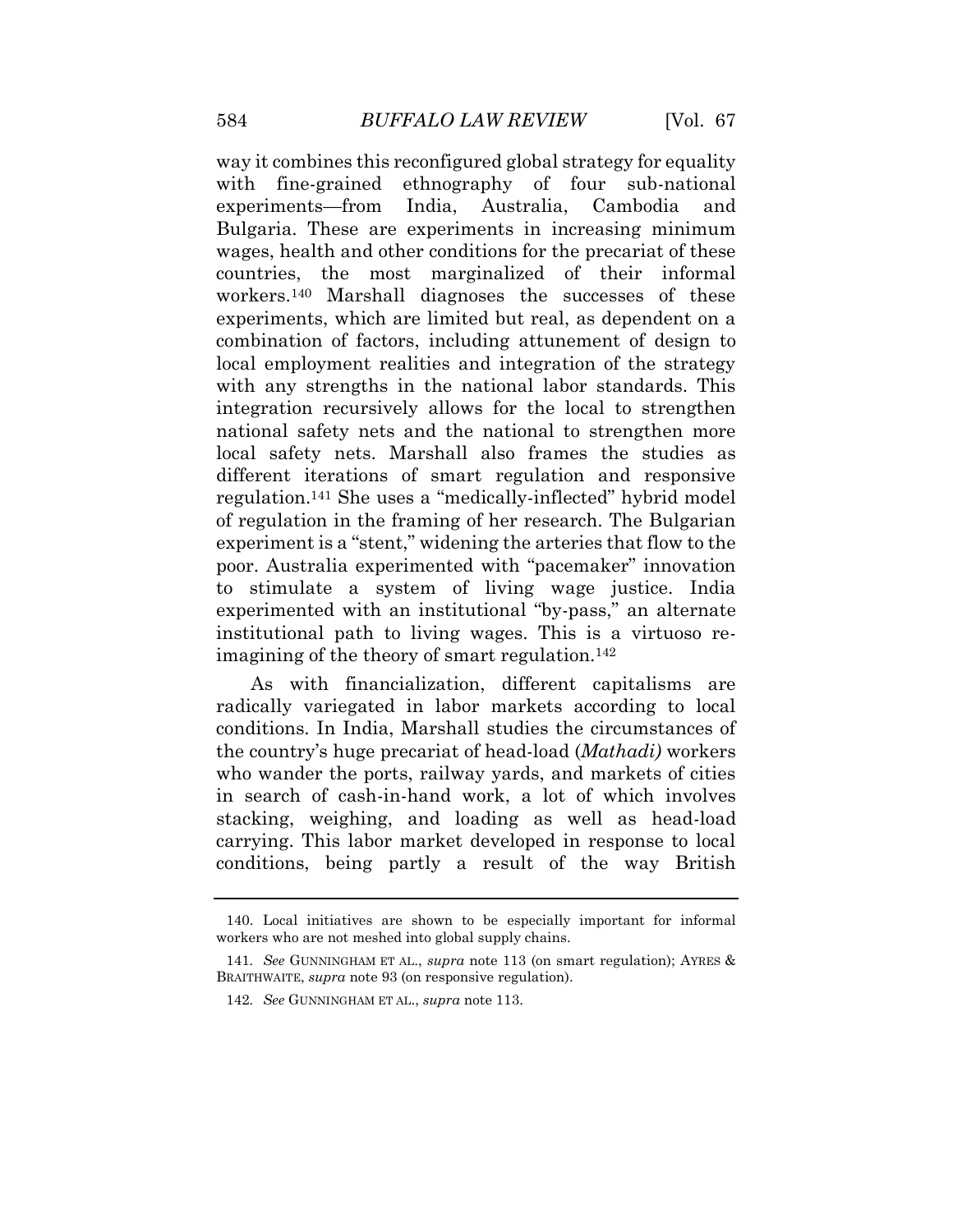colonialism stripped peasants of land, creating a desperate land-poor class who migrated to cities in search of any kind of labor. There is no labor market in the United States like this. In the United States, the informal sector is a significant but marginal variegation of capitalism that especially employs the minority of illegal immigrants; in India, most employment is informal and not integrated into global supply chains that are regulated by labor law.<sup>143</sup>

Marshall confined her study to the state of Maharashtra, where there are 500,000 *Mathadi* workers, and over 200,000 in Mumbai alone. The heavy loads these workers carry (usually 100 kg) almost always cause break-down of their capacity to work within 15–20 years from back problems. Regionally, *Mathadi* labor is regulated by the Mathadi, Hamal and other Manual Workers (Regulation of Employment and Welfare) Act of 1969, which introduced a system of *Mathadi* Boards. The act was designed "to secure basic protective social security for the unorganised workers by 'regularising' their intermittently available continuous work."<sup>144</sup> The associated Boards target locally specific variegations of *Mathadi* work: one for the docks, one for the markets, and so on. The *Mathadi* Boards not only set labor standards; they also act as a labor hire corporation, socializing what had been a privatized system of labor hire and exploitation. They transform working conditions by proactively restructuring the market rather than by command and control enforcement of non-compliance with labor laws. The law and the Boards cover standard pay and conditions as well as pension funds, leave wages, medical benefits and compensation for injury, making for a local formalization of an informal sector. The Boards also set up community kitchens to improve the nutritional circumstances that had long afflicted these impoverished

<sup>143.</sup> MARSHALL, *supra* note 136, ch. 4.

<sup>144.</sup> Ramesh C. Datta, *Public Action, Social Security and Unorganised Sector*, ECON. & POL. WKLY., May 30, 1998, at L2–L5.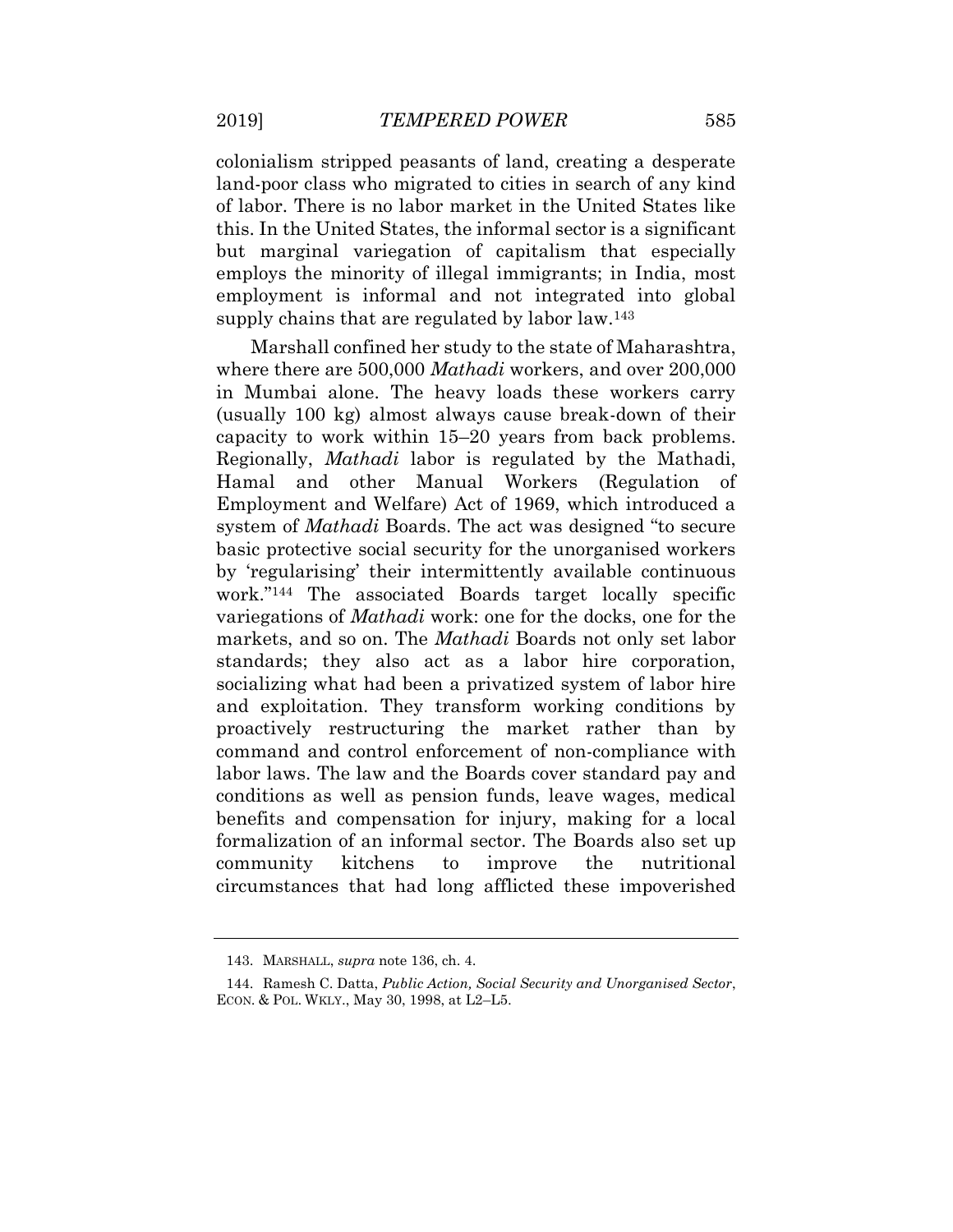workers who are often remote from their homes. They built two hospitals that specialize in medical services for the problems of *Mathadi,* such as their back injuries. Boards also assist with the education of workers.

Marshall considers the *Mathadi* Board system of regional regulation as a partial but formidable success, one which lays a foundation for social mobility that sees many "sons and daughters of *mathadi* workers [become] medical doctors, lawyers, IT professionals and the like."<sup>145</sup> Other Indian states have emulated this Maharashtra innovation in de-casualizing and empowering labor. Marshall reports that the Maharashtra case has commonalities with other cases of regional Indian regulation such as the Welfare Boards of Kerala, and other geographically local labor regulation modalities in other countries. Some of the compassionate and relational regulation of the Kerala and Maharashtra Boards have been picked up nationally in the Indian Unorganised Workers' Social Security Act (2008).<sup>146</sup>

Marshall's research shows the clear need for regulation that is variegated to the changing conditions at regional, national, and sectoral levels, as well as the nodal levels of particular ports, markets, and railway yards. Part of the beauty of the case is in the compassionate character of the regulatory law this enables.

# VIII. CONSTITUTIONAL META-REGULATION: AN ACCOUNTABILITY AND INTEGRITY BRANCH

This section shifts focus to the role of Constitutional law in tempering power and enabling and holding accountable reforms of the kinds discussed in earlier sections.

One of the deepest structural dilemmas in the struggle for alleviation of the suffering caused by banks is that banks have interests in keeping debts high and wages low. So do

<sup>145.</sup> MARSHALL, *supra* note 136, at 70.

<sup>146</sup>*. Id.* at 71; *see also id.* ch. 4.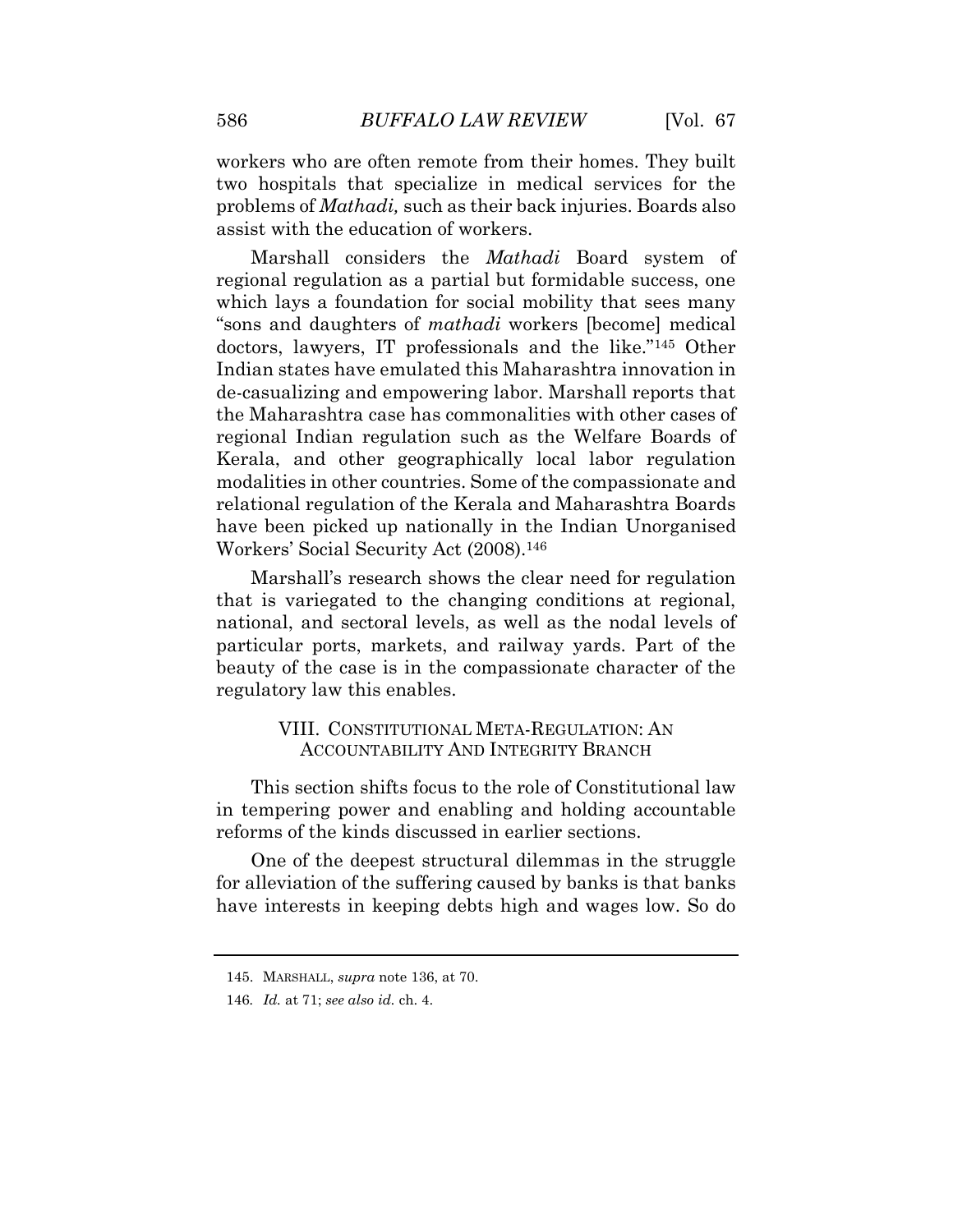brands that exploit impoverished workers. They also have an interest in persuading regulators and their political masters that what's good for JP Morgan and Apple is good for America. One approach to remedy can be found in ancient Confucian thought about state capture and corruption. One ancient Chinese remedy was the institution of an independent examinations branch of governance. To be appointed as a civil servant, prosecutor, or judge, in an era that pre-dated universities, one had to pass an exacting examination tailored to the professional demands of the examinations branch. The branch served as an ancient Chinese method of constitutionally regulating poor governance and for ensuring competence in state administration. The idea of independent branches that could regulate the executive government was also evident in the office of the Censor (御史; *yù shǐ*) under the Qin and Han dynasties, which influenced the modern constitutional thought of Sun Yat Sen.<sup>147</sup> Later, the Sui and Tang dynasties established the office of the *tái* (臺), which supervised the conduct of civil servants and military officers.<sup>148</sup>

In Sun Yat Sen's Republic of China constitution that was voted for in 1928, but not implemented until 1947, this tradition was picked up in an innovative adaptation of western republican thought to regulate the anarchic conflicts for power in the early republic.<sup>149</sup> That constitution provided for five semi-autonomous branches of government: a legislature, an executive, a judiciary, an examinations branch, and an accountability and integrity branch called the Control Yuan. The Control Yuan was elected until a 1992 revision to the Constitution and Clause 90 of the 1947 Constitution defined it as "the highest supervisory organ of

<sup>147.</sup> John Braithwaite, *Learning to Scale Up Restorative Justice*, *in*  RESTORATIVE JUSTICE IN TRANSITIONAL SETTINGS 173, 180 (Kerry Clamp ed., 2016).

<sup>148</sup>*. Id*.

<sup>149.</sup> WILLIAM L. TUNG, THE POLITICAL INSTITUTIONS OF MODERN CHINA 118–20 (1964).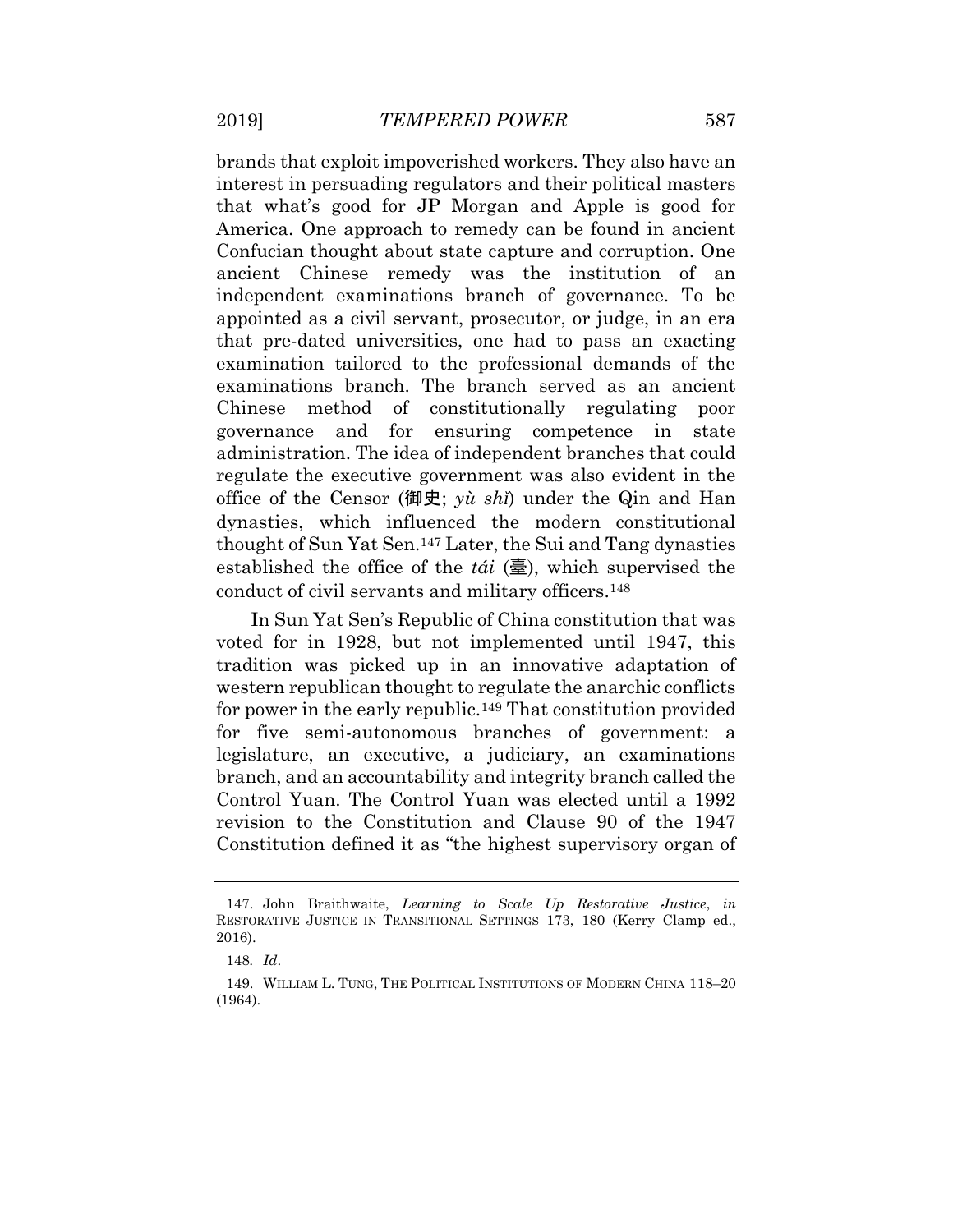the state." Fundamental to thinking about the Control Yuan was that it would check capture and abuse of power not only by regulatory agencies in the executive branch, but also by the legislature and judiciary. Instead of allowing these branches to impeach their own wayward members, the accountability and integrity branch would independently adjudge impeachment. The Constitutional realities of the 1947 Constitution have meant that censure and "corrective measures" are speedier and more potent than impeachment.<sup>150</sup> In the thirty years since the demise of martial law in Taiwan, there have been only 541 impeachment cases.<sup>151</sup> Sun Yat Sen's original thinking on the separation of powers had a sixth branch, the Auditing Yuan. However, in 1931 the Auditing Yuan was subsumed as the Ministry of Audit into the Control Yuan. Contemporary re-invigorations of this Chinese republican thought could be considered for the next constitutional revolution that occurs in a Western democracy. This is particularly so for a contemporary west where financialization has captured politics and the regulation of capital in a way that is dangerous to the sustainability of freedom. The job of an independent regulation and accountability branch is the regulation of the state, metagovernance (the governance of governance),<sup>152</sup> or metaregulation.<sup>153</sup>

Sun Yat Sen's five branches of governance persist in the Taiwan (Republic of China) constitution today.<sup>154</sup> During

<sup>150.</sup> Herbert Han-Pao Ma, *Chinese Control Yuan: An Independent Supervisory Organ of the State*, 1963 WASH. U. L. Q. 401, 411–12.

<sup>151.</sup> Ernest Caldwell, *Widening the Constitutional Gap in China and Taiwan: History, Reform, and the Transformation of the Control Yuan*, 2017 U. ILL. L. REV 739, 757.

<sup>152</sup>*. See* Eva Sørensen, *Metagovernance: The Changing Role of Politicians in Processes of Democratic Governance*, 36 AM. REV. PUB. ADMIN. 98 (2006).

<sup>153</sup>*. See* CHRISTINE PARKER, THE OPEN CORPORATION 245–46 (2002); Peter Grabosky, *Meta-Regulation*, *in* REGULATORY THEORY: FOUNDATIONS AND APPLICATIONS 149 (Peter Drahos ed., 2017).

<sup>154.</sup> MINGUO XIANFA chs. V–IX (2005) (Taiwan) (English translation available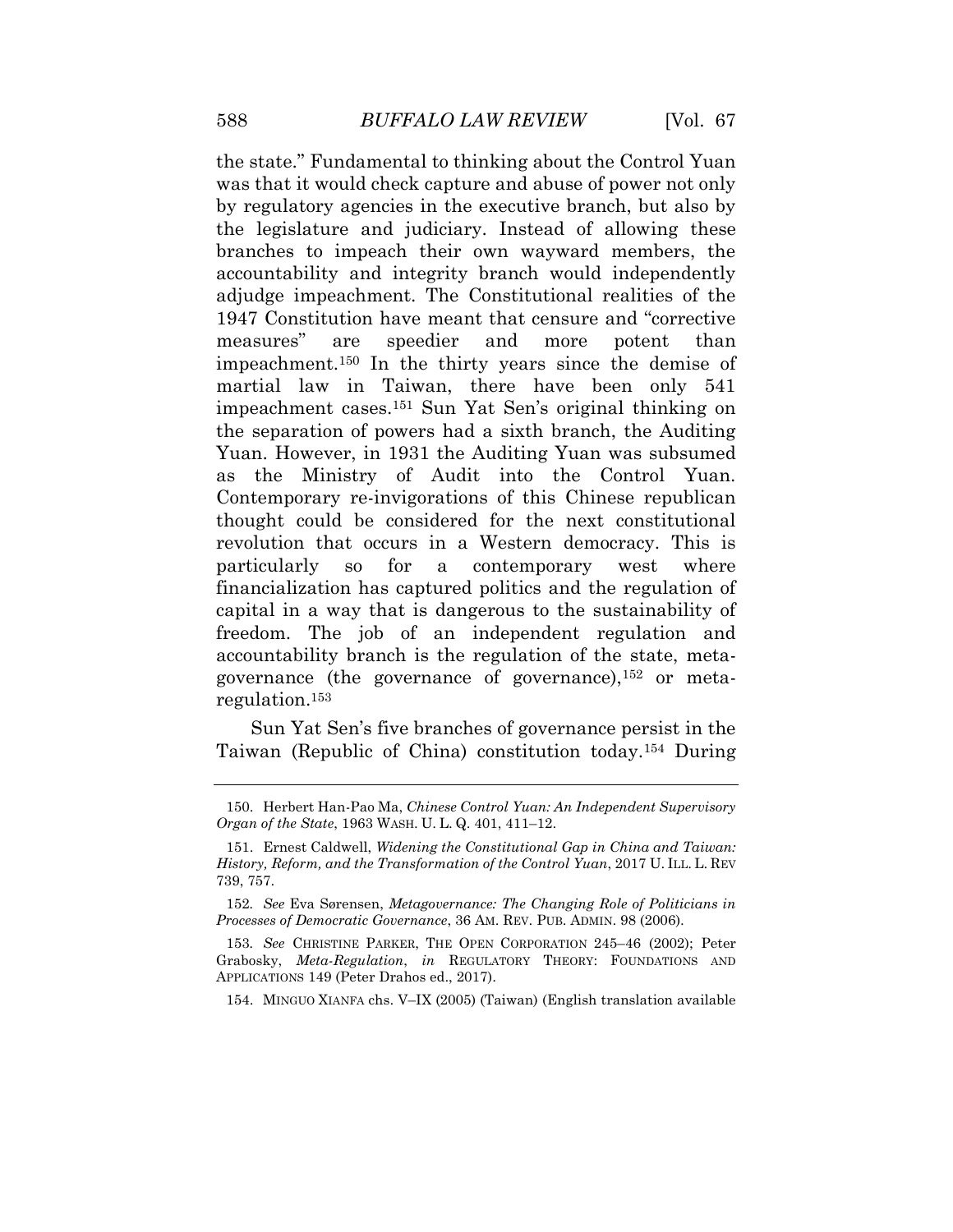Chiang Kai-shek's long rule of militarized authoritarianism, Sun Yat Sen ideals were gutted and the Control Yuan became a puppet of executive rule even as Taiwan turned back to democracy. While calls to weaken or abolish the Control Yuan are incessant, in recent democratic renewal of Taiwan, the Control Yuan does some useful meta-regulatory work, such as implementing the Sunshine Acts to ensure transparency, regulating political donations, and maintaining registers of assets held by public officials.<sup>155</sup> In addition to supervising what would be called the Auditor-General function in the west, the Taiwan Control Yuan supervises the integrity and independence of the other four branches by way of the Control Yuan Committee on Anti-Corruption. Other Committees exist for other purposes. There is a Control Yuan Committee on Human Rights with functions similar to western human rights commissions. There is a Standing Committee on Judicial Affairs and Prison Administration, performing the functions judicial self-regulation performs in the west as well as prison ombudsman and prison inspectorate functions. The Control Yuan also has an oversight Standing Committee for National Defence and Intelligence Affairs, as well as a committee with oversight of procurement by all branches of governance. A separate standing committee looks after ethnic minority affairs. Although the Control Yuan, as in white-settler societies, has a class interest in upholding Han Chinese interests over those of the original indigenous minority owners of the land, it does seem a visionary idea to have a sub-branch of governance with the job of holding the other branches to account on questions of indigenous rights and indigenous reconciliation. More so one that has a high proportion of indigenous staff members and that is

at https://english.president.gov.tw/Page/94).

<sup>155.</sup> For a survey of the history of the Control Yuan and its changing powers, see Ernest Caldwell, *Widening the Constitutional Gap in China and Taiwan: History, Reform, and the Transformation of the Control Yuan*, 2017 U. ILL. L. REV 739.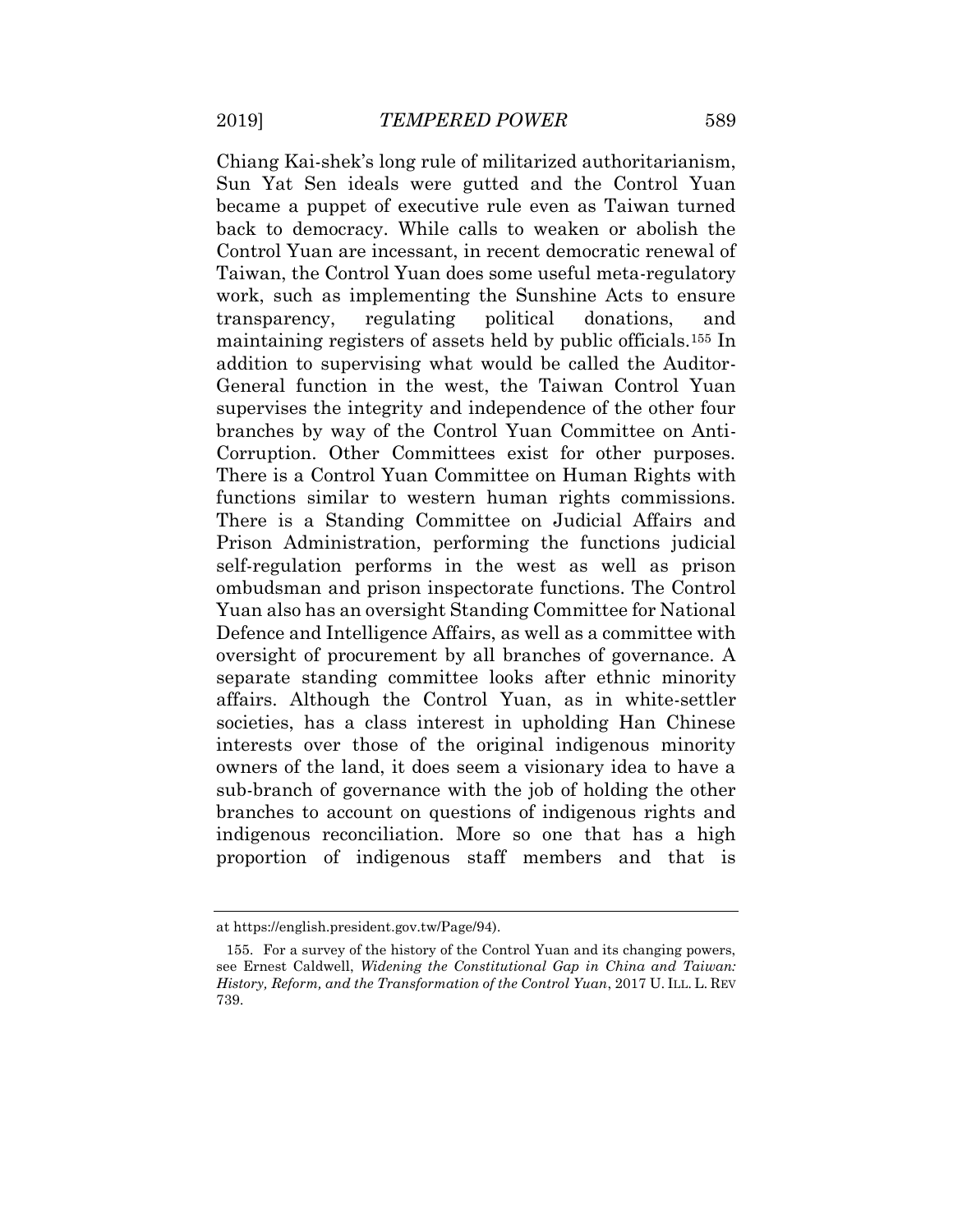independent of the (majoritarian) judiciary.

Thailand is the only country to have emulated the Taiwan constitutional architecture of an accountability and integrity branch. The 1997 "People's Constitution" was a radical document in terms of public participation and rights accountability. It was dismantled by the 2006 military coup and the 2007 Constitution promulgated by the Council for National Security, which made it a crime to criticize the draft constitution.<sup>156</sup> It is perhaps testimony to the virtues of this architecture that tyrants found it so dangerous. Members of the fourth inspection branch of the 1997 Thai Constitution oversaw impeachment in the other three branches, the election commission, the human rights commission, ombudsman, audit and anti-corruption functions, as in the Taiwan Control Yuan. The 1997 Thai Constitution involved the further innovation that membership of this fourth branch was only elected from candidates who were not members of political parties and for one term only. This served as a prudent check against progressive capture by parties and business cronies that dominate the executive and legislature and stack the judiciary.

There is something attractive about tempering power through Sun Yat Sen's architecture of a fourth accountability branch of governance comprised of many branches within it. This is so even though his law that was written for all of China was pushed aside by the Communist Party and only embraced (and corrupted) by the military dictatorship in Taiwan for window dressing, and then cast aside again after the only genuine attempt at emulation when a military coup afflicted Thailand in 2006. For societies where settlers have forced indigenous landowners off their country, there is appeal in one of Taiwan's branches being elected from indigenous peoples for oversight of the other branches in

<sup>156</sup>*. See* Somroutai Sapsomboon & Supalak G. Khundee, *Referendum Law or Penalty Law?*, THE NATION (THAILAND) (July 6, 2007), http://www.webcitation.org /6EK01lrNZ.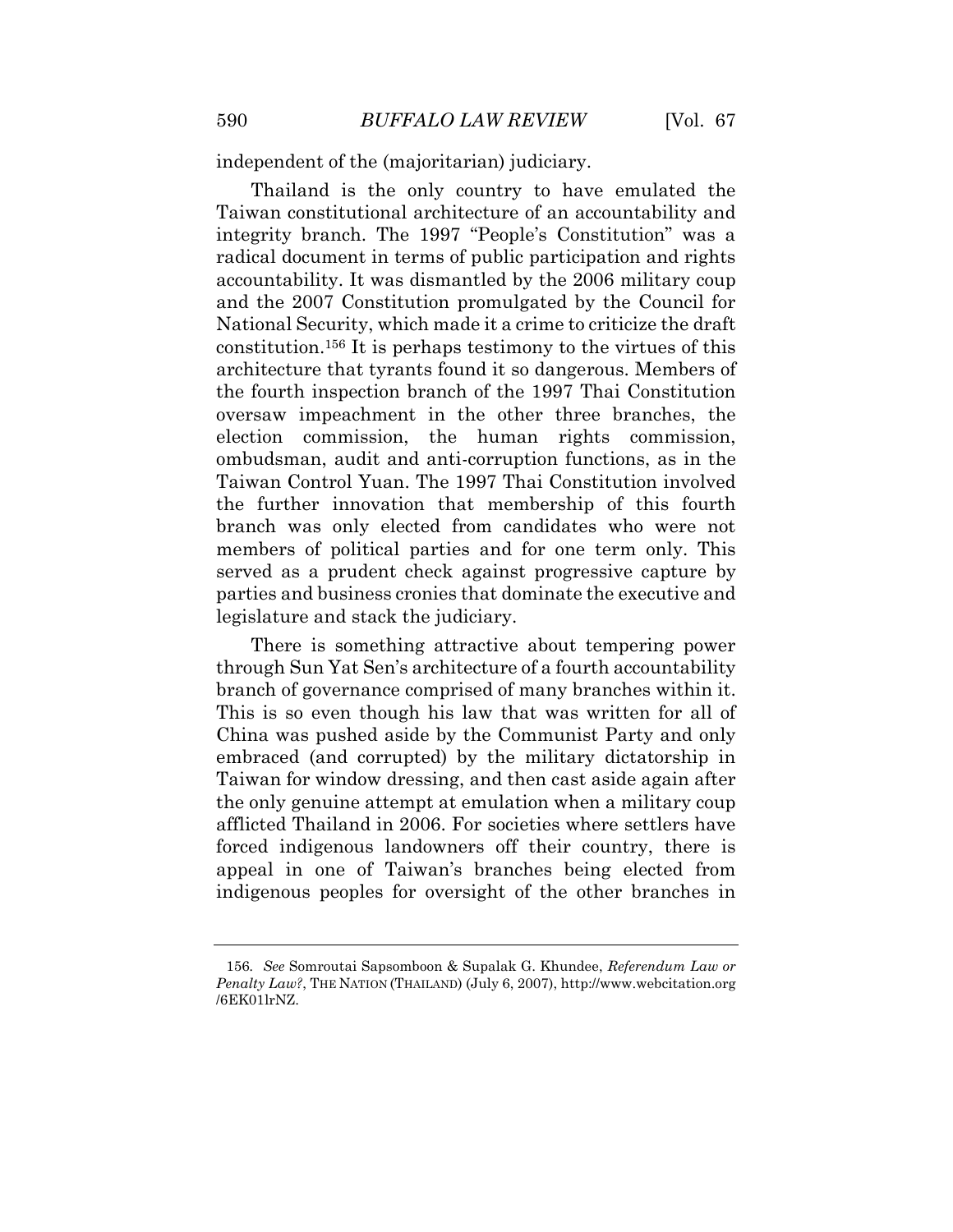terms of the *longue durée* of reconciliation. This in the context of histories of indigenous dispossession and mass atrocity, disproportionate contemporary imprisonment, and abuse of indigenous rights more broadly. Constitutionally empowering this kind of compassionate entrenchment of indigenous regulatory authority is appealing and novel.<sup>157</sup> For societies ruled by banker power, the idea of independent meta-regulation of banking regulators, central banks, and labor regulators to ensure they are not captured or corrupted by capital or by politicians on the prowl for campaign contributions is an attractive one to have ready in the top drawer after the next crisis. Promising experiments in republican governance for the future from our study of the past might include those that never fully blossomed, especially so with institutions for checking domination killed off by the tyrannies of militaries, monarchs, and party machines.

#### IX. CONCLUDING HYPOTHESES

Totalizing tropes like neoliberalism can inhibit the analytic imagination from grasping the variegation of capitalism. Likewise, it can inhibit the regulatory imagination from crafting regulation that can be responsive to plural capitalism. I have argued that actioning this is not a craft of destroying the power of capital, but of tempering it so it becomes stronger in the form of a hybrid governance consisting of many branches of power.<sup>158</sup> It is a craft of building and progressively strengthening a strong constitution, strong government, strong markets, strong civil

<sup>157.</sup> It is also consistent with the proposals in the Uluru Statement from the Heart, which came about after a dialogue of Australian indigenous leaders in 2017. 2017 FIRST NATIONS NATIONAL CONSTITUTIONAL CONVENTION, REFERENDUM COUNCIL, ULURU STATEMENT FROM THE HEART, REFERENDUM COUNCIL (May 26, 2017), https://www.referendumcouncil.org.au/sites/default/files/2017-05/Uluru \_Statement\_From\_The\_Heart\_0.PDF.

<sup>158.</sup> On the concept of hybridity, see HYBRIDITY ON THE GROUND IN PEACEBUILDING AND DEVELOPMENT (Joanne Wallis et al. eds., 2018).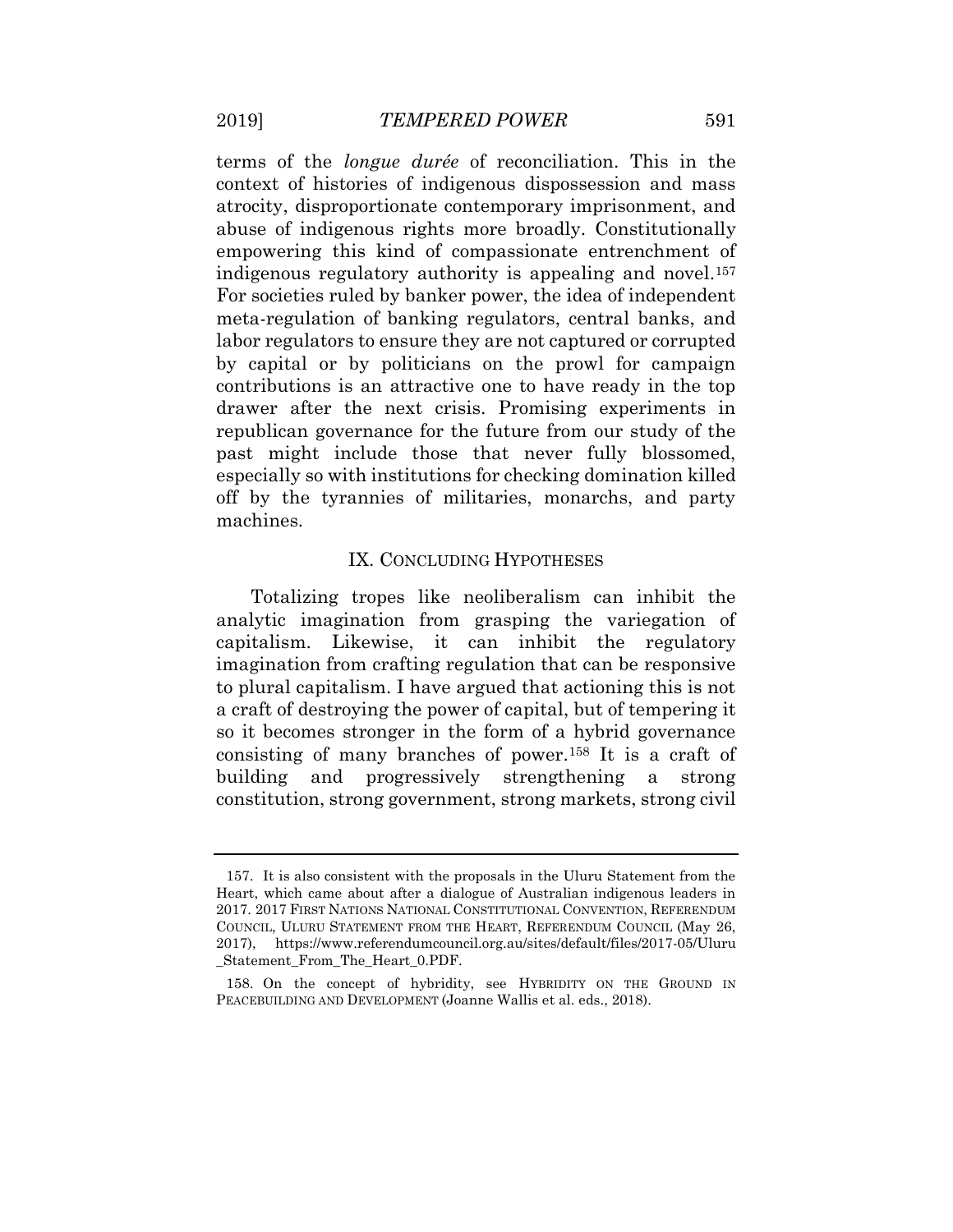society, strong individuals, each enabling and checking the other. The article has sought to illustrate the relevance of a tempering power framework to the most commanding institutions of contemporary capitalism: financial markets, information markets, labor markets, constitutions, and the regulation of war and peace (illustrated with Timor-Leste).

Contemporary liberal democracies are at risk of a dangerous short-termism fuelled by financialization. This is a capitalism that allows puppeteers of bank power to succumb to an ethic of ruthlessness. In the extreme case, bankers accumulate short-term bonuses that they disinvest from their own banks when the time is right, short the disastrous future prospects of bank stocks after they get out, allow taxpayers to bail banks out, and then start another merry-go-round of untempered power.<sup>159</sup> Financialization creates an unjust society that refuses a fair share of the nation's wealth to those who earn their living from wages. This society burdens our children and grandchildren with debt, national and personal, more debt than is prudent. Institutional catastrophe may then open a door to crisis and authoritarianism. The Global Financial Crisis of 2008, in a smaller way than German hyperinflation after the global crash from 1929, has delivered impetus to authoritarian politics of varying but considerable degrees across Western states today. In the long term we must learn to conquer this problem or it will conquer us. Authoritarian capitalism might or might not continue to displace liberal capitalism to take over the world.

<sup>159.</sup> The "make hay while the sun shines" and then "pass the parcel" mentality was well documented by ethnographic insights about the crisis, particularly from the ratings agencies. One Standard & Poor's executive said before the crash, "let's hope we are all wealthy and retired by the time this house of cards falters"; another said "We rate every deal. It could be structured by cows and we would rate it"; another: "Profits were running the show." O'BRIEN, *supra* note 95, at 78. We know now that there was a widespread Wall Street belief that the party of unaccountable profiteering would crash, but that the only option was to maximize profits until the crash came, securing as much of your bonus earnings as you could in safe havens for when the music stopped.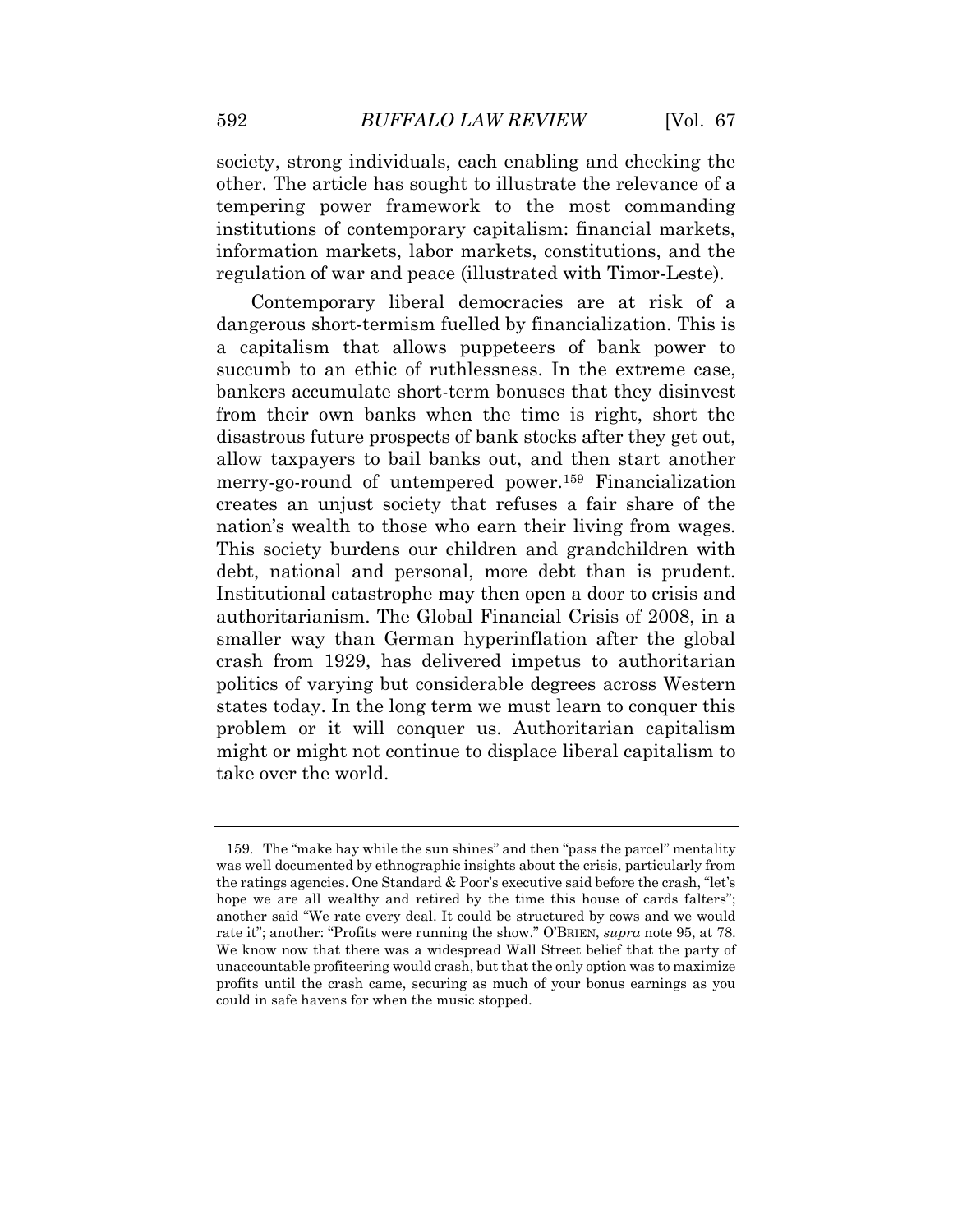Regulation, it is hypothesized, has more potential to be just and effective in response to the challenges of financialization when it:

- is motivated by an explicit philosophy of tempering power, an accountability that renders power less arbitrary, more compassionate and relational;
- is variegated to be responsive to the variegation of capitalism across space, time, sectors, firms, and nodes of governance;
- is constitutionally meta-regulated for accountability and integrity of tempered power;
- can escalate from relational justice to deterrent legal formalism;<sup>160</sup>
- is on guard against the risk that authoritarian capitalism could prove more sustainable than liberal capitalism for the challenge of steering demand without unmanageable debt and while paying adequate wages;
- is on guard against the way liberal capitalism nurtures internal variegations of authoritarian capitalism inside the service sectors of their own "liberal" societies, as in the exploitation of illegal immigrants or guest workers;
- understands the danger of corporate power becoming liberalism's fifth column when firms proactively prefer to locate production in authoritarian societies that crush rights, underpay workers, and endanger the environment. Untempered corporate power is encouraged by ruthless investors to invent new technologies of surveillance and military domination for the defense of authoritarianism. Liberal capitalism therefore paradoxically strengthens authoritarian capitalism in its competition with

<sup>160.</sup> On this, see more detail in Braithwaite, *supra* note 6.